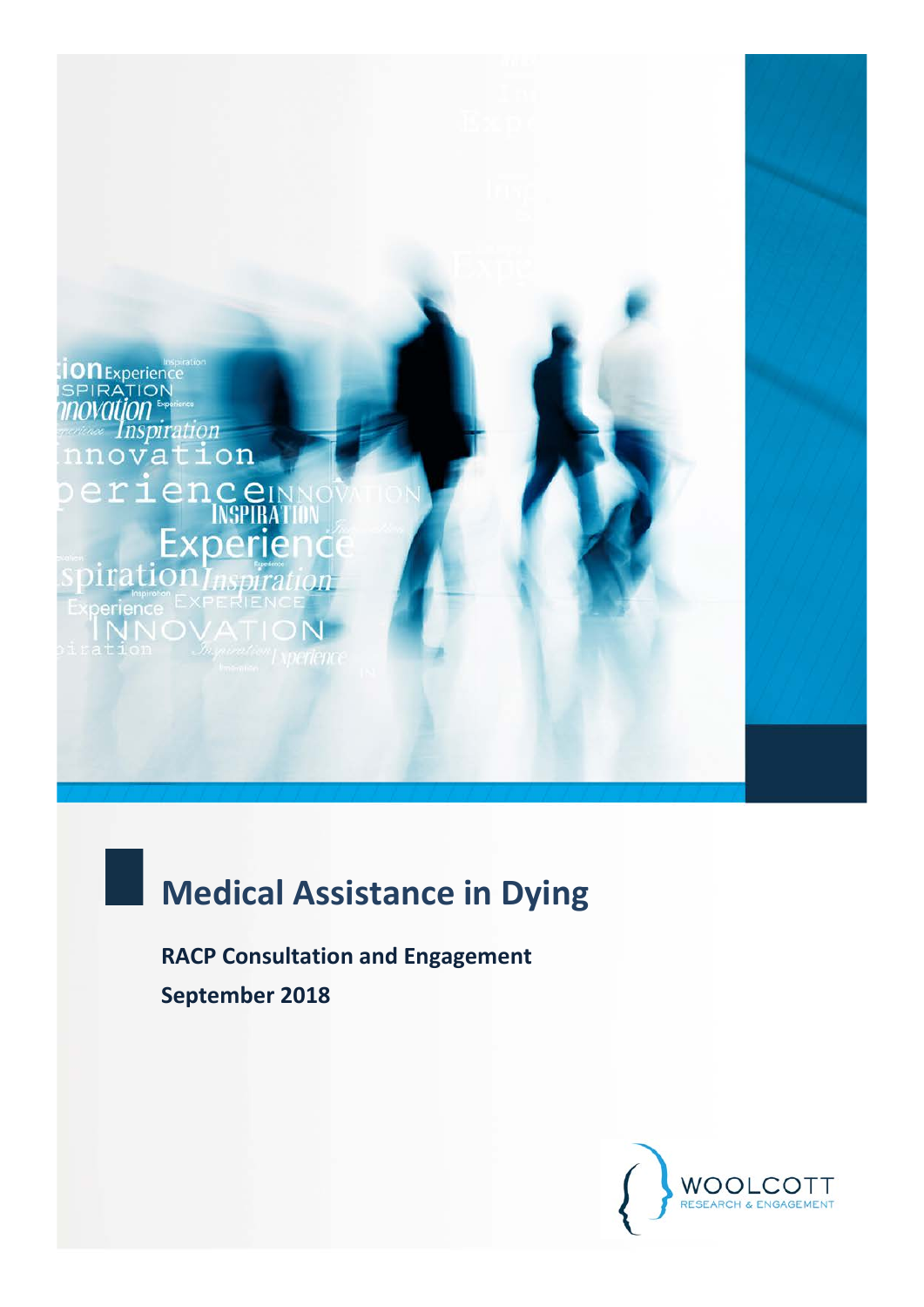Consultation Report WOOLCOTT  $\overline{(\ }$ September 2018

# **Table of Contents**

| 1. Introduction<br>2. Consultation events<br>3. Findings from the Face to Face Forums<br>4. Findings from the Online Forum<br>5. Analysis of Written Submissions<br><b>Appendix 1: Forum Agendas</b><br><b>Appendix 2: End of Session Questionnaire</b><br>Appendix 3. Evaluation of Face to Face forums |    |
|----------------------------------------------------------------------------------------------------------------------------------------------------------------------------------------------------------------------------------------------------------------------------------------------------------|----|
|                                                                                                                                                                                                                                                                                                          | 3  |
|                                                                                                                                                                                                                                                                                                          | 4  |
|                                                                                                                                                                                                                                                                                                          | 8  |
|                                                                                                                                                                                                                                                                                                          | 30 |
|                                                                                                                                                                                                                                                                                                          | 34 |
|                                                                                                                                                                                                                                                                                                          | 47 |
|                                                                                                                                                                                                                                                                                                          | 53 |
|                                                                                                                                                                                                                                                                                                          | 54 |

# **Table of Figures**

| Figure 2: Extent to which participants felt it was 'informative and that they learnt a lot'55                 |  |
|---------------------------------------------------------------------------------------------------------------|--|
| Figure 3: Extent to which participants felt 'the session was well organised and structured'56                 |  |
| Figure 4: Extent to which participants they were 'able to provide their views and contribute during the       |  |
|                                                                                                               |  |
| Figure 5: Extent to which participants believe 'RACP will act on the information in this session' 58          |  |
| Figure 6: Extent to which participants 'think events like this are a good way of consulting about issues'  59 |  |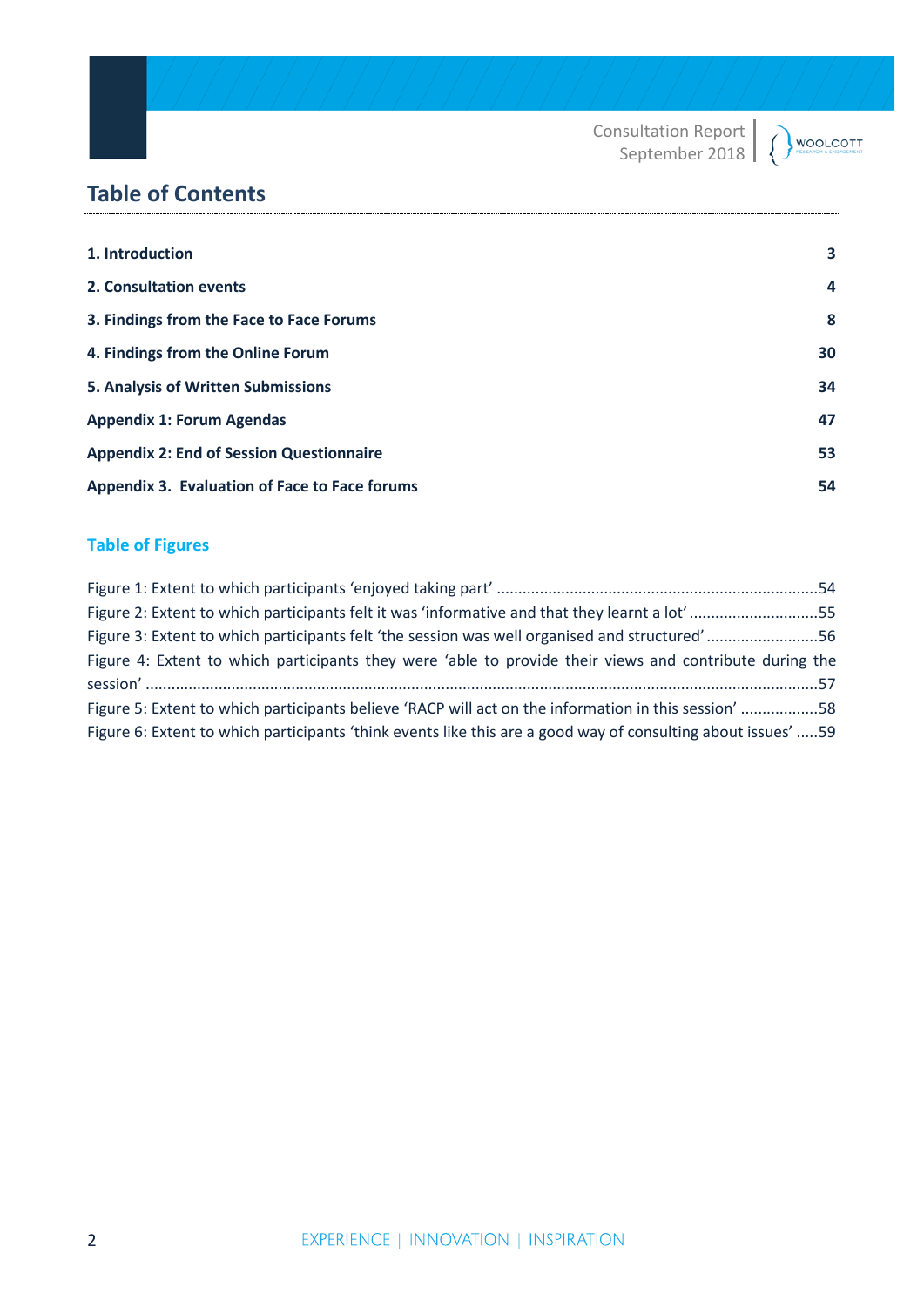# **1. Introduction**

The Royal Australasian College of Physicians established a Working Party to develop and articulate a position on the complex topic of medical assistance in dying. The RACP did not previously have a position on the issues.

Supported by Woolcott Research and Engagement, the College undertook followed a significant programme of consultation and engagement with members throughout 2017 in order to discuss, and debate the various issues and boundaries that should be considered as part of the College's position.

To inform consultation, the Working Party prepared a Discussion Paper canvassing ideas and issues to prompt feedback.

Opportunities for feedback included a consultation session open to all members at RACP Congress 2017 in May. Throughout the year, members of the Working Party attended various College committee and specialty society meetings. In addition to the verbal feedback received at these meetings, the Working Party put a call out to all members for written submissions, receiving 94 written submissions in response from Fellows, trainees, College bodies and specialty societies.

In November 2017, a series of face to face deliberative forums were held in Sydney, Melbourne and Auckland led by members of the Working Party and an independent engagement expert from Woolcott Research and Engagement. These forums were open to Fellows and Trainees and enabled attendees to engage on the topic of medical assistance in dying with colleagues from varying specialties through small-group discussion of impacts at the personal and practice level.

To enable all members to engage in this important discussion, an online forum was opened to all members until late December 2017.

The anonymous feedback and views expressed through the above activities are included in this consultation report and have been considered by the College's Working Party in preparing the RACP's position statement on medical assistance in dying.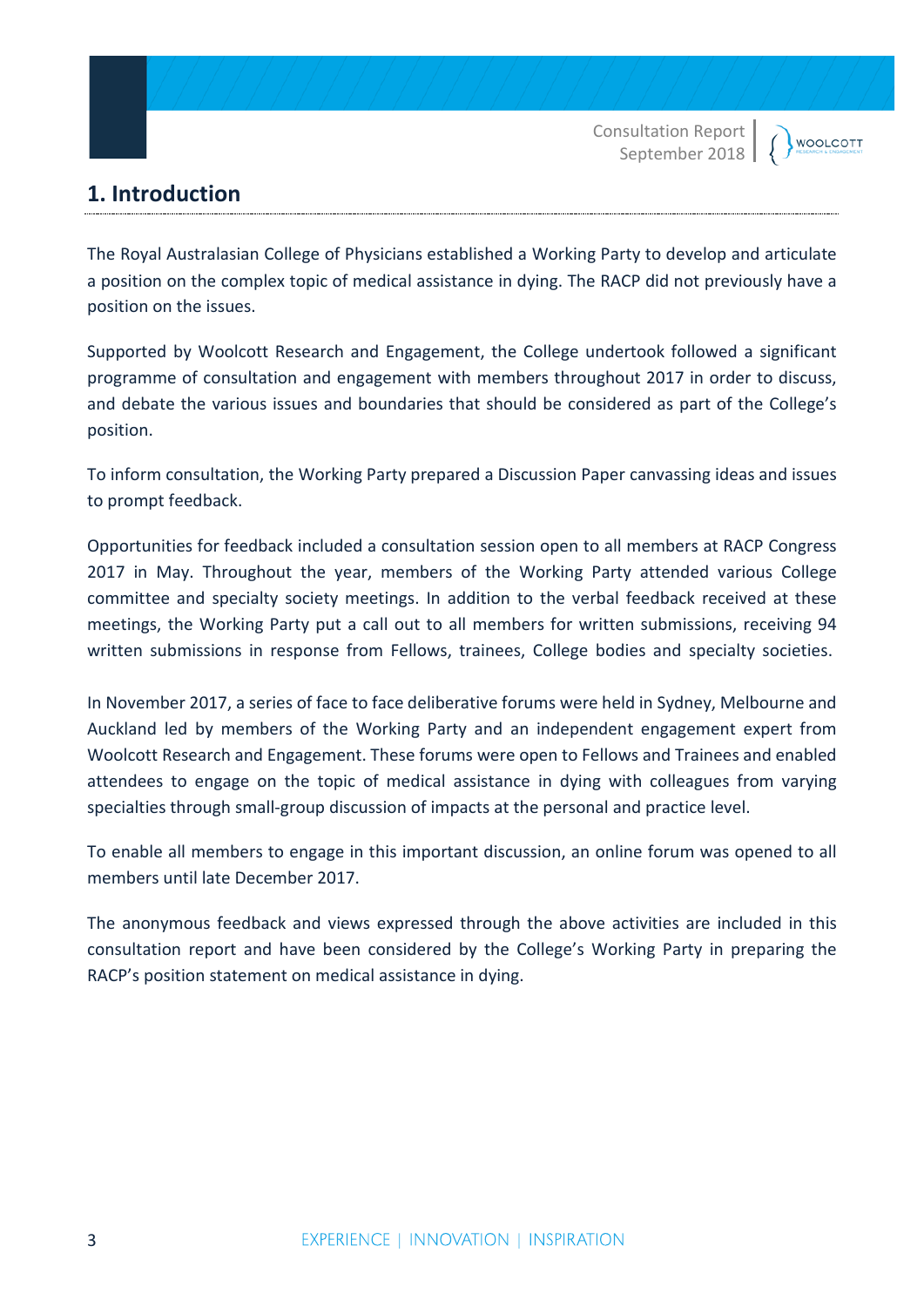# **2. Consultation events**

The RACP comprises over 25,000 Fellows and Trainees across Australia and New Zealand and as such, broad efforts were made to encourage participation.

The consultation and engagement programme consisted of three key elements:

- A series of face to face forums amongst College members;
- An online forum with anonymous participation;
- A call for written feedback from members.

Each element of the programme was advertised to all members via the RACP e-bulletins, the RACP website and via College bodies, Specialty Societies and the Policy Reference Group.

#### **Stimulus material**

The Working Party developed a Discussion Paper to support the consultation and facilitate feedback from Fellows and trainees,.

The paper engaged with ethical issues and the evidence and covers terminology, historic framing of the issues, data from legalised jurisdictions, the socio-cultural context, issues raised from clinical experience, common ground principles for physicians, and practical impacts. The paper was not intended as a statement either for, or against, medical assistance in dying, rather its purpose was to help Fellows and trainees provide feedback as the RACP develops its approach.

The paper set out for consideration the following range of options for a College position:

- 1. In opposition to any form of medical assistance in dying
- 2. Of 'studied neutrality' to any form of medical assistance in dying acknowledging that it is the prerogative of society to decide whether laws should be changed and that there are diverse views both within the College and society
- 3. Supporting medical assistance in dying; such support might be restricted to defined cases and circumstances.

Separate from the above options, the paper also set out two possibilities as to how the RACP might engage on the issue:

- 1. Decline to take part in further public discussions around proposed legislation
- 2. Continue to take part in discussions around proposed legislation, in order to exert its influence on issues such as safeguards, conscientious objection and protection for our members.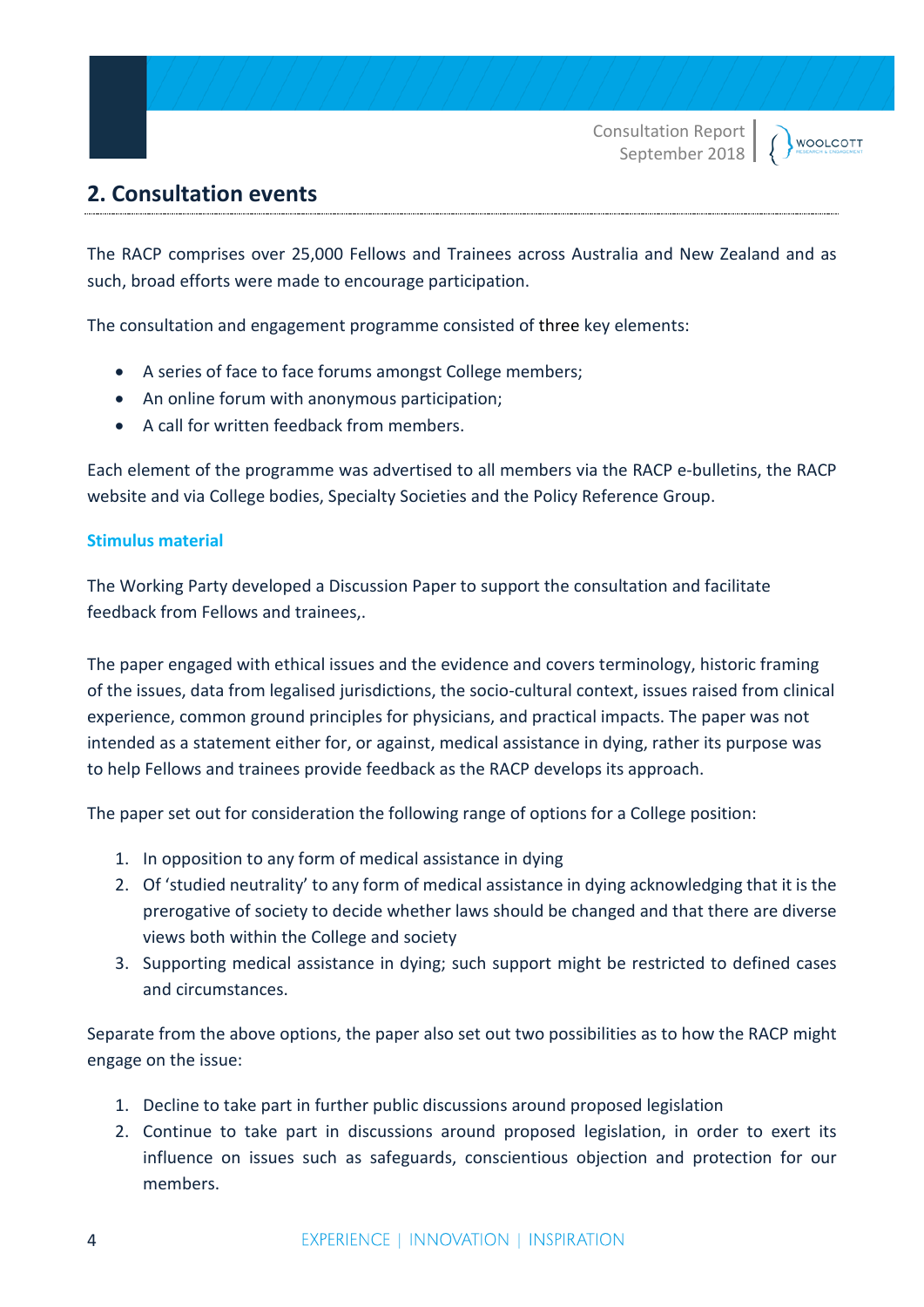#### **2.1 Face to Face Forums**

The forums were conducted in Auckland, Sydney and Melbourne at the following locations and dates.

- Auckland 13 November 6.15-8.45pm at The Cordis Hotel -
- Sydney 16 November 6.00-8.30pm at The Intercontinental Hotel
- Melbourne –22 November 6.00-8.30pm at the Melbourne Convention and Exhibition Centre

Each forum involved 33-44 participants covering RACP members, both Fellows and trainees. The demographics for each forum are set out below.

All RACP members were given the opportunity to register their interest for the forums, and the specially developed consultation microsite was promoted via ebulletins, a news tile on the RACP website, the Policy Reference Group email list, and other College bodies and Specialty Societies. While some members self-selected, participants for the forum were also recruited through Woolcott Research's internal call centre.

The direct phone calls utilised lists provided by RACP and quotas were used to ensure that attendees reflected a cross section of the College membership. Given the issues and likely patient profiles, input from oncologists, neurologists, and geriatricians was felt to be important and these groups were therefore overrepresented. Beyond seeking over-representation from the above groups, no further direction was provided to Woolcott Research on how participants would be invited.

|                                  | <b>Auckland</b> | <b>Sydney</b>  | <b>Melbourne</b> |
|----------------------------------|-----------------|----------------|------------------|
| <b>Total</b>                     | 37              | 33             | 44               |
| Age:                             |                 |                |                  |
| Under 50                         | 23              | 26             | 32               |
| 50 plus                          | 14              | 7              | 12               |
| <b>Gender:</b>                   |                 |                |                  |
| Male                             | 21              | 16             | 25               |
| Female                           | 16              | 17             | 19               |
| <b>Position:</b>                 |                 |                |                  |
| Fellow                           | 23              | 20             | 18               |
| <b>Trainee</b>                   | 14              | 13             | 26               |
| <b>Division/Faculty/Chapter:</b> |                 |                |                  |
| <b>Adult Medicine</b>            | 27              | 23             | 34               |
| <b>Oncologists</b>               | $\overline{0}$  | $\overline{4}$ | $\mathbf{1}$     |
| Neurologists<br>-                | $\overline{2}$  | 4              | $\mathbf{1}$     |

To optimise attendance, Woolcott Research over-recruited by 20-35% and confirmation calls were made in the week leading up to the events.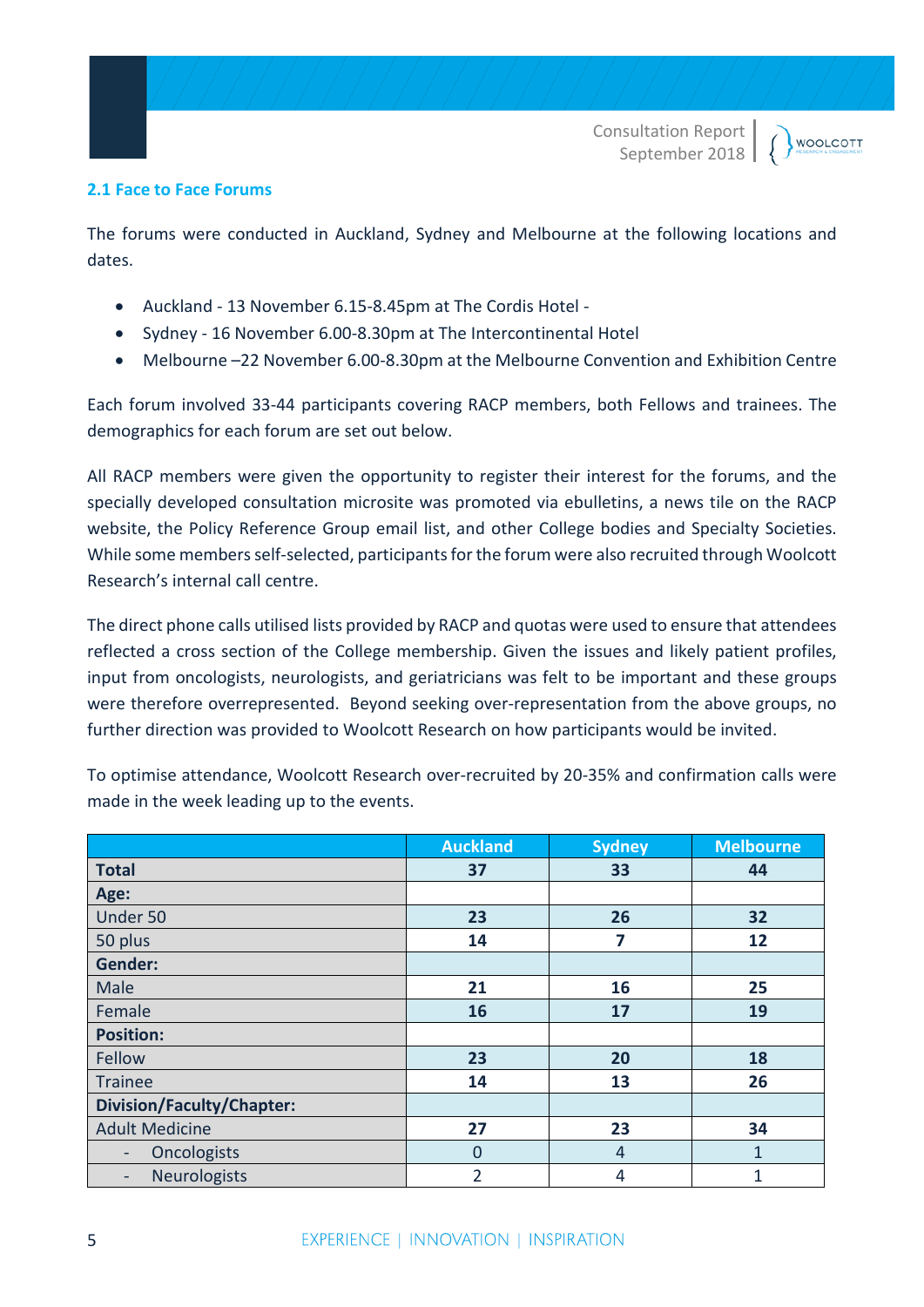|                                           |                         | <b>Consultation Report</b><br>September 2018 |          | <b>WOOLCOTT</b> |
|-------------------------------------------|-------------------------|----------------------------------------------|----------|-----------------|
| Geriatricians                             | $\overline{2}$          | 11                                           | 5        |                 |
| Paediatrics & Child Health Division       | 5                       | 3                                            | 3        |                 |
| Australasian Faculty of Occupational      | $\Omega$                |                                              | 1        |                 |
| and Environmental Medicine (AFOEM)        |                         |                                              |          |                 |
| Australasian Faculty of Occupational      | $\overline{2}$          | 3                                            | 2        |                 |
| and Environmental Medicine (AFPHM)        |                         |                                              |          |                 |
| Australasian Faculty of Rehabilitation    | 1                       |                                              |          |                 |
| Medicine (AFRM)                           |                         |                                              |          |                 |
| Addiction<br>Australasian Chapter<br>of . | $\Omega$                | Ω                                            | $\Omega$ |                 |
| Medicine (AChAM)                          |                         |                                              |          |                 |
| Palliative<br>Australasian Chapter of     | $\overline{\mathbf{z}}$ | $\overline{\mathbf{z}}$                      | 3        |                 |
| Medicine (AChPM)                          |                         |                                              |          |                 |
| Australasian Chapter of Sexual Health     | 0                       | ი                                            | 0        |                 |
| Medicine (ACHSHM)                         |                         |                                              |          |                 |

Forum participants were sent the RACP's discussion paper and were encouraged to read it prior to attending.

Forums ran for two and a half hours each, including a provided dinner. Participants were seated at tables of 8-10, with a table facilitator from Woolcott Research seated on each table to facilitate the discussion and capture the discussion content. Speakers were members of the College's Working Party and a lead facilitator from Woolcott Research provided overall event management.

As per the agendas at **Appendix 1**, discussion during the event was enabled by a series of case studies presented by working party members. Participants spent most of the time working in small groups and feedback to the room took place in the form of table presentations.

Findings from participant discussion at the forums are detailed in **Section 3.**

Participants completed an evaluation survey (**Appendix 2**) after each event and these results are presented at **Appendix 3**.

### **3.2.2. Online Forum**

The online forum was open to all members for two and a half weeks from 6 - 23 December 2017.

In addition to being advertised to all members, extra efforts were made to recruit and promote the online forum to members who would not be expected to be available for the face to face forums i.e. those outside of Sydney, Auckland and Melbourne and those located in regional, rural and remote areas.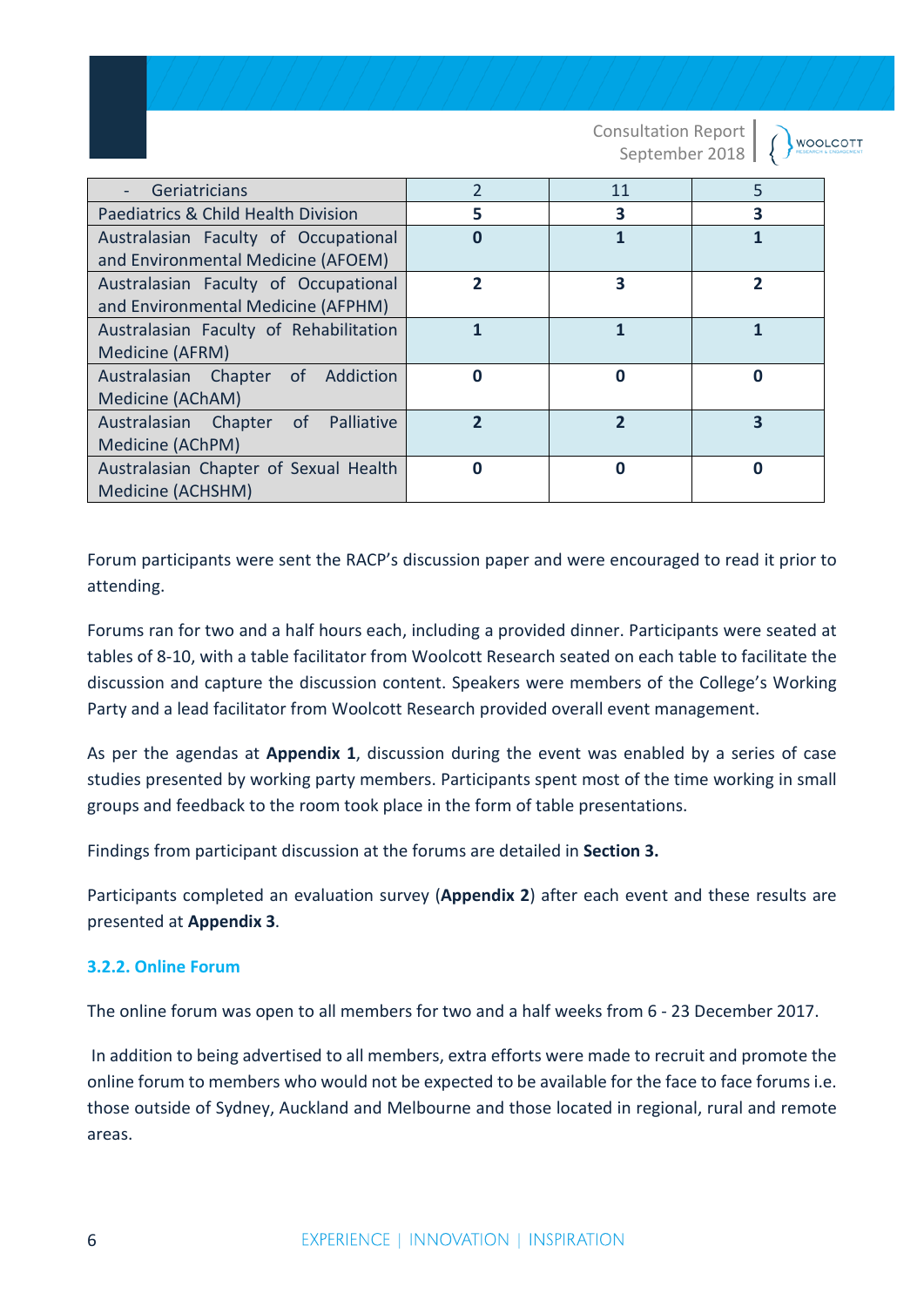**WOOLCOTT** 

The online forum took a similar approach to the face to face forums. It included an introductory video featuring working party members and the RACP President to set the scene for the discussion, the full discussion paper, and excerpts from the discussion paper with questions to stimulate an online discussion. In order to maximise involvement, participants were able to engage anonymously in their own time by watching the video and registering their comments or responding to the comments of other members which were visible to all.

The online forum attracted a total of nineteen participants, who made a total of 77 different contributions. All participants remained anonymous. Two participants were particularly engaged, and between them accounted for 37 of the contributions, or almost half.

Findings from the online forum are detailed in **Section 4**.

### **2.3. Call for Written submissions**

A call for written submissions in response to the discussion paper was advertised to all members and open from 9 May to 7 July 2017 and several late submissions were also accepted.

The College received 94 written submissions from Fellows, Trainees, College bodies and Specialty Societies.

Submissions were in response to a series of eight questions put to members:

- 1. In light of the options listed above, what would you like the College to say about legalisation of medical assistance in dying?
- 2. If you believe there are cases and circumstances in which the College should support medical assistance in dying, what should they be?
- 3. Are there points in this discussion paper that you strongly agree or disagree with and why?
- 4. Are there issues we have not covered that the RACP should consider?
- 5. Do you perceive particular issues about the applicability of medical assistance in dying to particular people or groups? Can you outline those issues?
- 6. What do you envisage being the impact on your practice?
- 7. What supports and guidance do you think you, and other health practitioners you work with, will need?
- 8. Recognising that there are major implications for palliative medicine and a number of other medical specialties, would legalisation of medical assistance in dying likely have special implications for your medical specialty?

Findings from these responses are detailed in **Section 5**.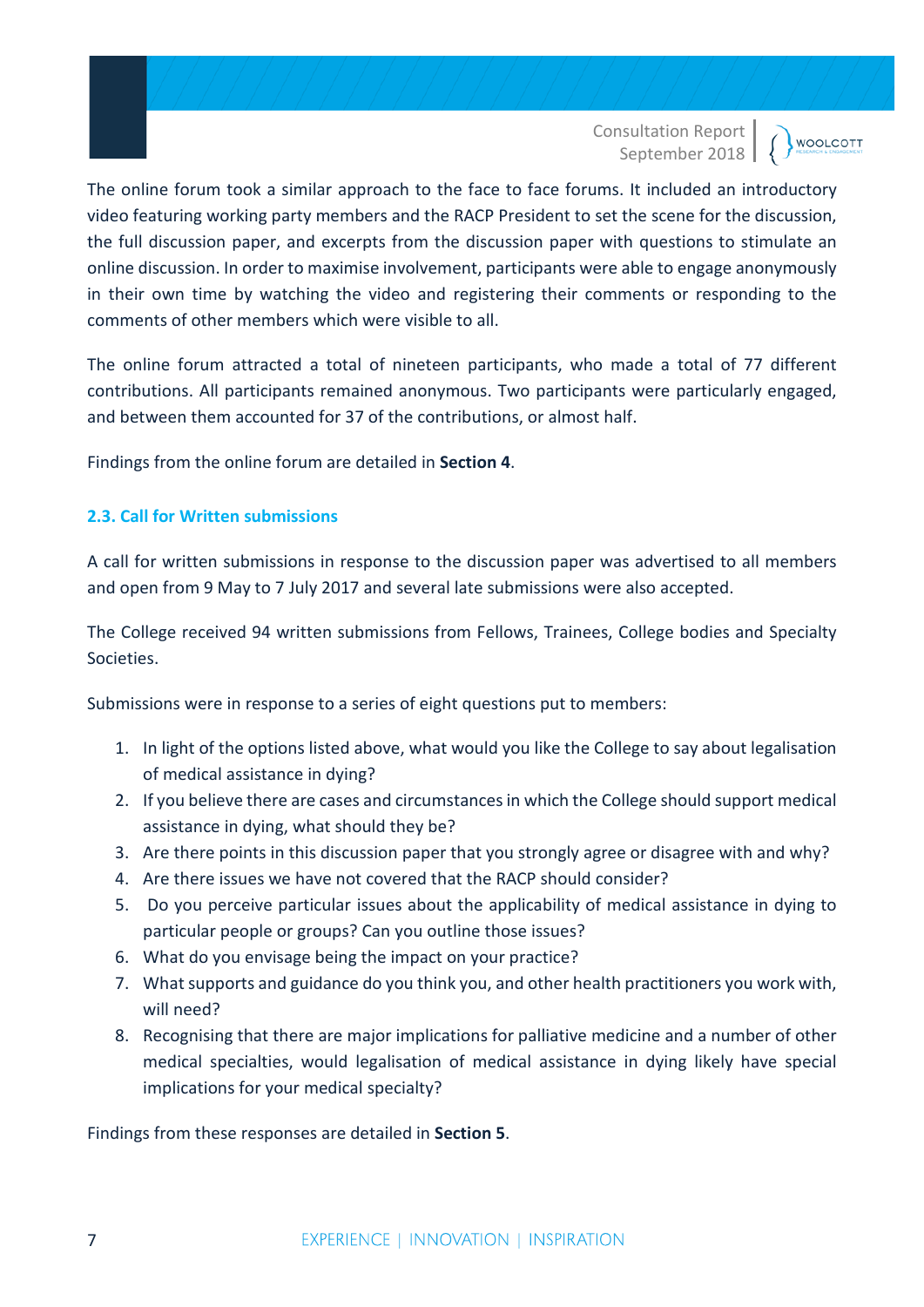**WOOLCOTT** 

# **3. Findings from the Face to Face Forums**

#### **Comment regarding location differences**

It is difficult to extrapolate differences across locationsfor a number of reasons. Recruitment is often 'self-selecting' in that sometimes only those with a strong point of view respond. More generally, despite the Discussion Paper setting a proposed definition of medical assistance in dying, it is also not always clear from discussion on this complex issue what precise patient circumstances and scenarios individuals might be referring to.

A further variable was the stage at which legislative proposals were being discussed in each jurisdiction, with proposals in Victoria and NSW further advanced at the time than in New Zealand. Differences could also have been due to the mix of participants at the event – noting that different specialties, age groups, and genders may have (dis)similar perspectives.

As such, the findings expressed are not intended to be fully representative of the feelings of College members as a whole and what is presented in this report is a sample of views.

Differences could have been due to the mix of participants at the event. For example, younger participants tended to be more in favour and participants from palliative medicine were more vocally against involvement in medical assistance in dying.

What did emerge at a very high level was a tendency for Auckland participants to be against medical assistance in dying, and also to be more against the College taking a neutral position. Conversely in Sydney, participants were more in favour of critical neutrality, but then were more likely to discuss aversion to the medical assistance in dying terminology. Sydney participants also tended to raise concerns regarding patient cultural issues more often than the other locations.

A further variable was the stage at which legislative proposals were being discussed in each jurisdiction. Melbourne participants were more advanced in their discussions on the issue and tended to be more concerned about the erosion of trust in the doctor-patient relationship and trust in palliative care.

It is important to note that, by coincidence, the Melbourne forum took place hours after Victoria's Voluntary Assisted Dying Bill 2017 (a Government sponsored bill) passed the upper house and appeared very likely to become law (this was confirmed subsequently when the amended bill was ratified by the lower house), and this was discussed at the forum. Also by coincidence, the NSW Voluntary Assisted Dying Bill 2017 (a cross-Party private members' bill) was being debated in the NSW Legislative Council on the night of the Sydney forum, with the bill being voted down by one vote hours after the forum finished.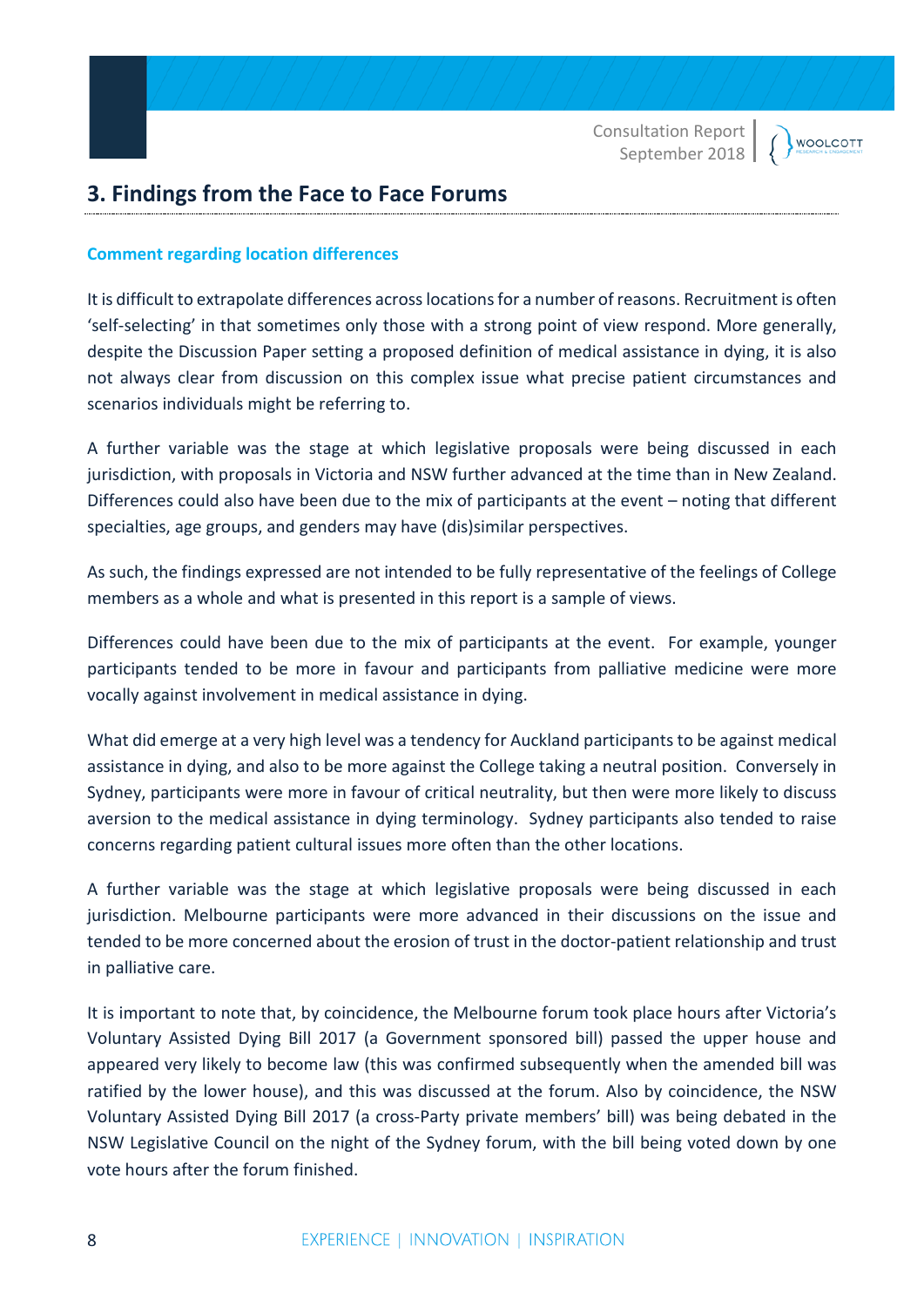#### **Initial Thoughts**

Medical assistance in dying was a subject participants were willing to engage in regardless of their views:

*"Society is going to develop its framework and we have to decide how we are going to act in that." (Auckland)*

*"Members should have input now. We can't complain if we're not part of the process. There is a role for the College in this." (Auckland)*

Members stated that medical assistance in dying was against the principles that underpin medicine:

*"Doctors are life savers – if we assist in either type 1 (prescribing drug) or type 2 (administering drug) we have that burden on our conscience." (Auckland)*

*"I think medicine is about kindness and once we have an option to end life we are not doctors anymore" (Sydney)*

However, others suggested that it is not up to doctors to go against patient wishes in this context:

*"If a person wants to end life there are a number of reasons for doing so, it is difficult to know what reasons we would accept and not accept. Psychological issues – may outweigh physical symptoms. Fear of loss of autonomy is the biggest issue or reason – is that a good reason? What are the critical factors?" (Auckland)*

*"It's really up to them, as a society we should have the freedom of choice and not take the big brother role that we think is best for them" (Sydney)* 

*"We need to balance the ground swell and say we are respectful of their wishes" (Melbourne)*

Another area that was discussed upfront was in regard to whose role or what specialty should handle medical assistance in dying. There were questions regarding whether or not it would become a specialty in its own right and where and how the service would be provided. There was some concern that medical assistance in dying could become a commercialised business:

*"I fear that medical assistance in dying would become a bogus type specialty like hair loss clinics" (Melbourne)*

*"Will it become a specialty in its own right? Or will it be integrated?" (Melbourne)*

*"It should be given to all specialities. Not left to a few." (Sydney)*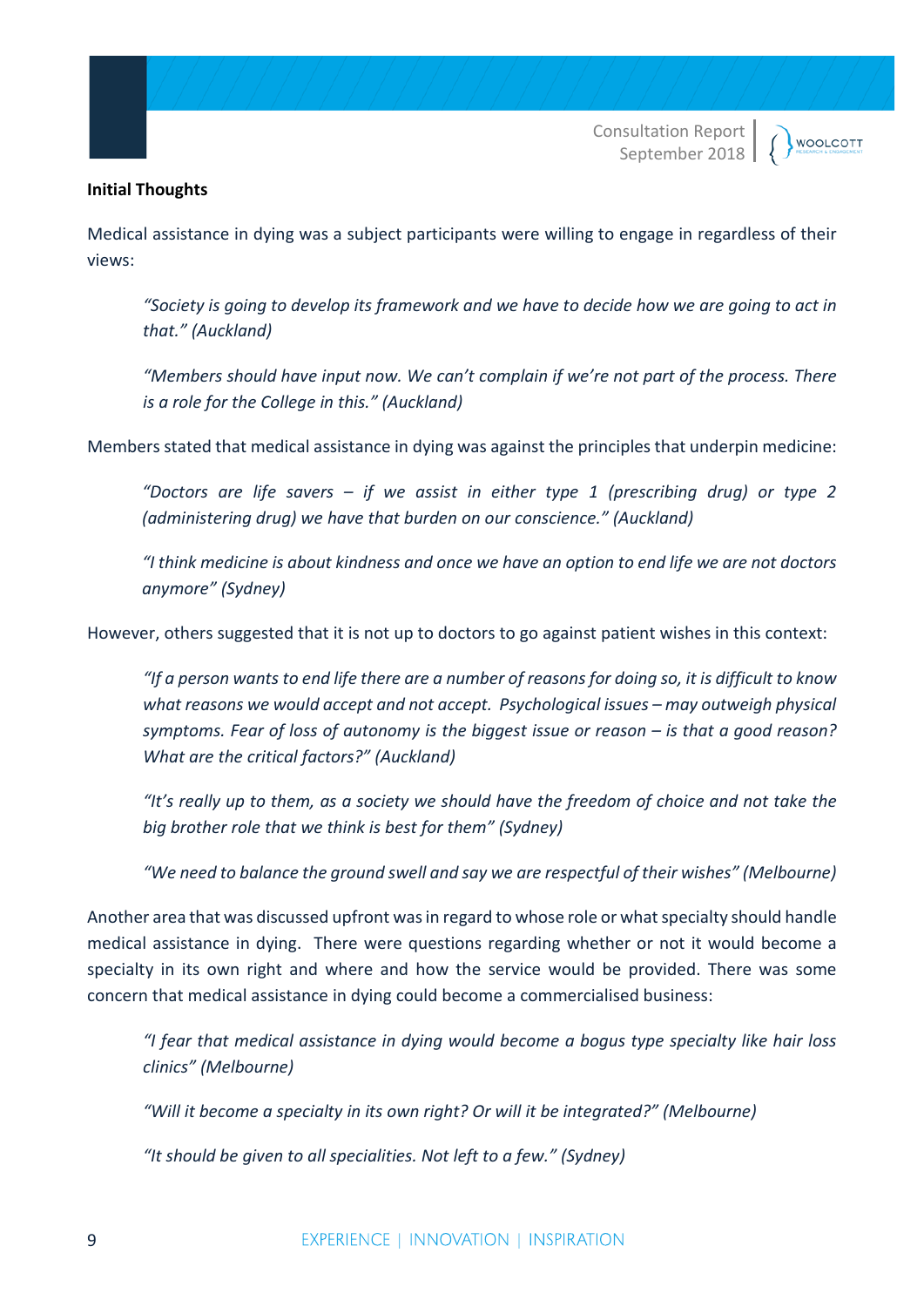

**WOOLCOTT** 

*"Big specialty that will deal with this is General Medicine" (Auckland)*

#### **Reactions to the Discussion Paper**

There was strong agreement across all the face to face forums that the Discussion Paper was well written, put a balanced view across and was a demonstration of the College supporting its members by providing a common language.

The document was considered to have an appropriate tone and was seen to put the issues forward in a clear, concise, expressive way:

*"The current document is well written and non-polarising. Tries to diffuse the emotion and be objective but informative." (Auckland)*

*"I thought the discussion paper was well written – everyone should feel supported by the College" (Melbourne)*

*"I agree with the tone of the discussion paper but I don't support medical assistance in dying" (Melbourne)*

*"Many things in this document should be articulated in the College position, even if they are a given" (Auckland)*

Members had mixed feelings towards the term 'medical assistance in dying' and commented on the word 'suicide':

*"The use of the term medical assistance in dying implies that there is acceptance of medical responsibility. I'd like to question whether this is a critical role." (Auckland)*

*"I would feel uncomfortable if the medical profession was not involved" (Auckland*

*"Why make up a new word? What do you mean, I've been assisting people to die for years." (Sydney)*

*"I'd use euthanasia" (Sydney)*

*I think it's a better term, I changed my opinions of this – medically assisted dying is a more accurate term" (Sydney)*

*"It's taboo in other cultures – suicide. Families complain about this term. So not a good term to use" (Sydney)*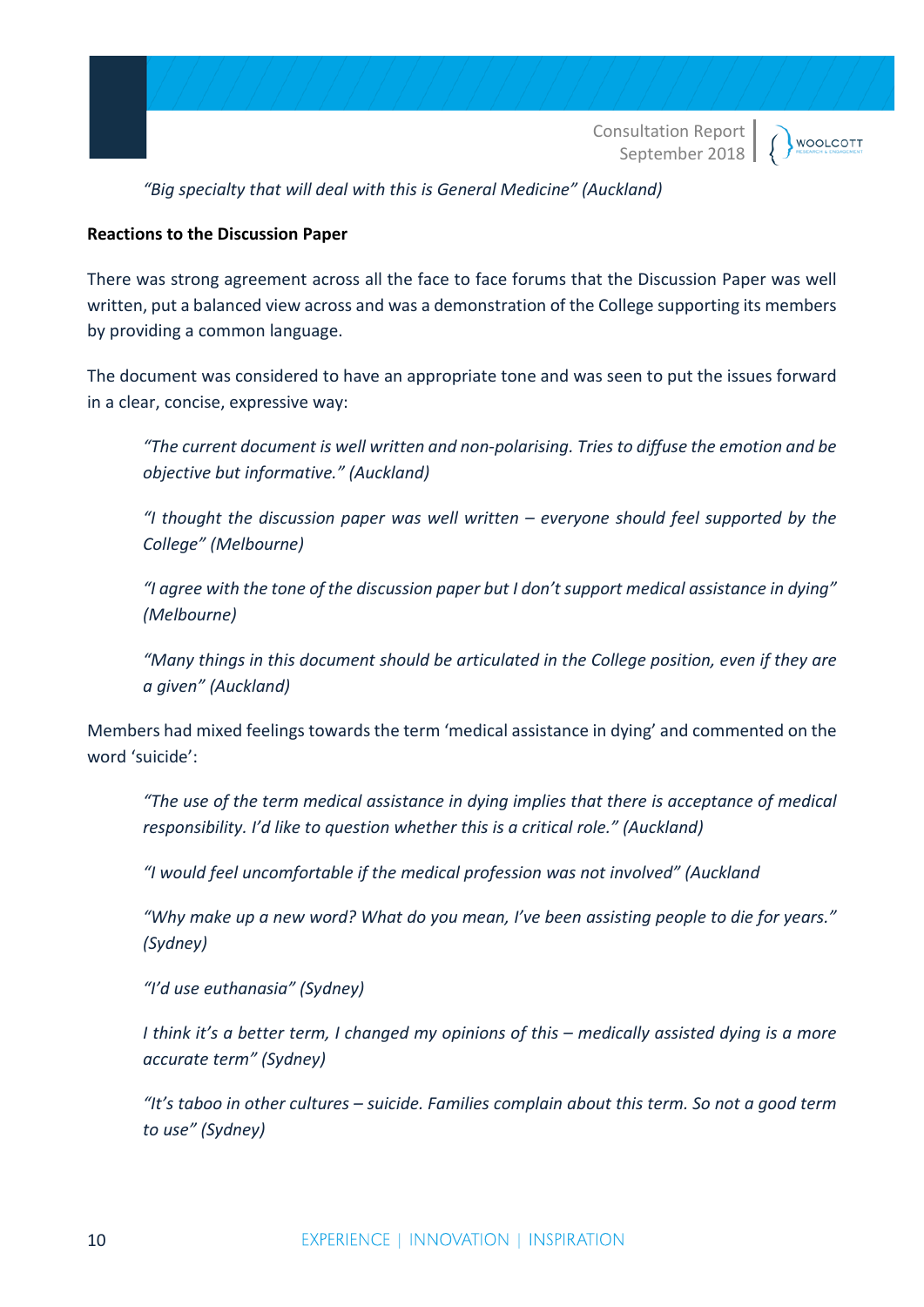**WOOLCOTT** 

The common ground principles and section on vulnerable people were felt to be sound and to be a useful component of the discussion paper:

*"The section that is entitled common ground is very useful in the discussion paper." (Melbourne)*

*"I like that the College has taken a position to support vulnerable people – having this as a separate section is important" (Melbourne)*

*"Common ground principles are really important to ensure that the doctor-patient relationship is not compromised or jeopardised" (Sydney)*

*"The common ground section is good, no-one would disagree; this probably what we could all agree on." (Auckland)*

Areas that members mentioned were lacking related to advance care planning, mental health and terminal sedation:

*"The common ground principles in the DP indicate terminal sedation cannot hasten the longevity of life but this is not correct; counter argument is that intent is the key thing i.e. pain management vs sooner death" (Auckland)*

"*Advance care planning seems to be absent. Not much mention of mental health either" (Melbourne)*

### **Development of a College Position**

It was felt by some participants that public support for medical assistance in dying in some form meant that a change in law was inevitable. In that regard it was felt that a College position was important to demonstrate leadership and support for physicians. However, many appreciated that this position was difficult to articulate or decide upon with a diversity of views across the membership. Many recognised the difficulty for the College in formulating a view either in favour or against:

*"The College should have a position, obviously there are going to be polarised views; it would be wrong for us to stick our heads in the sand; whatever the law change is we need to look after our membership in order to look after our patients" (Auckland)*

*"The RACP needs to have a position and a committee to help make this decision, but there is a common recognition in the difficulty the RACP is facing in deciding this position when doctors all have such divergent views – can the RACP please everyone?" (Sydney)*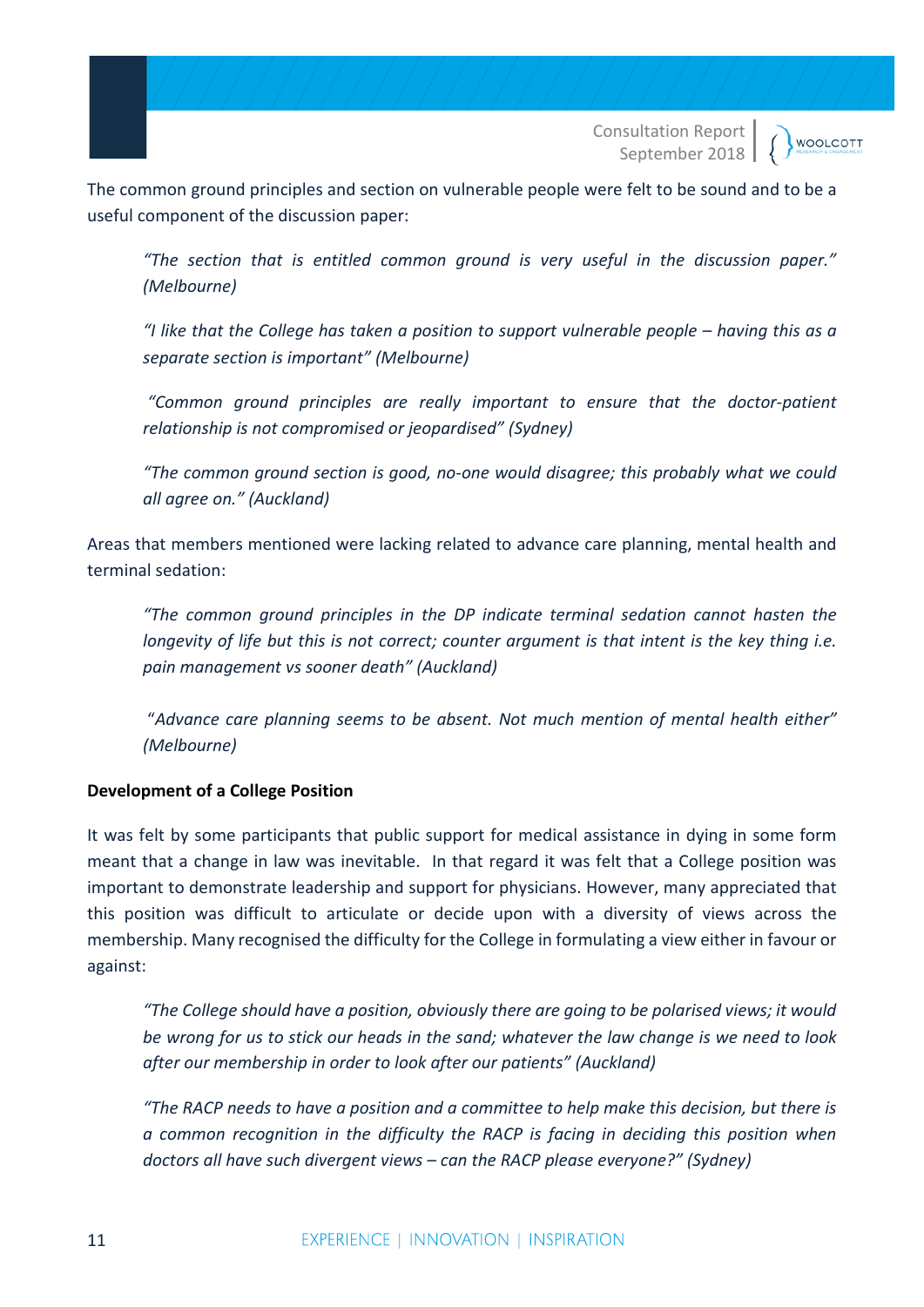**WOOLCOTT** 

*"It is hard to disentangle your own beliefs from the position you think the College should take" (Melbourne)*

Mixed feelings were expressed about how the College position should be developed:

*"It is suggested that the RACP do a more quantitative survey to find out what the 'majority' of RACP members think – that would be the most diplomatic solution. Although many also understand that "it is not a yes or no question" (Sydney)*

*"RACP is doing the right thing by not just taking a 'majority' position and is deliberating with their members in order to incorporate the broad spectrum of opinions. This is believed to be respectful." (Melbourne)*

*"Hope the College strongly opposes medical assistance in dying as it's not the doctor's role" (Auckland)*

There was support for the acceptance of diverse opinion from within the College and for members to be respectful of all opinions:

*"Selecting one view will alienate some parts of the public, we should not do this" (Auckland)*

*"The College will need to reflect the variety of physician views" (Auckland)*

*"If legislation is passed and a doctor can prescribe medicine, then I need to know that the College supports me in my decision to prescribe that medicine" (Auckland)*

*"We need to question if a doctor is competent and willing to prescribe the lethal medicine. As a College we need to adopt a position that doesn't criminalise doctors for what society wants them to do" (Auckland)*

*"The College needs to tolerate support and protect a divergence of views" (Sydney)*

*"We do not want to risk criminalising doctors if the legislation is passed" (Sydney)* 

*"There will never be consensus, it's best to discuss the varying issues but not come to a common end discussion" (Melbourne)*

*"The College can still stand for and say something in supporting the peripheral elements of a Bill, such as strong emphasis on support for families/access to palliative care, strong advocacy for vulnerable groups – this would be a strong stance without weighing into good/bad debate" (Melbourne)*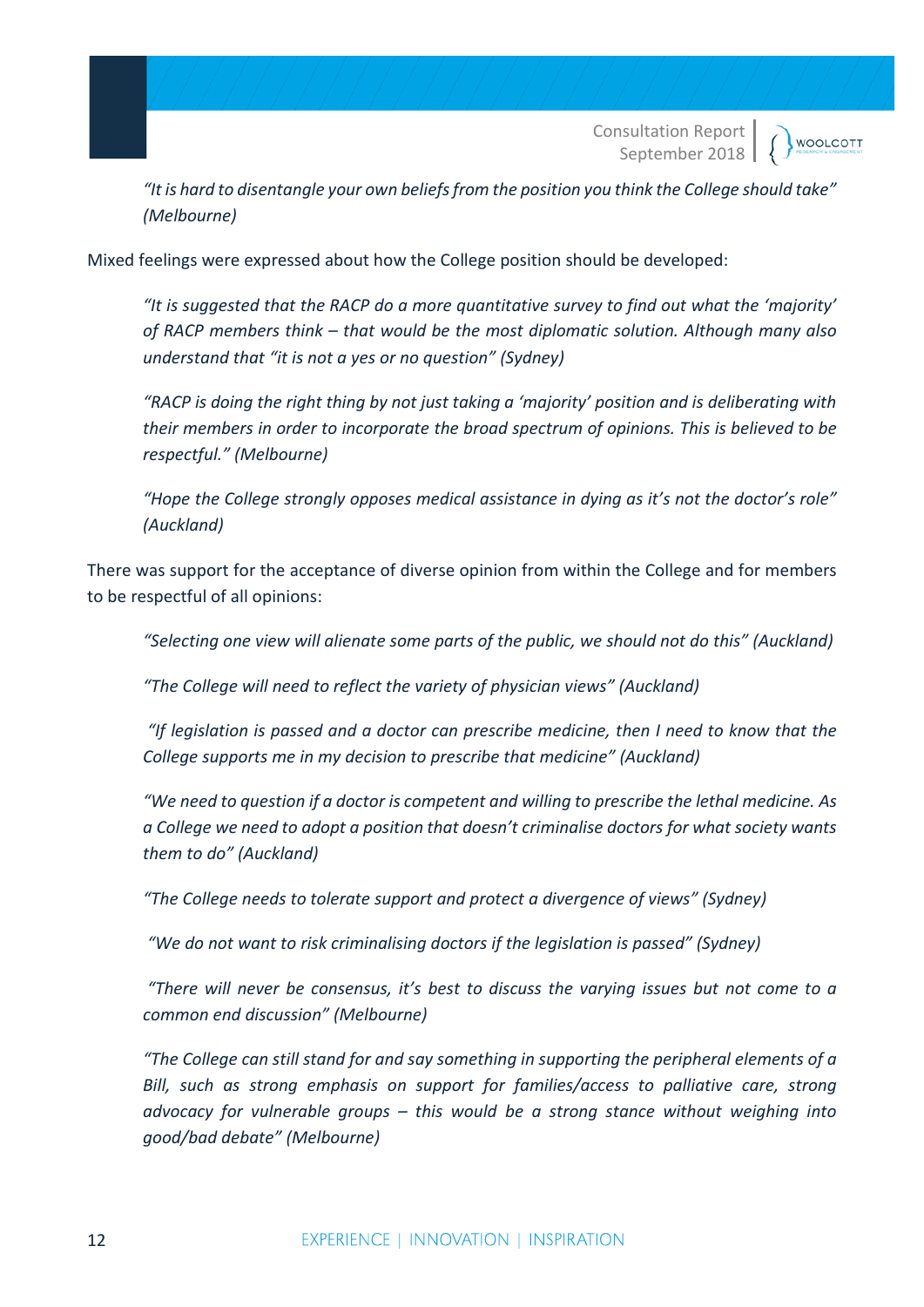**WOOLCOTT** 

It was also felt in supporting physicians there needed to be an educational component incorporated to inform the public about palliative care, about the implications of medical assistance in dying and what to expect from their physician:

*"RACP should have a role in the public debate to ensure that it is an informed debate" (Auckland)*

*"There is an opportunity for the College to help the public understand the issues." (Melbourne)*

*"Instead of adopting a 'for or against' policy, we should be asking what we can do to improve dying for patients at the end of life." (Auckland)*

### **What the College should say**

Many participants supported the notion of 'critical neutrality', this being one of the options raised in the opening presentation. Whether they were personally in favour or against medical assistance in dying, a number of physicians understood the difficulty of finding common ground amongst the membership base:

*"There is no way you will find common ground across the college on this issue." (Auckland)*

*"I support neutrality – but I am against medical assistance in dying. Promote palliative care rather than jump into a decision." (Sydney)*

*"I am in favour of it, but I support the neutral position" (Melbourne)*

*"I am against, but like the idea [of neutrality]." (Melbourne)*

*"The College position should be focussed on keeping it safe for the patient and physician" (Melbourne)*

*"Agree with the concept of critical neutrality – with reservations." (Melbourne)*

There was some criticism however, that the word 'neutral' would be seen as weak and be misinterpreted as the College being unable to make a decision. Some also raised concerns that a 'neutral' stance could leave doctors in a difficult position, especially in their dealings with patients and would further impact the development and structure of support materials for both objecting and participating physicians.

*"Neutral could come across wishy-washy, the College is a group of people who can't make a decision." (Melbourne)*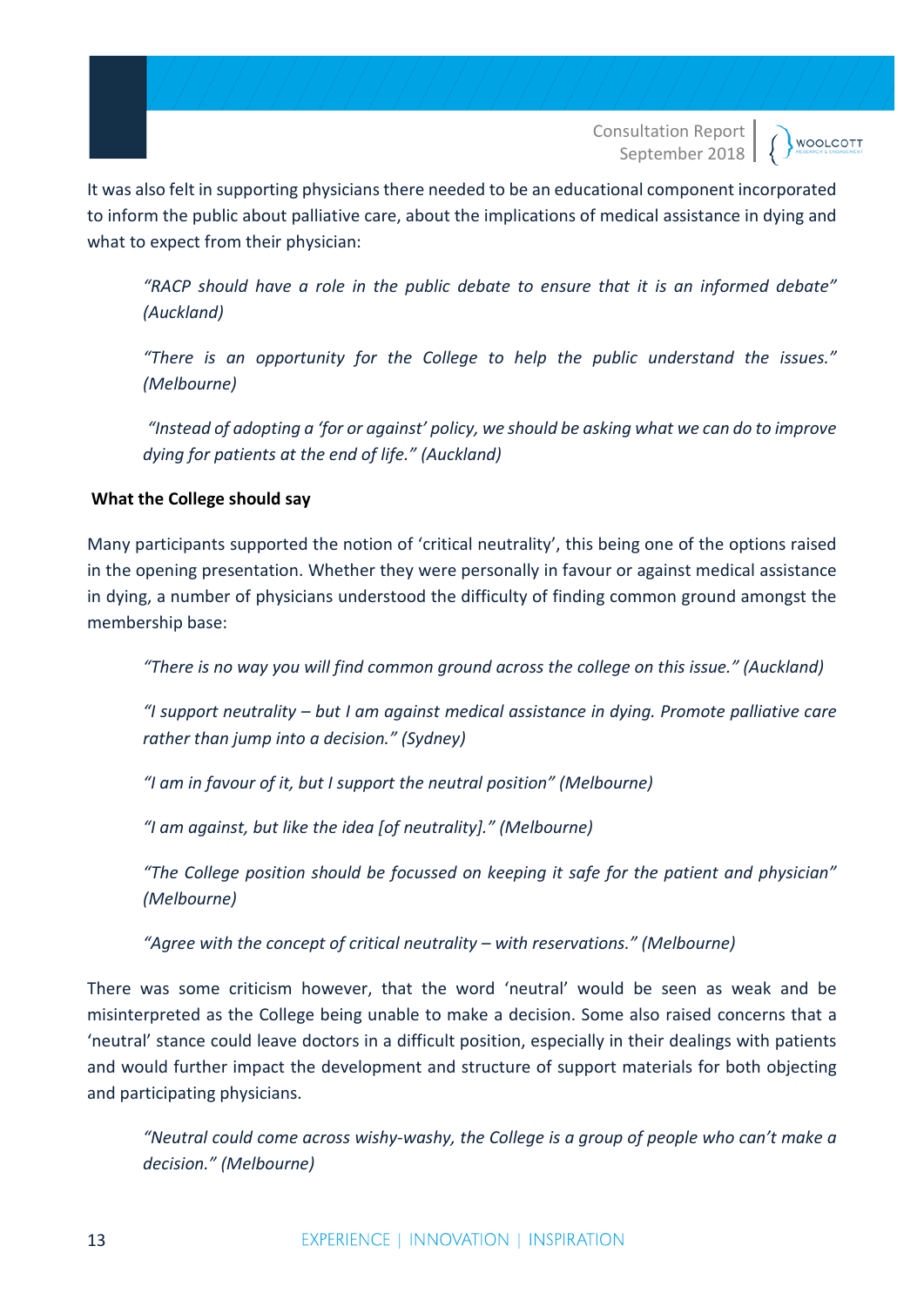**WOOLCOTT** 

*"Don't like the word neutral, we aren't neutral if we are advocating for great care, it's a considered opinion" (Melbourne)*

*"Concerned if college was to be neutral as that leaves doctors in difficult position as they will be the agent of assisted dying and will be administering the medicine." (Auckland)*

*"They can't be neutral, it affects our practice, and a stance will be helpful and will help the College to support the members with a structure and support system." (Auckland)*

#### **The physician-patient relationship**

There was a fear expressed by some participants that the availability of medical assistance in dying could lead to the potential for the erosion of trust in doctors:

*"My biggest fear is it impacts trust in doctors" (Melbourne)*

*"The erosion of trust; the people I'm going to be trying to come to terms with in this dilemma are people I know" (Melbourne)*

*"Relationships between patients and doctors will need to be strengthened and much more communicative" (Melbourne)*

*"Need long term relationship with patients" (Melbourne)*

*"The impact on physicians and the impact on physician and patient relationships generally there can be negative outcomes on some doctors while others may find it to be empowering" (Melbourne)*

*"There may be a form of erosion of trust involved – if there is conflict between patient and family views" (Sydney)*

*"Impact on how doctors are perceived by the community – perceived by the wider community" (Sydney)*

However, it was also stated that ongoing care and support must be a key focus for physicians:

*"Ensuring ongoing care, if you stop caring, what is the objective of the physician? No abandonment of the patient." (Sydney)*

*"Going from pro-choice in life (mid-life) then going to the end of life where the patient loses autonomy can be difficult. The patient may feel they don't have a choice and lack support from close family and friends. That point can be unfair to load onto the patient at that point as a decision to come to alone. We should do it together with them." (Auckland)*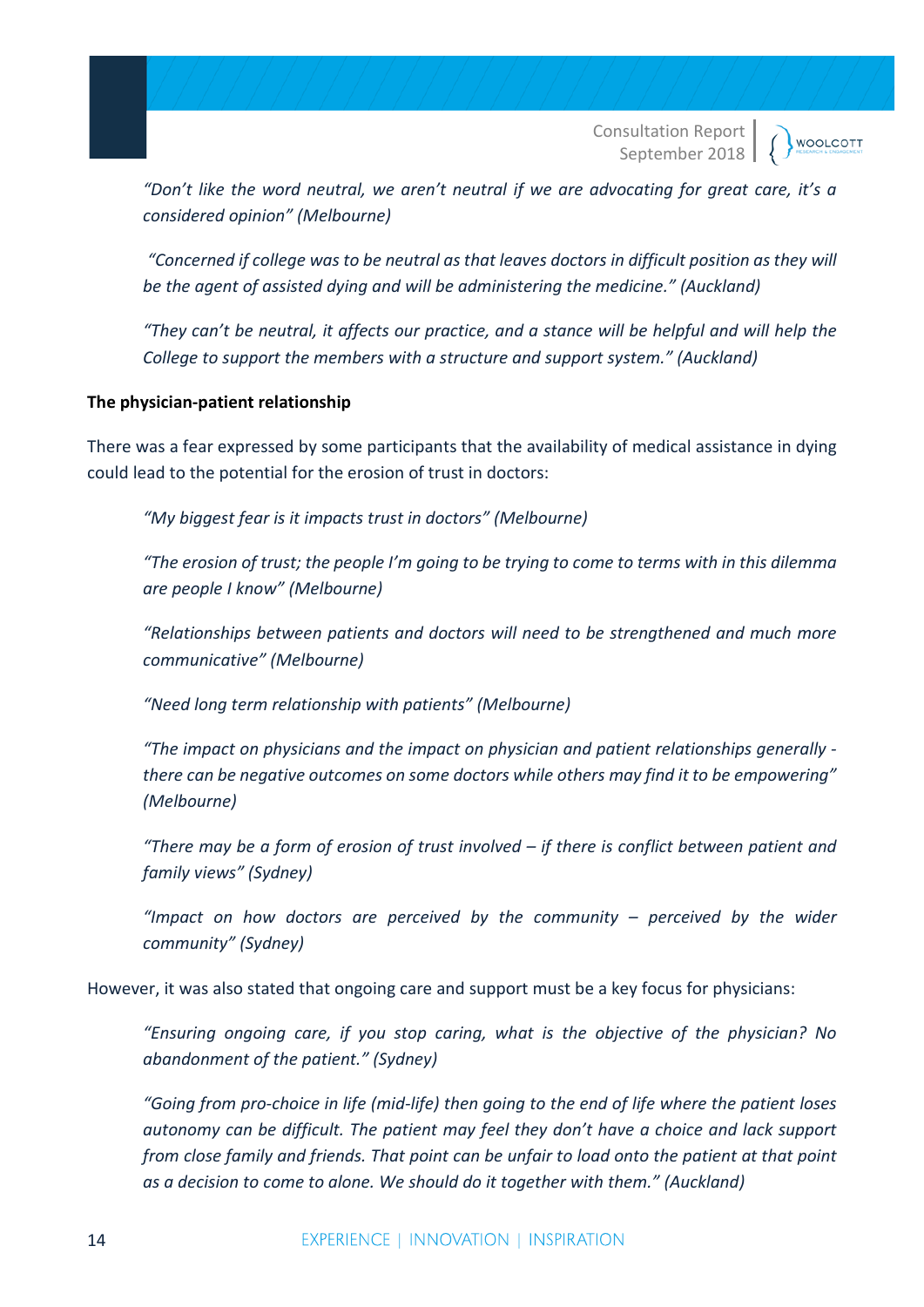#### **Assessing mental state at the end of life**

A key practical issue was the perceived difficulty of understanding the patient's real wishes and the subsequent need to allocate a significant amount of additional time to ensure that the doctor patient relationship was sufficient to realistically interpret an individual patient's preferences. This issue also extended into judging competence.

*"Relationships between patients and doctors will need to be strengthened and much more communicative" (Melbourne)*

*"Clinicians will be confused. Won't always know what the patient wants" (Auckland)*

*"Lengthen the consult time because it is an option – it may be that we need to get to know the patient better" (Melbourne)*

*Competence, how is it judged, who judges it? What levels do we judge as competent for this, is it a different level to making other decisions in terms of financial and other medical procedures..... Always going to be somewhat controversial…..can only do it if working in your area of expertise, what the choices are for that patient and discuss with them". (Melbourne)*

Some participants expressed doubt over their ability to make an effective judgement of capacity, and believed that perhaps more specialised experts would need to become involved.

*"There is a problem with capacity assessment. Capacity is a legal construct." (Sydney)*

*"Mental competence is hard to judge – physicians often don't have the skills to judge competence" (Sydney)*

*"Understanding competency and vulnerability - it is really a specialty system. Needs people who are specialist in that." (Auckland).*

*"Competence is something we already have recognised expertise with." (Auckland)*

It was recognised that patient mood and intention could vary significantly from time to time; that patients may be subject to a range of pressures (some more relevant than others); and that consultation with other medical experts may be needed:

*"But which decision is the right one? It's a very difficult dilemma" (Sydney)*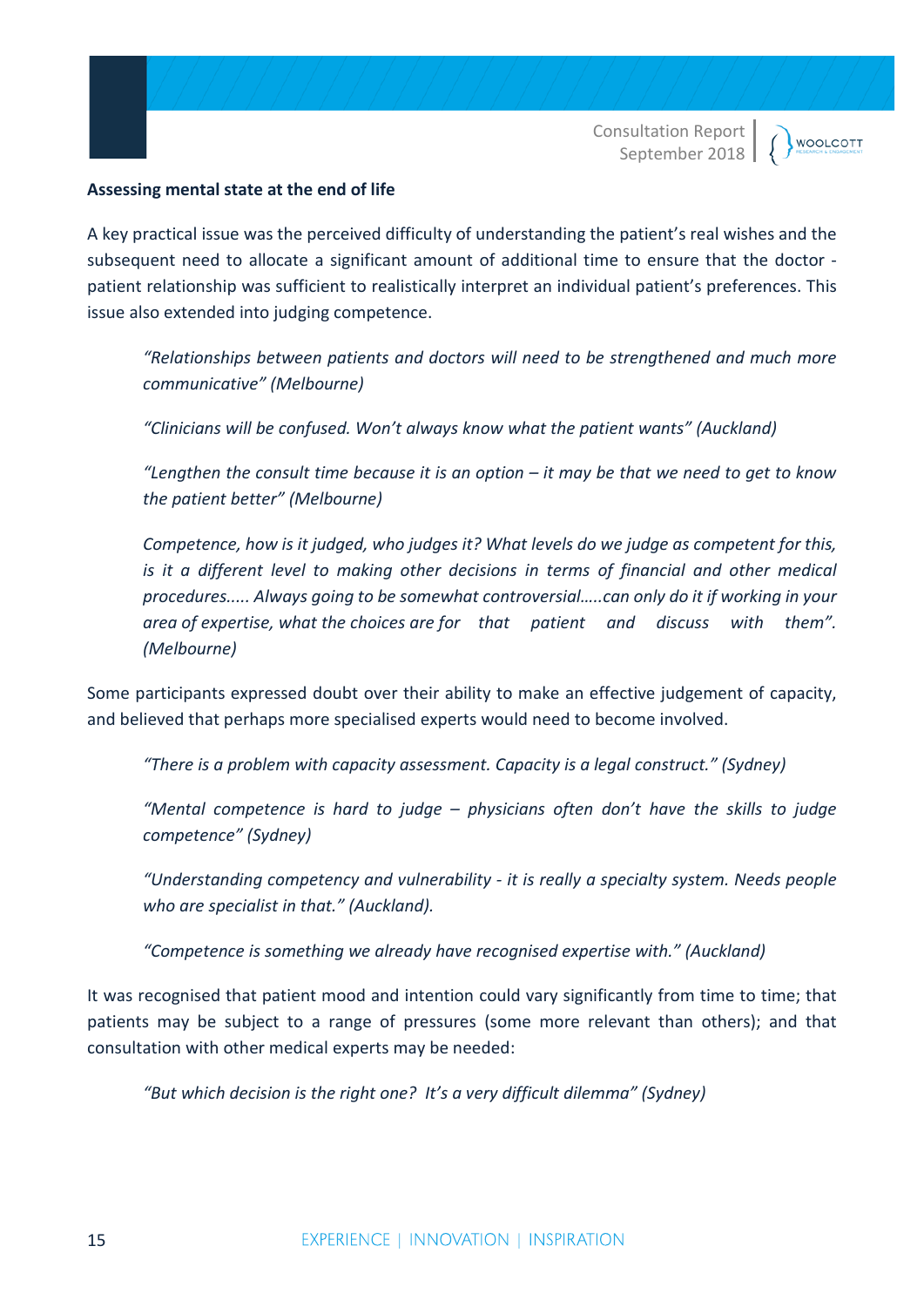*"The whole thing will put the patient in a difficult position more than anything else, it's a very difficult choice and are they capable of making that decision especially under family stresses, medications, suffering of sickness, it is virtually impossible" (Sydney)*

*"Fluctuating moods that patients have towards end of life should be factored in but could be really difficult to factor in" (Sydney)*

*"There will need to be palliative and psychiatric assessments in the decision making process". (Auckland)*

*"Would want a strong framework around how to establish competence" (Melbourne)*

In the case of neurological diseases in particular, the issue arose of balancing an estimate of life expectancy against the possibility that the patient may lose capacity further down the track.

*"I think it is important for all our patients to help them understand that all patients are different and there is not a universal answer. Some will find it a blessing – maybe I will be the one who succeeds. Except where capacity becomes an issue. They might lose that capacity. That is a complicated one." (Melbourne)*

*"Someone facing a neurological death who won't have the capacity to make the decision when they need to, don't know what we do with that, some patients will find this quite limiting, discriminating." (Sydney)*

*"Dementia patients – it's very hard to prognose life expectancy, for these people they wouldn't be able to exercise the right to dying." (Sydney)*

#### **Family involvement and the possibility of conflict**

The possibility of family conflict was also raised as a significant challenge to a physician whose primary responsibility was to their patient:

*"Different views from the patient's family in terms of what care they think is appropriate, doctor is usually in the middle of this conflict with different expectations from different parties, the patient's wishes are what you want to achieve but then you have to deal with the family and that is probably more difficult" (Sydney)*

*"Need to bring family members along to have the conversations" (Melbourne)*

*"Victorian legislation allows patients to go solo" (Melbourne)*

*"Hard to see in current situation how we have time to support family." (Auckland)*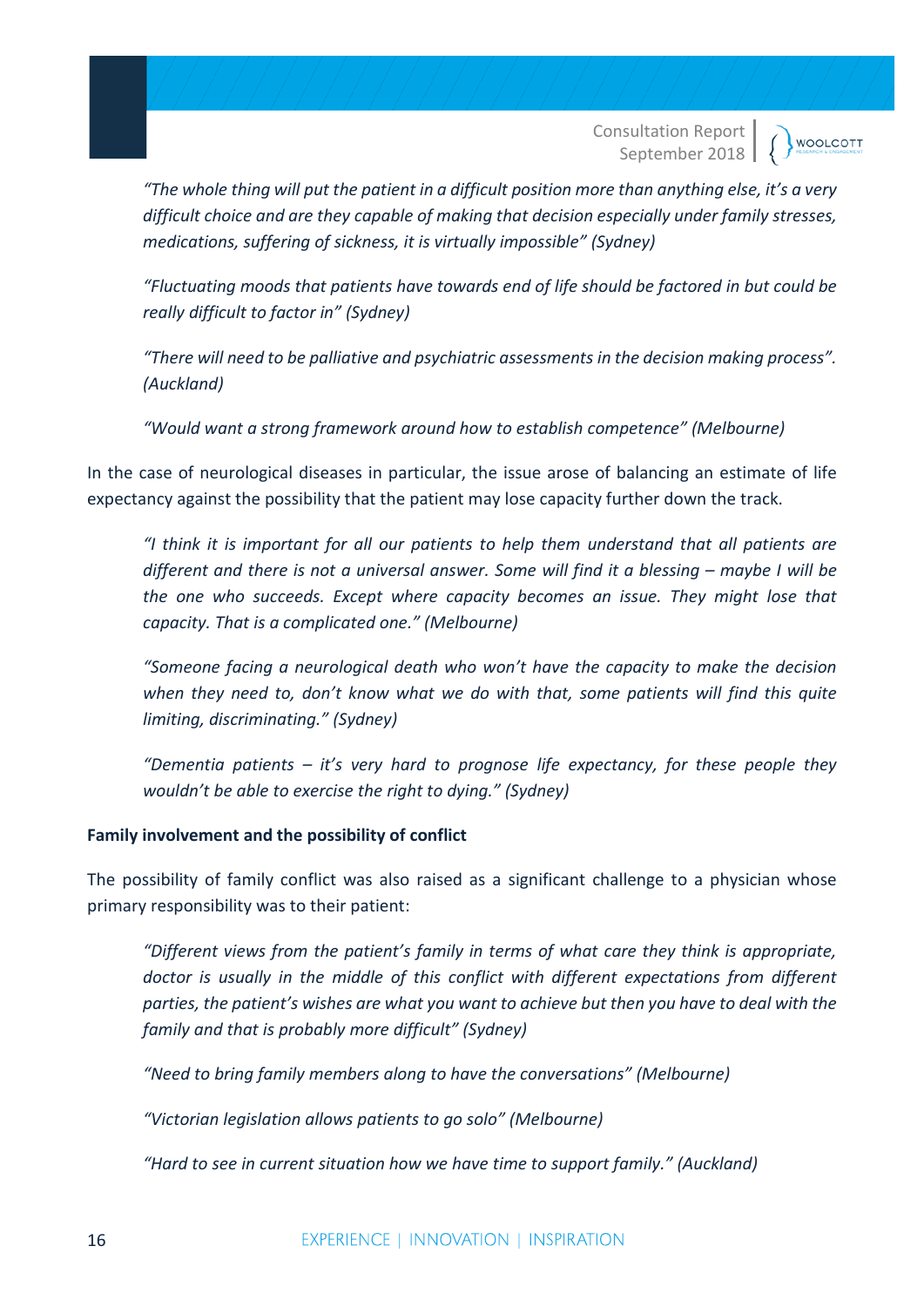*"If it comes in it will open a hornet's nest of issues – inequities, houses, inheritance, and dementia" (Sydney)*

*"Mother dying, one of the daughters was around and two others weren't, decision had to be made to withdraw care, decision made, died very peacefully quickly, when the others came back, you killed mother; we deal with this all the time, only exacerbated by medical assistance in dying".(Melbourne)*

#### **Access issues**

Some participants expressed concern that many physicians may not have the required level of training, leading to variation in practice. Potential issues were also raised in relation to regional areas, due to a lack of palliative care options and lack of access to other medical specialties.

*"In some country towns, GPs refer to the city for abortions, don't want it done in their town; could happen with this too; in terms of best care for the patient, it is not the best for them to be shipped off away from their home and family." (Melbourne)*

*"Need for second opinion consultations – could cause problems in rural/remote communities where doctors are already scarce enough." (Melbourne)*

*"If a patient is ensconced in that institution, even if the patient were able to travel, very difficult to transfer to another hospital; then there is the problem of a regional centre like Bendigo, no meaningful access for these patients; huge discrepancies for patients to access." (Melbourne)*

*"There are a number of diseases that patients will need to the perspective of other specialists, should this preclude access?" (Auckland)*

*"Competency assessment would be even harder to undertake in rural/remote areas where they don't have access to specialists" (Melbourne)*

# *"The gaps in palliative care will be the same gaps in medical assistance in dying – spotty and inadequate" (Sydney)* **Vulnerable Groups and the Risk of Coercion**

Participant views on vulnerability varied considerably. Certainly there was a belief that low socioeconomic, culturally and linguistically diverse, Indigenous, and rurally based individuals represented potentially vulnerable groups, but some participants suggested that anyone in the final stages of life could be thought of as vulnerable.

There was a great deal of concern over the possibility of coercion, either overt or more subtly expressed. Such coercion was thought to emanate from a range of factors, including people feeling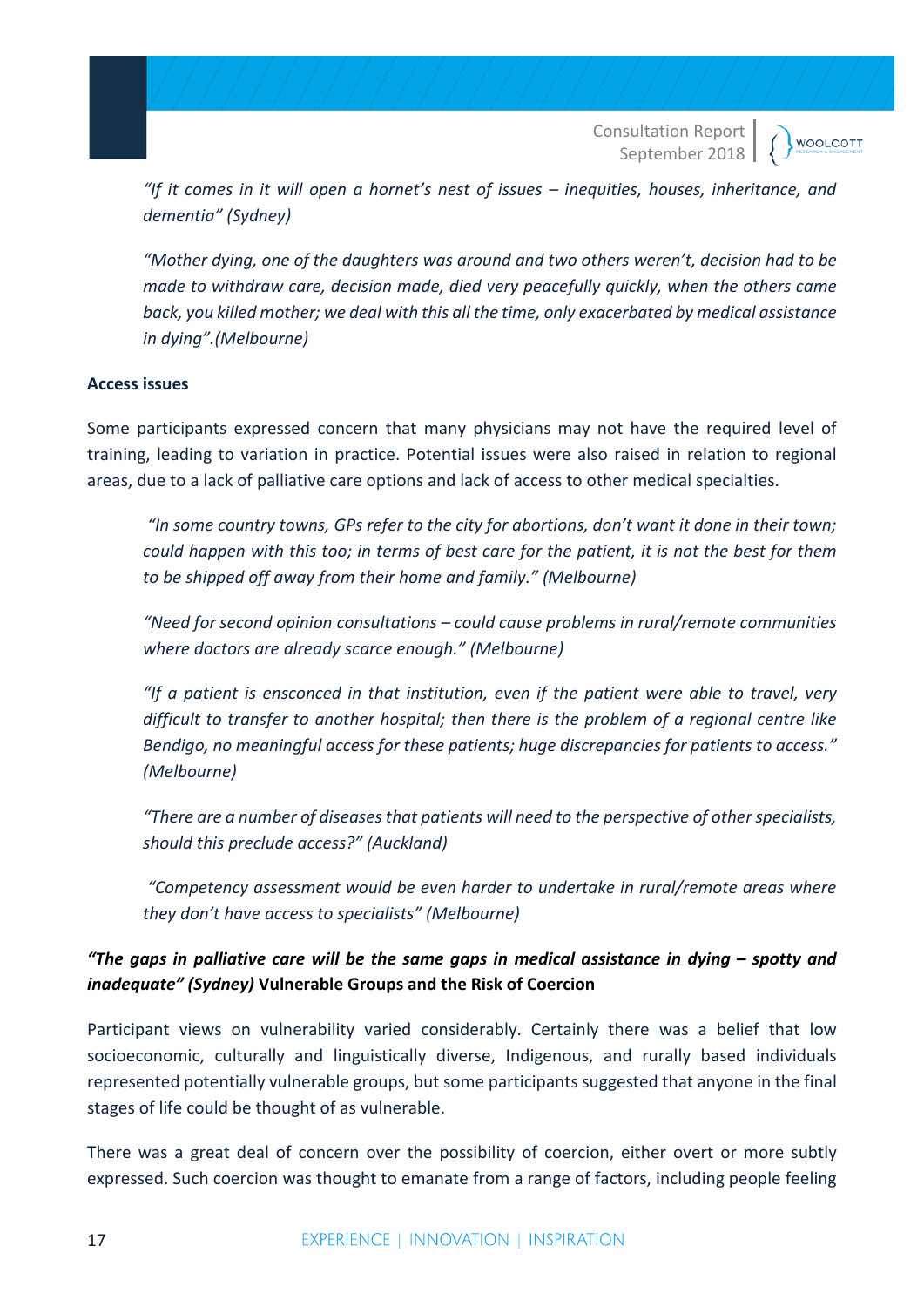**WOOLCOTT** 

the pressure while waiting for a nursing home placement; the cost of nursing homes; general family financial pressures; inheritance related considerations; and a sense of the patient not wanting to be a burden to their family or to 'the system':

*"Not enough social support. The answer to loneliness is not this." (Auckland)*

*"Medical assistance in dying could cement negativity towards modern medicine in rural and Indigenous communities. This could adversely affect general medical care in these vulnerable communities. They already believe that the hospital is the place they go to die" (Sydney)*

*"A lot of covert coercion is seen in practices already – we see a lot more subtle coercion than people might be aware of… does being made to feel a burden count as coercion, a lot of people don't see what we see in public hospitals – life is full of coercion" (Melbourne)*

*"Non-verbal coercion (e.g. body language when talking about medical assistance in dying with a patient) – need for more training around communication"*

*"Patients waiting for nursing home placements – coercion becomes critical here. People will feel the pressure." (Melbourne)*

*"It's important to really know the patient and where they were in terms of life journey." (Auckland)*

*"What about the vulnerable? How do we know the difference between coercion and free will?" (Auckland)*

*"In a NZ setting financial constraints may play a part in funding cancer medications and the point at which end of life is acceptable" (Auckland)*

*"The patient might think – Is this the means that I could help set up my family for the future?" (Auckland)*

*"There could be an adverse effect on patients, who (having access to medical assistance in dying) might see this as pressure upon them to appease the 'economic burden' on the system and their families". (Sydney)*

#### **Specialty Specific Implications**

Some comments were made by individual specialists with regard to specific implications for their area of practice. *"Some specialties will encounter this more than others. A lot of people go through physical suffering and some more existential suffering." (Sydney)*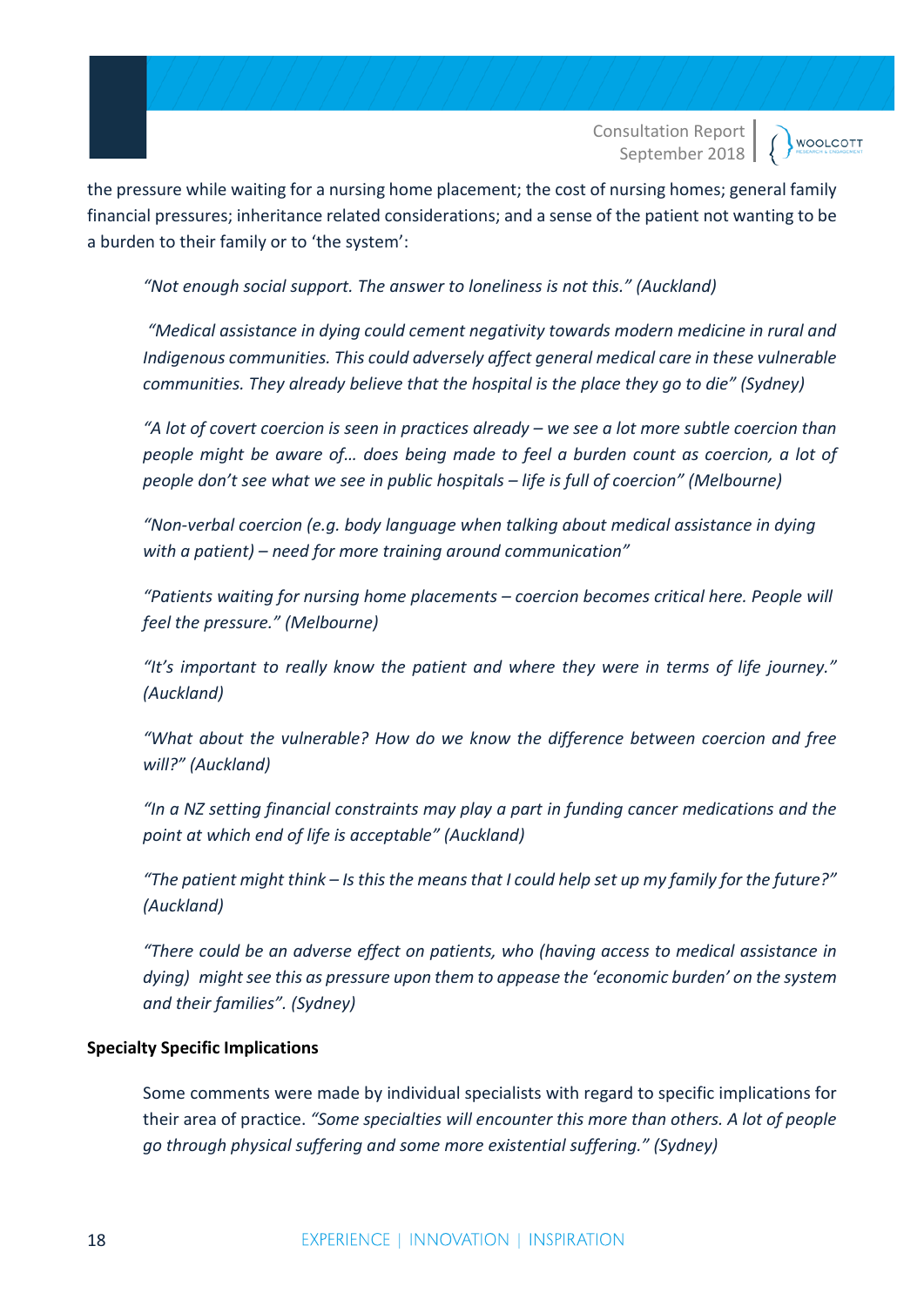Some participants highlighted Two key implications for oncology - firstly the difficulty of estimating how long a patient was likely to live; and secondly the importance of having end of life discussions with patients early to understand their values and preferences, before they had developed a sense of becoming a burden on their family and friends.

*"Not clear that someone is going to die, not always able to predict for cancer patients" (Auckland)*

*"Need to talk about it early with cancer patients and ask how they think they want to cope with it/ what their options will be and what they are thinking they want". (Melbourne)*

One issue referred to by neurologists was a concern that their patients often progressively lose capacity to make the decision, leading to a sense that these people may be denied the opportunity to access medical assistance in dying:

*"Someone facing a neurological death who won't have the capacity to make the decision when they need to, don't know what we do with that, some patients will find this quite limiting, discriminating". (Sydney)*

Geriatricians expressed concern that competency would be hard to judge amongst the elderly; and some noting that they may also lose access to medical assistance in dying.

*"For Geriatricians - we have to represent the incompetent. … How do you gauge someone's competency? Are you taking away the rights of the incompetent?" (Auckland)*

A respiratory physician made the observation that their patients often failed to gain access to palliative care, leading them to be more open to medical assistance in dying than they may otherwise have been:

*"Respiratory physicians have many breathless patients – but they can't get community palliative care. A lot of these patients are keen on medical assistance in dying". (Melbourne)*

### **Prognostication**

It was accepted that giving a precise prognosis in terms of remaining life expectancy was often quite difficult and may be more so in this context:

*"How informed the patients are – how do we assess that? Ensure that patients have all the information available. So hard to say you have three months to live. Hard to give a prognosis. How incapacitated do they have to be." (Melbourne)*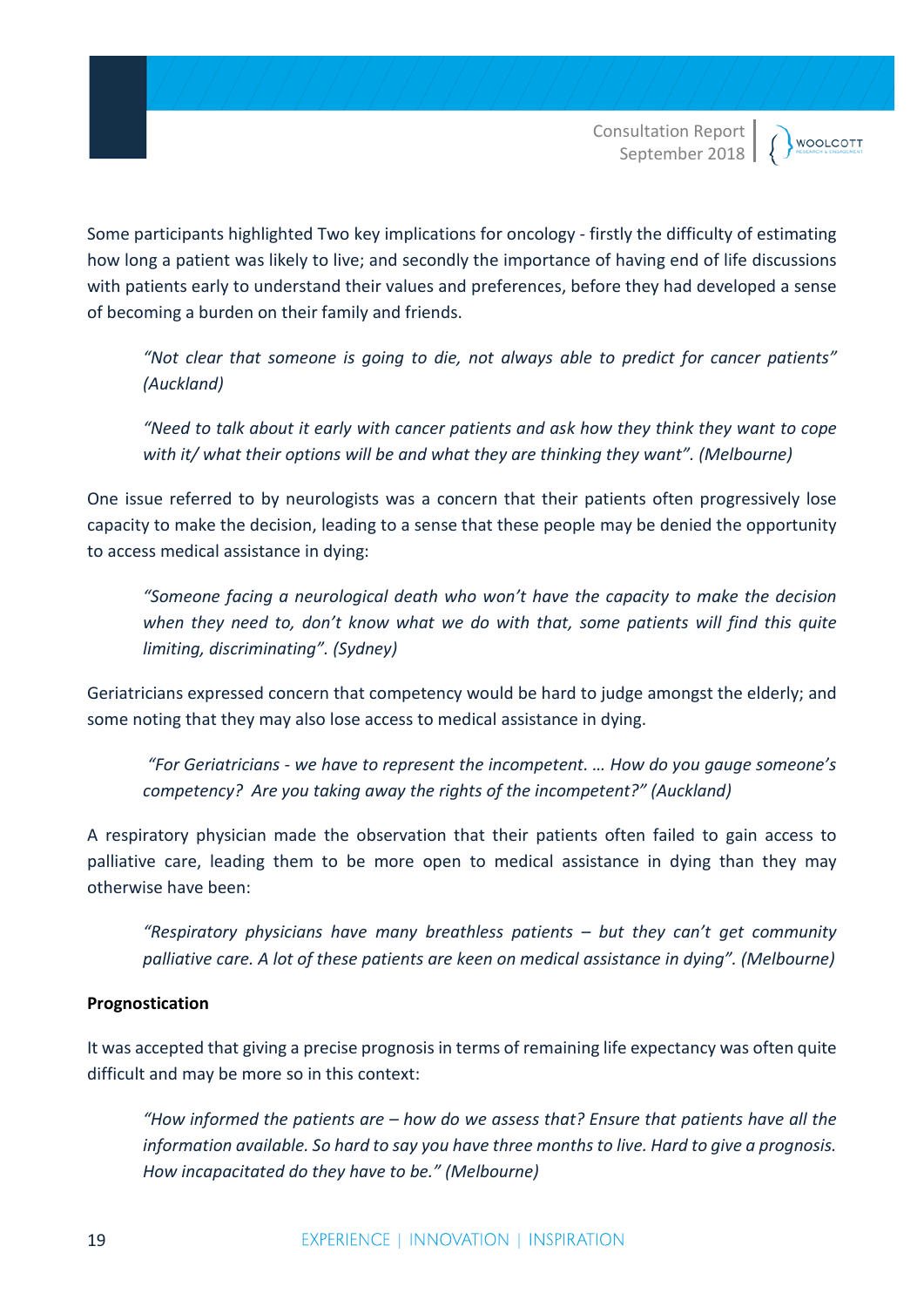**WOOLCOTT** 

*"There will be huge conflict in haematology speciality. Goal posts keep moving all the time in terms of prognosis. Many of them die. Some respond to new innovative therapies. Cancer medicine – not always easy to define who is going to pass away in the given timeframe." (Melbourne)*

*"Medical oncology perspective, prognostication is only getting more difficult, often people reach a point where the trajectory is such that you can, but now all of us will have someone who we thought was at deaths door and a year later they are walking into the clinic and doing quite well, so this could be problematic for people - not sure what the answer is." (Sydney)*

#### **Paediatric perspectives**

While the scope of medical assistance in dying discussed throughout the forums was limited to competent adults, various perspectives were shared by paediatricians:

*"From a paediatric point of view – patients don't have a voice" (Auckland)*

*"Difficulty from the perspective of paediatrics. Can the views of the young be considered? Recognition that this is not part of legislation at the moment. However it is relevant for 18 year olds. But can an 18 year old be trusted with this decision?" (Sydney)*

#### **Importance of Palliative Care**

Good palliative care was thought to be highly desirable, and to have the potential to reduce the need for medical assistance in dying. Many participants emphasised that the resourcing of palliative care was inadequate; that access for non-cancer patients was patchy; and that regional and rural areas suffered from a greater lack of proper resourcing relative to major cities:

*"Good palliative care may diminish the need for assisted dying, we do not want to risk eroding palliative care" (Auckland)*

*"We know there is a big gap in terms of resources/ support for palliative care patients" (Auckland)*

*"The government will never fund palliative care properly and that's the real issue here" (Sydney)*

*"Regional people don't have good access to palliative care". (Melbourne)*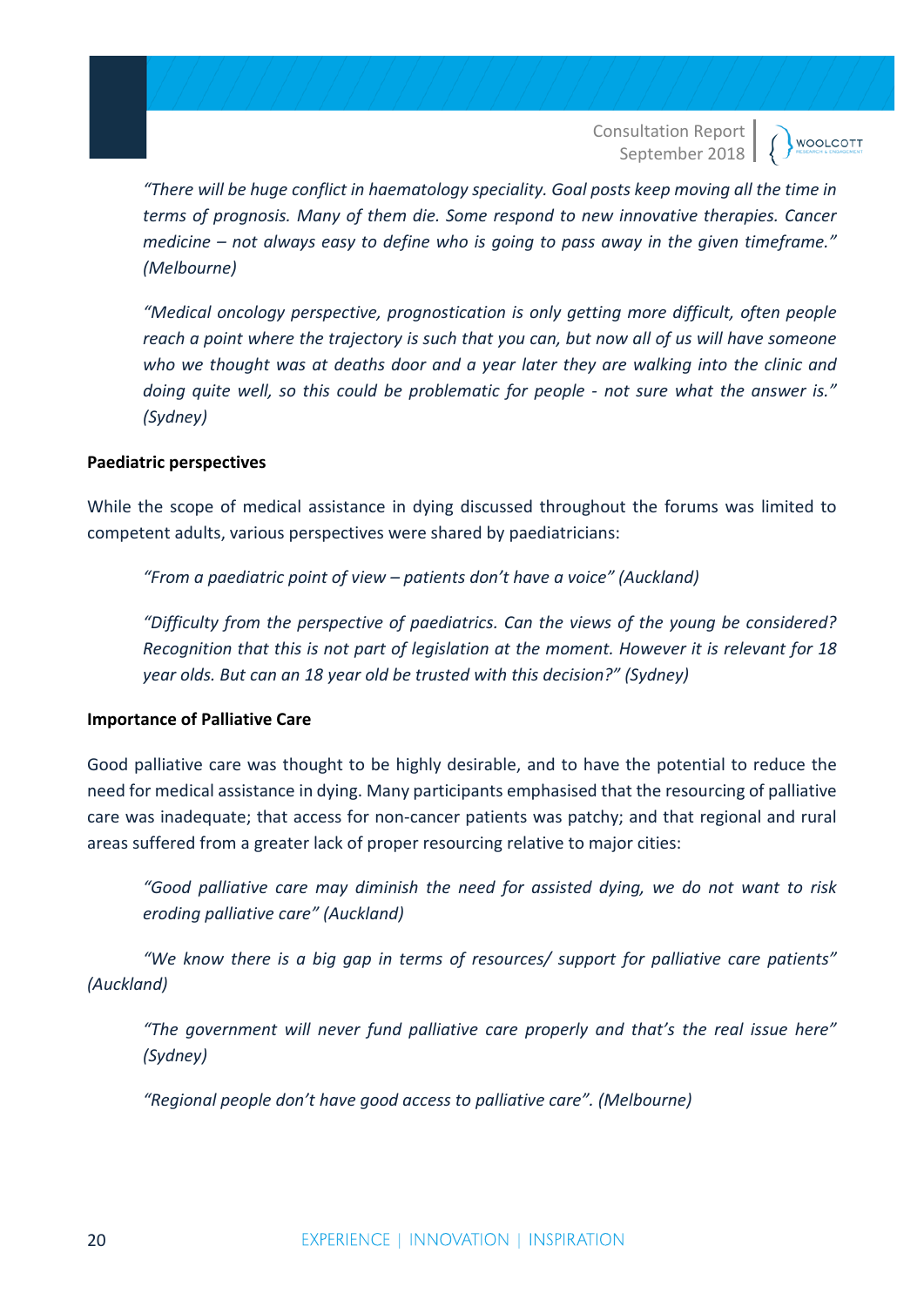**WOOLCOTT** 

*"If patient is motivated by particular symptoms – need to have a better idea of the implications – [does the person need] better access to specialists e.g. palliative care (Sydney)*

It was felt that many patients may not understand what is possible in palliative care and that some may have incorrect perceptions. Similarly, there was some suggestion that doctors themselves may not always recognise that expert palliative physicians were available to assist:

*"Need to be educating patients, especially around palliative care" (Melbourne)*

*"There is a lot of misperception about what palliative care can offer. Presume the majority of the public do not understand" (Melbourne)*

 *"Biggest challenge is not palliative care provision. It is getting physicians to realise that there are palliative care physicians to help them" (Melbourne)*

*"There has to be something around this about physicians engaging other physicians. I see a lot of people saying they do advanced care/palliative care with little engagement of other people. Bring them into the process" (Melbourne)*

#### **Obligations on Physicians**

Some participants offered views on the obligations of doctors in the context of medical assistance in dying such as the provision of information to patients and their families, the possible obligation on doctors to give patients the choice, and the obligation to fully understand the patient and accurately interpret their real desires, including the potential for them to change their mind.

*"When we discuss any options, we always have knowledge, pros/ cons, risk and benefit, provide information for the patient to make a decision, now there is the option of how capable you are of providing this information to the patient, how long do they request before we consider it a genuine request, complications, how much information can you provide for the patient at the outset? They have the option but very limited information, very difficult situation, they will seek information from others who may have had similar experiences, who may not be professional enough, and patients expect you as a caring doctor to provide relevant information, how much are we able to provide this information?" (Sydney)*

*"Is it ethical to not give the person choice? If it is her wish. Is it all about the person or is there a wider social context" (Melbourne)*

*"Shouldn't be encouraging doctors to promote for or against medical assistance in dying – it should be left to the individual patient to initiate rather than to promote a particular stance. The patient should initiate the discussion" (Melbourne)*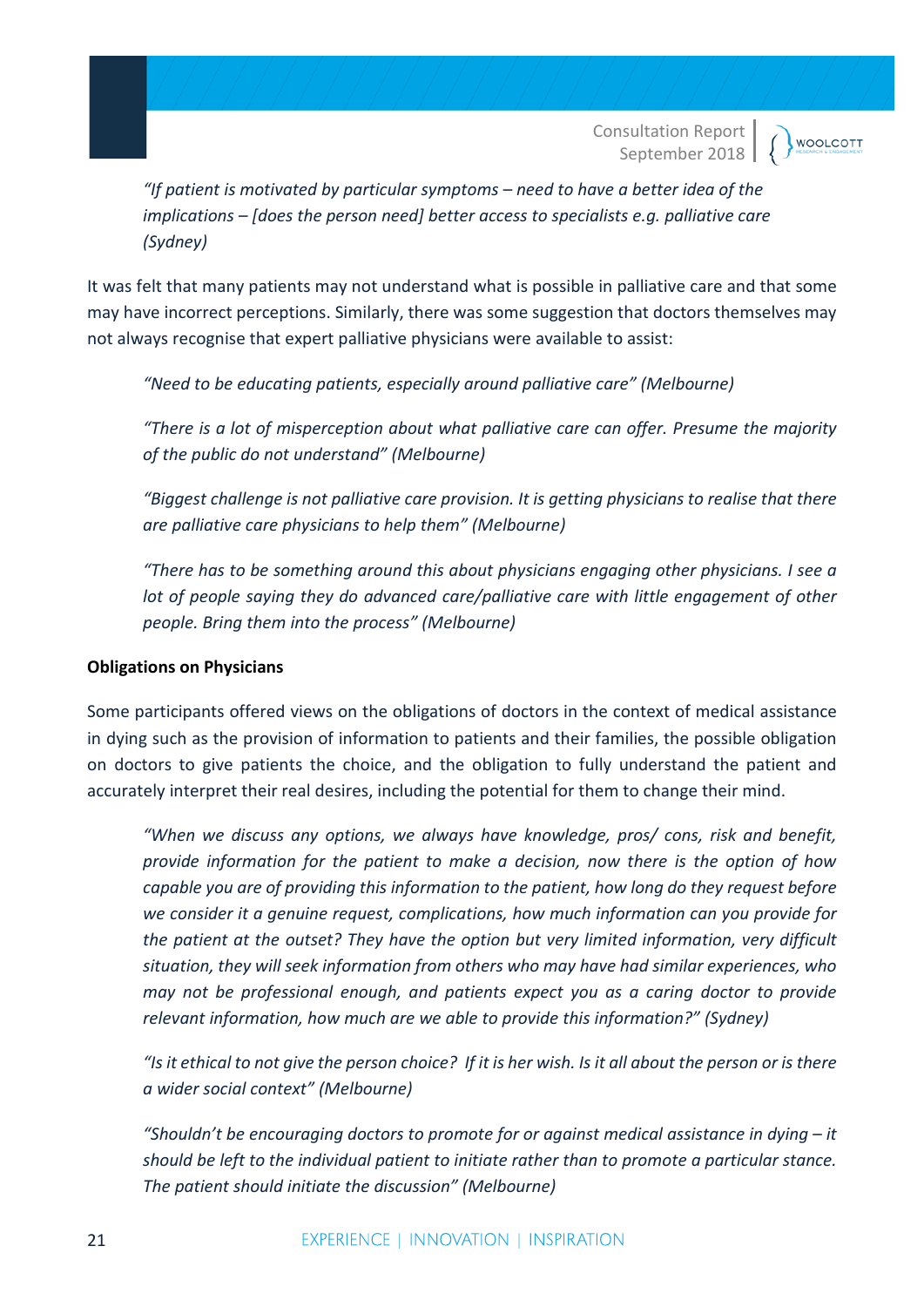*"Becoming something else more than a doctor, you are trying to kill someone, no limitations; this is something we have to consider….. do we make an assumption that they don't want prolonging measures? What happens if they've changed their minds?" (Sydney)*

#### **Perceived Generalised Need for Support**

The initial comments of participants within the area of support and guidance strongly suggested that doctors believed that medical assistance in dying would potentially produce quite powerful emotional responses amongst those involved, leading to the need for more generalised emotional support:

*"It's not in any doctors medical values, it's going against our principles and values – huge psychological impact/distressing" (Sydney)*

*"We need time to reflect on our personal view and, if involved in assisted dying, time to reflect on this… as trainees, when will we find time to reflect on this huge issue… we are burned out already" (Auckland)*

*"Guidance for navigation through communication issues/our own beliefs" (Auckland)*

*"Guilt is a major issue" (Auckland)*

*"Need support to cope with guilt of assisting dying and also guilt where things go wrong. Have not helped at all but made things worse." (Auckland)*

*"There can be negative outcomes on doctors while others may find it to be empowering – offering new support and resources" (Melbourne)*

The kind of generalised support that was suggested included the provision of clarity about the physician's role, a level of mutual support within the profession, and clear guidelines from the College about how doctors should navigate the expected myriad of practical issues involved.

*"Look to the College for guidance and support. How to navigate the minefield" (Auckland)*

*"What you look towards RACP for is the boundaries. Clarity about the physician's role within that. How are you going to navigate through that? You are going to be busy and have to think quickly on your feet. How much time do you have to talk about that?" (Auckland)*

*"We want to be there for each other from the beginning – to have this support we need a culture change among the profession." (Auckland)*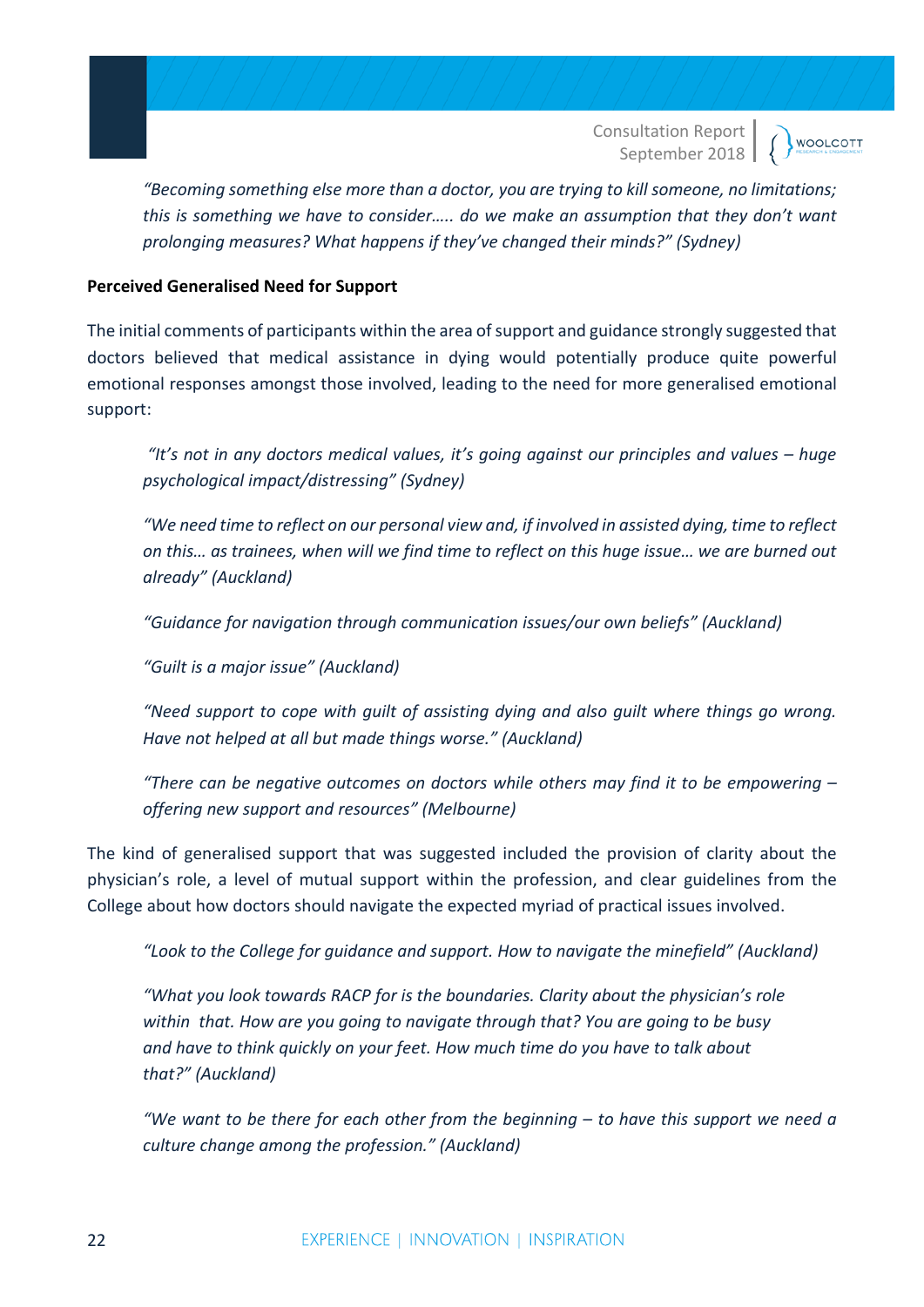**WOOLCOTT** 

The introduction of medical assistance in dying was felt to represent a totally new and unfamiliar area of operation for the profession and needing a very basic level for clear and detailed guidance It was suggested that the College should provide a detailed framework for its members to work within - a statement of what the College regards as good practice:

*"Supporting physicians in how to implement it. Nitty gritty of how it is going to work day to day" (Auckland)*

*"College needs a framework for physicians to work within." (Auckland)*

*"A working framework with commonly asked questions and potential responses – standardised answers for less ambiguity." (Melbourne)*

*"If it does go ahead, we need clear guidelines on how to do this. Not just from legislation, but clear guidelines and parameters as doctors around how we do this" (Auckland)*

*"Guidelines, you can't just put this question to the individual doctors or medical carers, people may have different views and you have to have some sort of standardised guidelines to follow, if you want to open the option to the patient." (Sydney)*

*"Different approaches by specialty – need to take into consideration the individual physicians; there are clear pathways in some specialties more than others; support for the individual and tailored by specialty" (Auckland)*

*"Screening tools and assessment tools for decision making" (Auckland)*

*"If you tell people they are not going to get what they want you get a lot of aggression. [Need] support for the negativity that will come from them to the physician. If they haven't got a short prognosis or competence. Not going to fit into box neatly" (Melbourne)*

It was cited that in Canada, many doctors struggled with patient requests for medical assistance in dying. There was a feeling that initially doctors may experience a lot of emotional stress and strain including those who felt they could not refer or participate in any way:

*"I feel it is a great burden to be part of someone's death" (Auckland)*

*"There will be stress on physicians emotionally, the process is not something that we are familiar with and could put a lot of strain on professionals" (Auckland)*

*"If you were to refer this patient to someone else who is willing to do it, are you helping?" (Sydney)*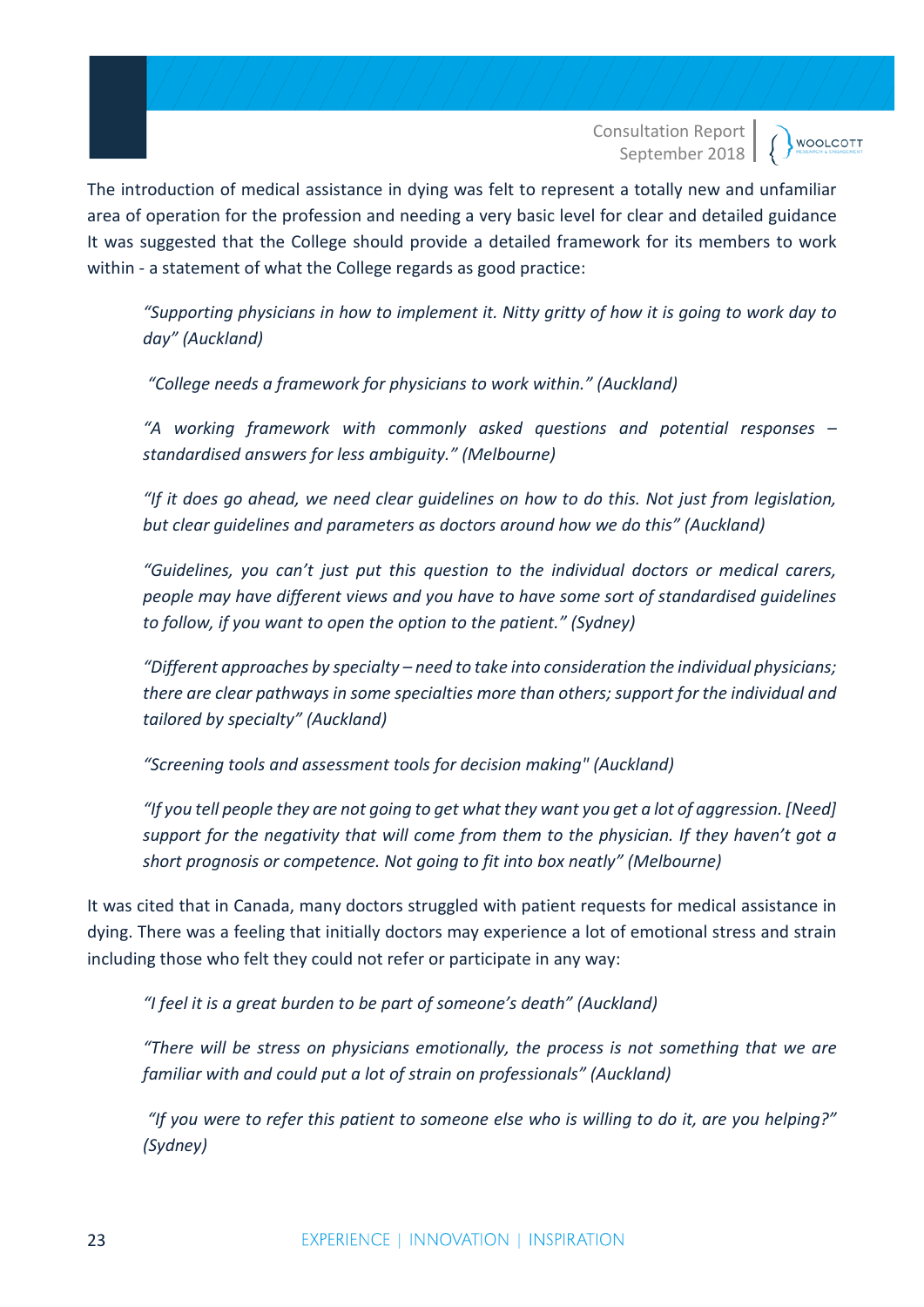*"There is implication in writing a referral" (Sydney)*

*"Using the analogy of abortion, we have an obligation to refer on and that is accepted by society broadly, and we have an obligation to listen to the law" (Melbourne)*

*"Needs something where you don't need to make a referral but there is access independently and go through that process that is independent from you, as soon as it requires a referral from the physician it's a lose-lose, you're either the person who keeps them happy by offering it but alienates family, or you are the Trojan who doesn't offer it, not our role as doctors to block that option for people if they feel very strongly, it has to be somehow independent" (Sydney)*

*"When abortion clinics were first brought in, doctors were being attacked; should there be protection for doctors? Difficulties for smaller communities for the practitioners to be anonymous" (Auckland)*

The need for support extended for some physicians into a desire for the College to provide 'someone to talk to'. This personal element was thought necessary to help cope with psychological issues amongst practitioners, to assist with interpretation of the guidelines, and to provide generalised support to doctors who either did, or did not, implement medical assistance in dying.

*""If law changes then anyone could be asked to partake in that. Some will feel comfortable and some won't. There will be a strong divide. Most will fall one end or the other." (Auckland)*

*"Peer support for anyone involved in this, need someone who you can talk to and debrief about these things regardless of your decision to do or not do it; we need more support structures than already exist" (Melbourne)*

*"Psychological problems are a key issue and it may be that the RACP could provide a trained psychologist with a 24hr helpline" (Melbourne)*

*"Is the profession able to handle this – impact on trainees and vulnerable doctors?" (Sydney)*

*"Trainees may need to be kept out of the process due to lack of training" (Sydney)*

*"It would be nice to speak to someone who deals with it all the time. We know that not everyone will have great expertise. An expert to help you translate whatever guidance is there. It may not be something that you do very often." (Auckland)*

*"You need to be able to feel that when you ask for advice you won't be judged" (Melbourne)*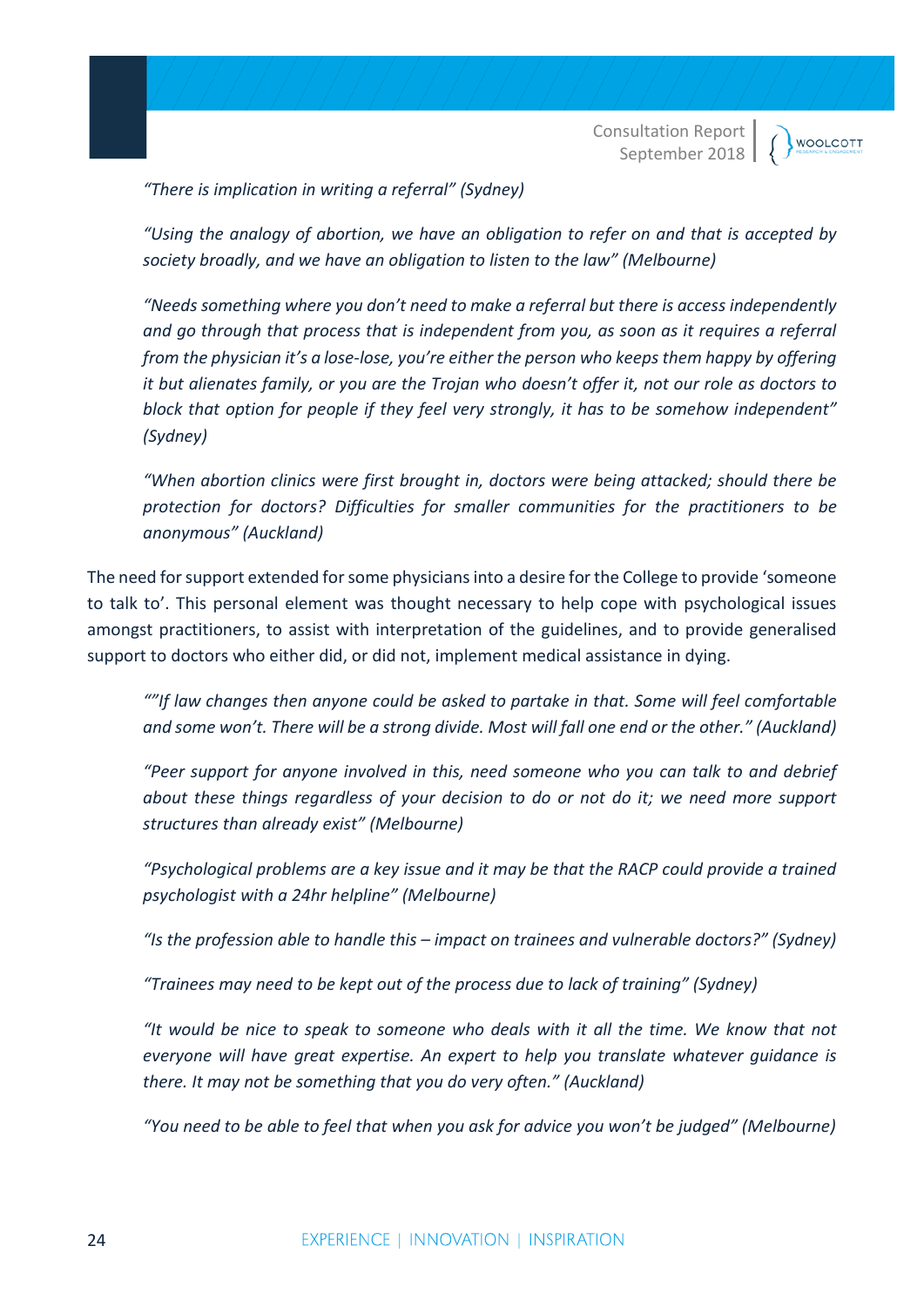**WOOLCOTT** 

*"Should there be a committee approach to the decision or should it be left to the one physician?" (Auckland)*

It was anticipated the diversity of views between practitioners could lead to difficulties in the workplace. Whilst differences of opinion occurred already on a range of practice issues, those relating to medical assistance in dying were seen as potentially more emotional and divisive. It was imagined that some kind of external support may be necessary to assist in resolving the problems.

*"Diverse views in teams will affect working relationships/ teams; potentially quite divisive, white heads (old) and black heads (young); divisive between teams; could there be financial pressure to take on a role? What about small practices?" (Auckland)*

*"There will need to be someone you can ask for advice on how to deal with other doctors and their opinions." (Melbourne)*

*"Support in regards to any type of 'power play' that might occur in a team setting." (Melbourne)*

*"I work for an organisation that has publically said that it won't support [medical assistance in dying]" (Melbourne)*

*"There will be institutional positions therefore this may override the position of the physician or the College – the legislation doesn't seem to take account of this. So what happens to these patients if they have a disconnect in care?"*

A further workplace concern related to the situation where a patient was being looked after by more than one doctor, and where a difference of opinion concerning medical assistance in dying arose within the team.

*"What about when someone is being looked after by several different teams and one person on one team has a conversation with the patient but someone else is against (this happens all the time) – primary physician looking after the patient across teams. Need to protect the continuity of teams (important reason the college needs to act)" (Auckland)*

*"Handover (e.g. if one doctor is sick or away on holiday and they have opposing views from initial doctor – It's going to become "who is on call for medical assistance in dying this week?" (Sydney)*

*"How to deal with people having different positions" (Melbourne)*

*"Ethically, the issue was raised about differences of opinion, especially between a doctor and trainee" (Sydney)*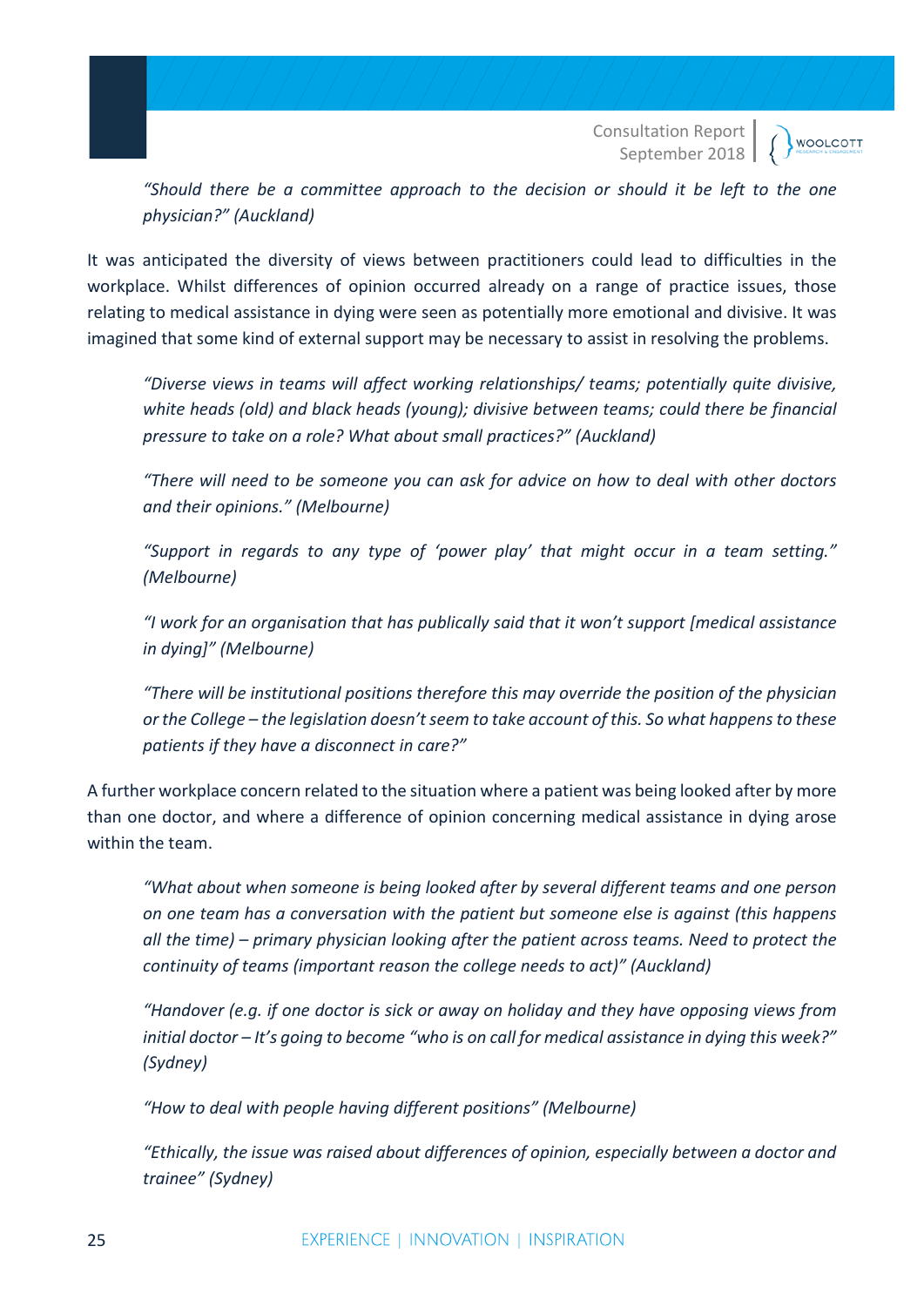**WOOLCOTT** 

*"Acknowledging that everyone has a different perspective, every patient has a lot of physicians looking after them particularly in a hospital setting" (Auckland)*

*"A physician who is an objector may be subjected to criticism, even threats if made public, puts physicians in a vulnerable position as well". (Sydney)*

Allied to the provision of a framework for good practice was the clear perceived need for the College to provide formal training. There was a recognition that physicians had in the past received virtually no formal training in this area and that it represented an aspect of practice that embodied a range of very difficult issues. It was generally expected that the College would need to play a significant role in enabling training and support in the provision of medical assistance in dying and areas such as:

- Being respectful of patient wishes
- Dealing with conflicting views amongst staff, colleagues, and family members
- Maintaining trust and protect physician reputation
- Working in a facility that is against medical assistance in dying

Handling vulnerable patients *"College standpoint [is needed] on professional qualities and behaviours" (Auckland)*

*"RACP can encourage acceptance of diverse opinions" (Melbourne)*

*"College should take an active role – dedicated training on this" (Melbourne)*

*"Learning modules on the RACP have been very useful/ they could have a module on this to help us gather information/ how to deal with it" (Melbourne)*

*"Colleges should do the training. They are in the best place to do this. Online module not sufficient. Physicians need to be able to trust the training." (Melbourne)*

*"The patient needs special support – medical, emotional, practical, legal etc. We are here to support the community and play one role in the overall process. We can't be expected to take it all on. (Auckland)*

*"Further training on ethics and the law will be required" (Melbourne)*

*"A worry is that there is going to be different laws across the states and NZ" (Auckland)*

*"Issues around legal advice for the physician, you essentially open yourself up to malpractice from family members" (Sydney)*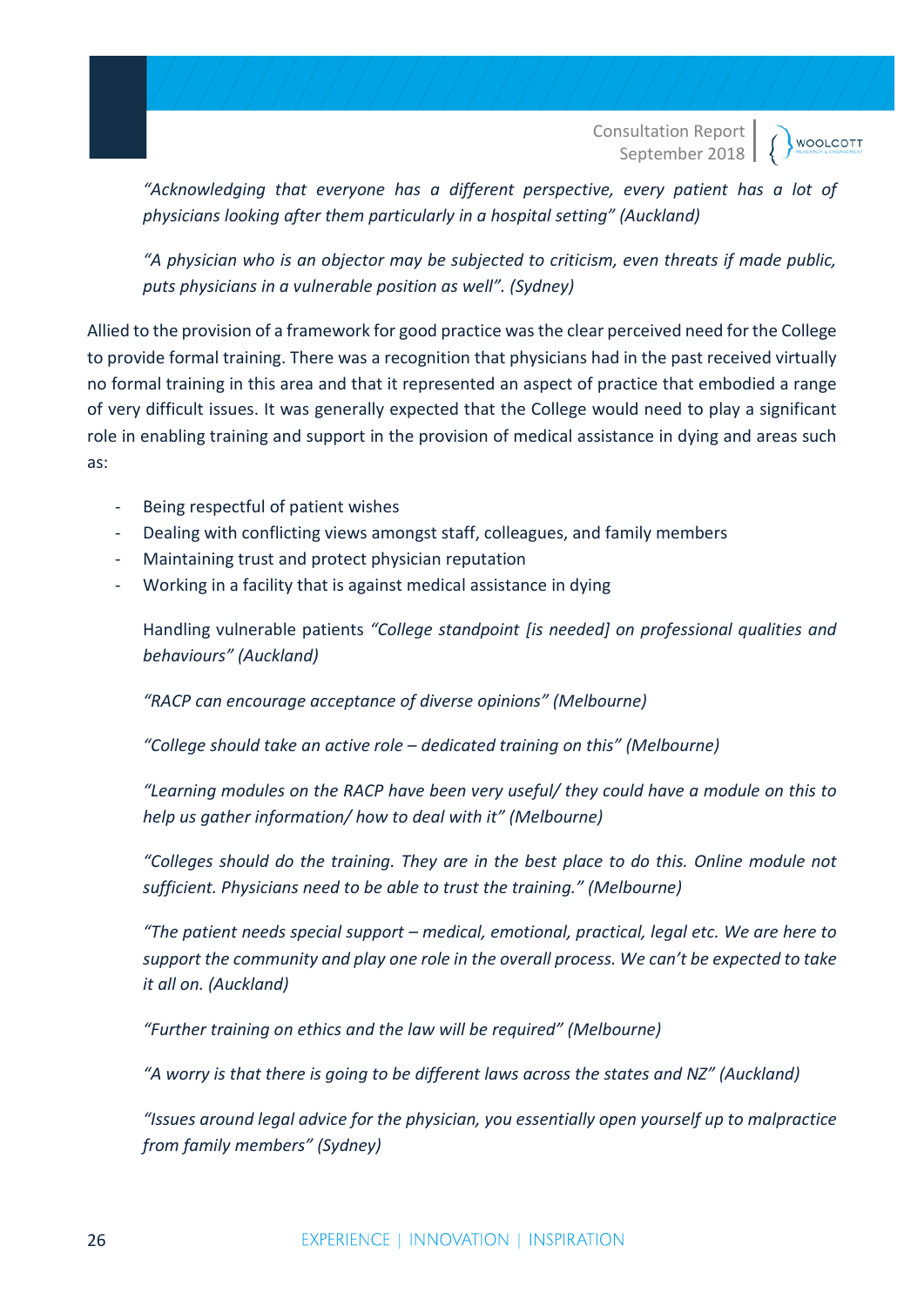*"The college must be careful not to advocate anything that is against the law. e.g. if a member was against medical assistance in dying and attempted to persuade a patient and this was illegal the RACP should not stand by them." (Melbourne)*

#### **Conscientious objection**

Protection and support for practitioners who had a conscientious objection to medical assistance in dying was believed to be essential. The views of doctors were imagined as likely to be extremely varied in the workplace and there was a call for tolerance and support for this diverse array of positions. This extended into the provision of clarity and support around the question of referral would refusal to refer be legal and would the College support those who adopted that particular stance?

"*Are we going to stand up and support those who refuse to refer?" (Sydney)*

*"The issue is complex and our views are diverse – we need to be able to embrace each other's stances without judgement" (Auckland)*

 *"Management of difference is going to be a challenge for RACP. Could we look at the abortion issue and how that is handled? Could this be handled the same?" (Auckland)*

*"College should support doctors ability to withdraw if conscientious objectors, regardless of the College's overall position. The College needs to support physicians in both situations – College needs to recognise the diversity of beliefs and respect and value them, not ignore them" (Auckland)*

*"Conscientious objection – needs to be clear guidance about what the obligations are of a practitioner who has a request from a patient for a referral; right to refuse; what to do in the situation when a referral is requested?" (Melbourne)*

*"Perhaps there could be guidance for doctors who conscientiously object to refer on, ensuring an appropriate pathway for patients and physicians; moral dilemma, if I refer the patient to someone who does do it, that makes me complicit; is that a bit paternalistic to an extent, or do I have to act in the best interests of the patients?" (Melbourne)*

With respect to referrals, some participants wondered whether the College would play a role in facilitating the process:

*"The problem is that no one will know who to go to get a referral/ referral pathway training" (Melbourne)*

*"Are we going to have a list of competent people to whom we can refer?" (Sydney)*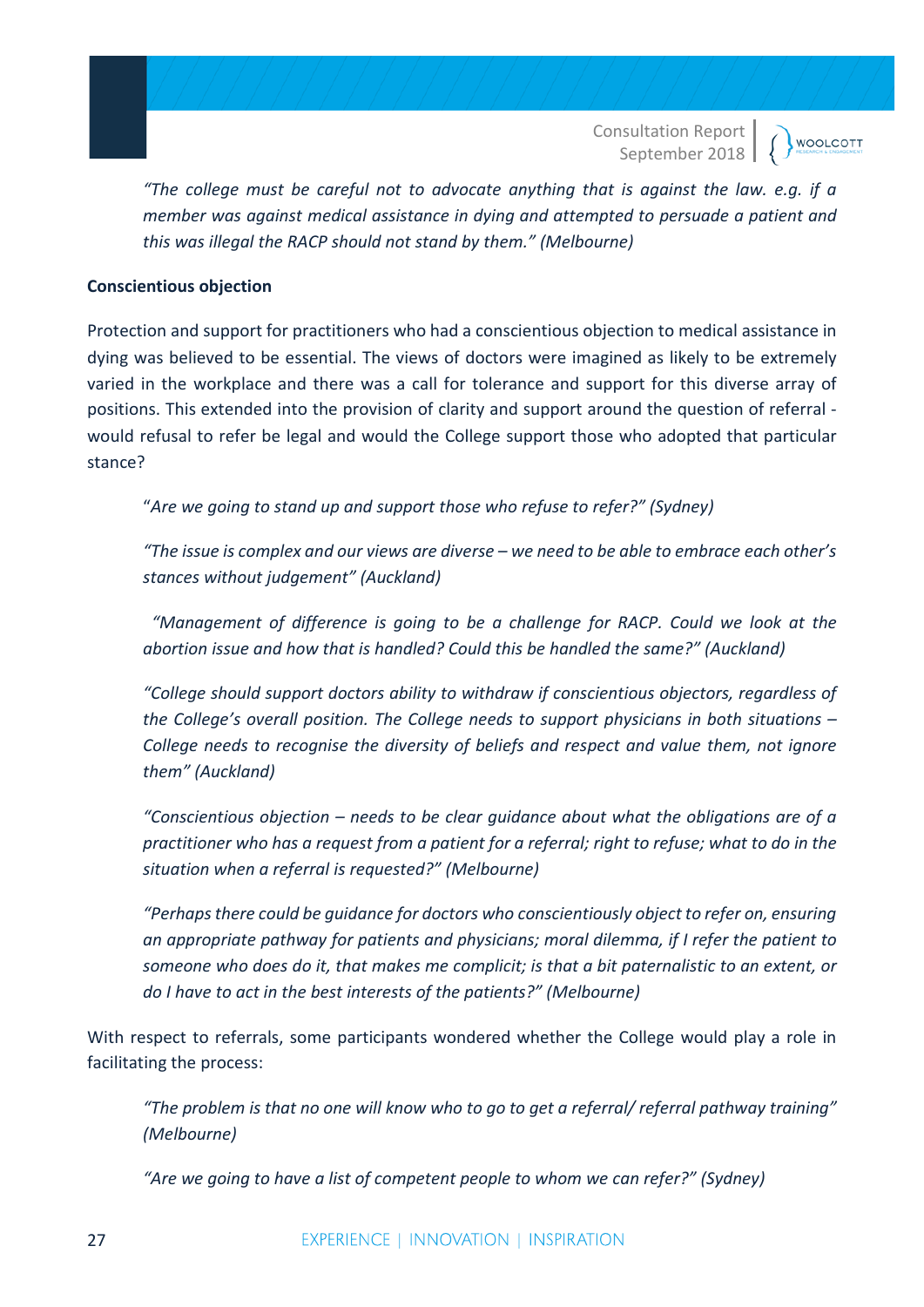#### **Community education**

At a more general level, the issue of media and community relations was mentioned. This issue revolved around community perceptions, the retention of trust in the profession, and the role of the media. It was suggested that the College could have a role in helping to understand and manage community views on medical assistance in dying, and to help the public understand the physician point of view and be respectful of differing views.

*"The nitty gritty has a lot of difficulties that the public doesn't see" (Sydney)*

*"Education and engagement. Helping the public understand the physician's position – I don't know if the population knows the consequences, they want the easy way out; they want control; psychosocial issues make it very difficult for the physician" (Sydney)*

*"If society forms a stance there are 2 things the College can do; 1 - lead an open discussion on the issue and 2 - where there is an opportunity, the College can explore the potential difference between doctors view and the society view – so it can take the role of educating society in an honest open way" (Auckland)*

*"Media will be asking us questions and we have to know how to respond." (Auckland)*

#### **Data collection and evidence based practice**

With regard to the generalised need for support, there was a feeling that the compilation of relevant data would be important:

*"College should keep data on physicians who do it – need meaningful statistics" (Sydney)*

*"Have to collect data on this. Rigorous review process on this. How many people are actually doing this – patients and physicians?" (Melbourne)*

*"Need a data repository for requests and outcomes" (Sydney)*

#### **Communication**

There was a clear recognition that conversations about medical assistance in dying could possibly become very difficult. There was a perceived need for assistance in developing the communication skills required to handle this well.

*"Multicultural area (hospital), all about educating the public as well as the doctors themselves … coming from a different religious or cultural understanding, could be*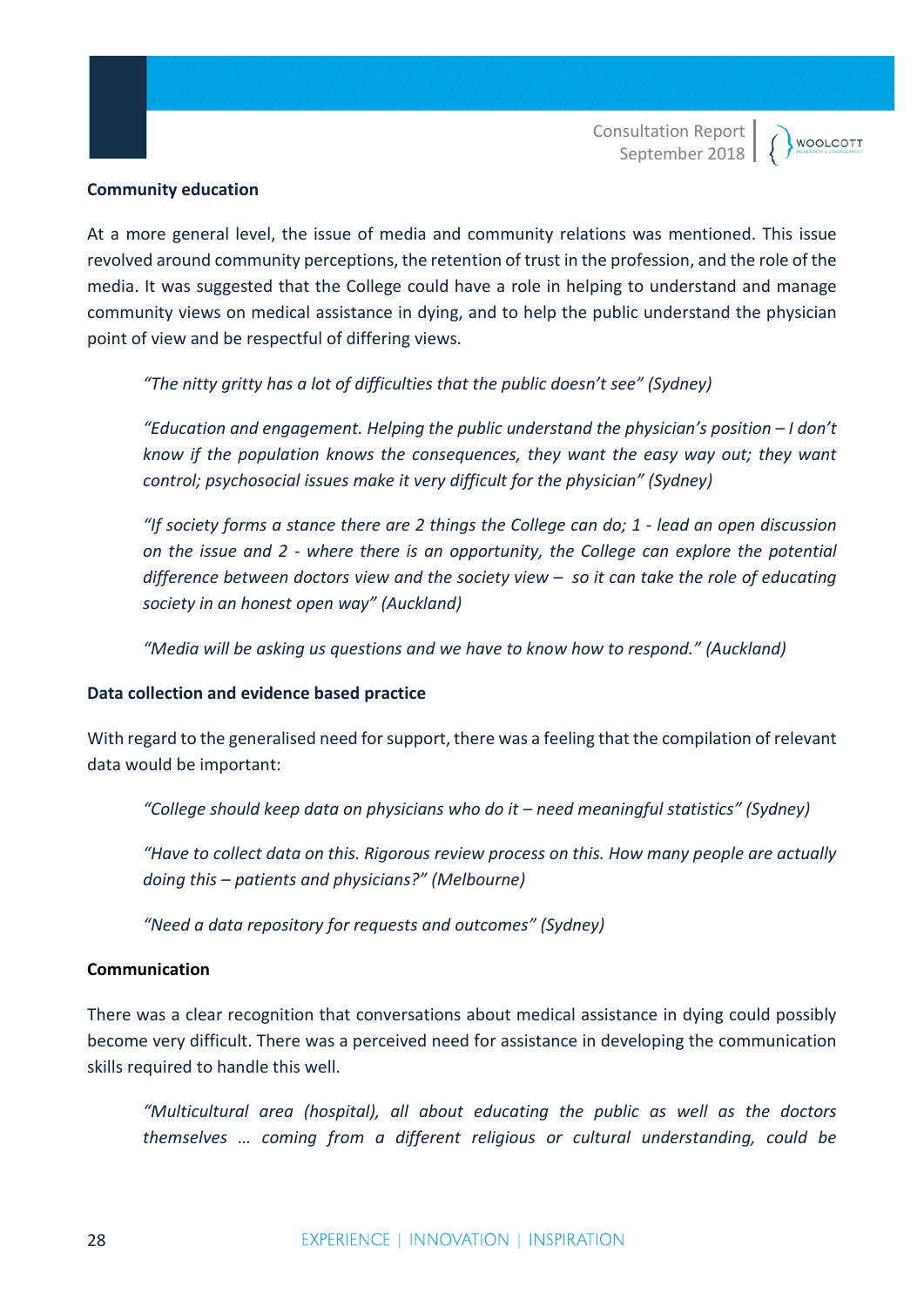**WOOLCOTT** 

*unacceptable to a group of people; educating not just the patients but acknowledging the cultural diversity" (Sydney)*

*"Need support in communication skills so can clearly and objectively communicate with all people – the patient, other medical specialists, the family, legal, outside carers…" (Melbourne)*

*"Assistance in having the conversation around being a conscientious objector." (Melbourne)*

*"Need a framework on how to have a conversation with each patient." (Melbourne)*

#### **Supports for junior doctors**

There was a specific need for support expressed by junior doctors. In this case it was assumed that at some point in the conversation a more senior physician would need to become involved. Junior doctors asked for support in managing the conversation and the need for a senior colleague to contribute and how and when this should occur.

*"As a trainee, I would question the communication skills needed and don't think that I would be involved as a trainee…wonder if it's just to be done by consultants" (Auckland)*

*"Conversations around end of life and pal care happen at the interface of patients and junior doctors, first point of call, level of experience can determine how confronting this is, communications skills training at the beginning of medical career is essential; for junior doctors, having a clear protocol for who has this conversation, we need to know at what point to escalate, I need to bring in my senior doctor to discuss this with you; important to have protocols to lean on" (Melbourne)*

*"Mid-way through a consultation, can't tell someone to just wait to speak with senior doctor." (Melbourne)*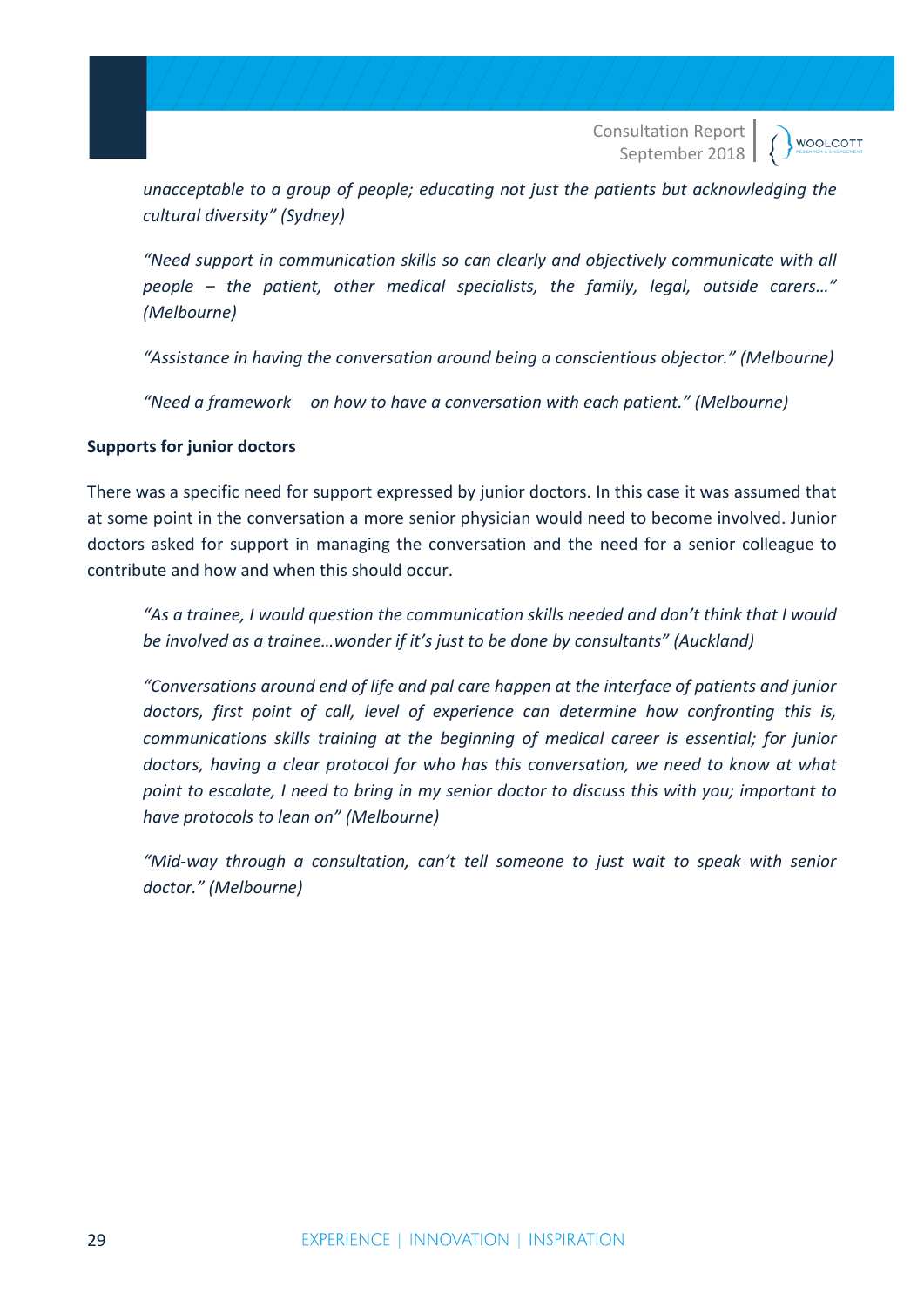**WOOLCOTT** 

# **4. Findings from the Online Forum**

The online forum attracted a total of nineteen participants, who made a total of 77 different contributions. All participants remained anonymous. Two participants were particularly engaged, and between them accounted for 37 of the contributions, or almost half.

The nature of online forums should be taken into account in the interpretation of the contributions received. Firstly, participants can read what has been recorded in the forum up to the time of their contribution and there is a tendency for people to avoid saying things that have already been reported. This tends to result in a lot of individual comments, rather than responses that fall within collective themes.

Another consideration is that being self-selecting, participation in an online forum of this kind is usually limited to those with a very strongly held position. This did in fact seem to apply in the current instance, with the single most frequent participant expressing very strong opposition to medical assistance in dying and making a large number of contributions repeating and elaborating on that point of view.

#### **Comments relating to the College approach**

Some participants expressed appreciation of the College's approach, and particularly the acknowledgement of diverse views and the search for common ground. Others suggested that a comprehensive survey of members needed to be conducted to determine the precise degree of support and opposition, with the College position then becoming a reflection of the majority of its members.

*"Thank you to those in the college who have put their time into making this a less combative process and have opened the door to opinions that are often kept private for fear of retribution. There is support for [medical assistance in dying] in the RACP."*

*"Finding common ground is an excellent approach"*

*"I suggest that the college does a short online survey to seek members' views on this. The majority view then wins. This is the only way forward to any sensible position"*

#### **Opposition to medical assistance in dying and the idea of neutrality**

Some participants held a position opposed to what may be seen as the common ground, recommending that the College should not be neutral for a number of reasons:

*"It is medically unethical to purposely end the life of a human being."*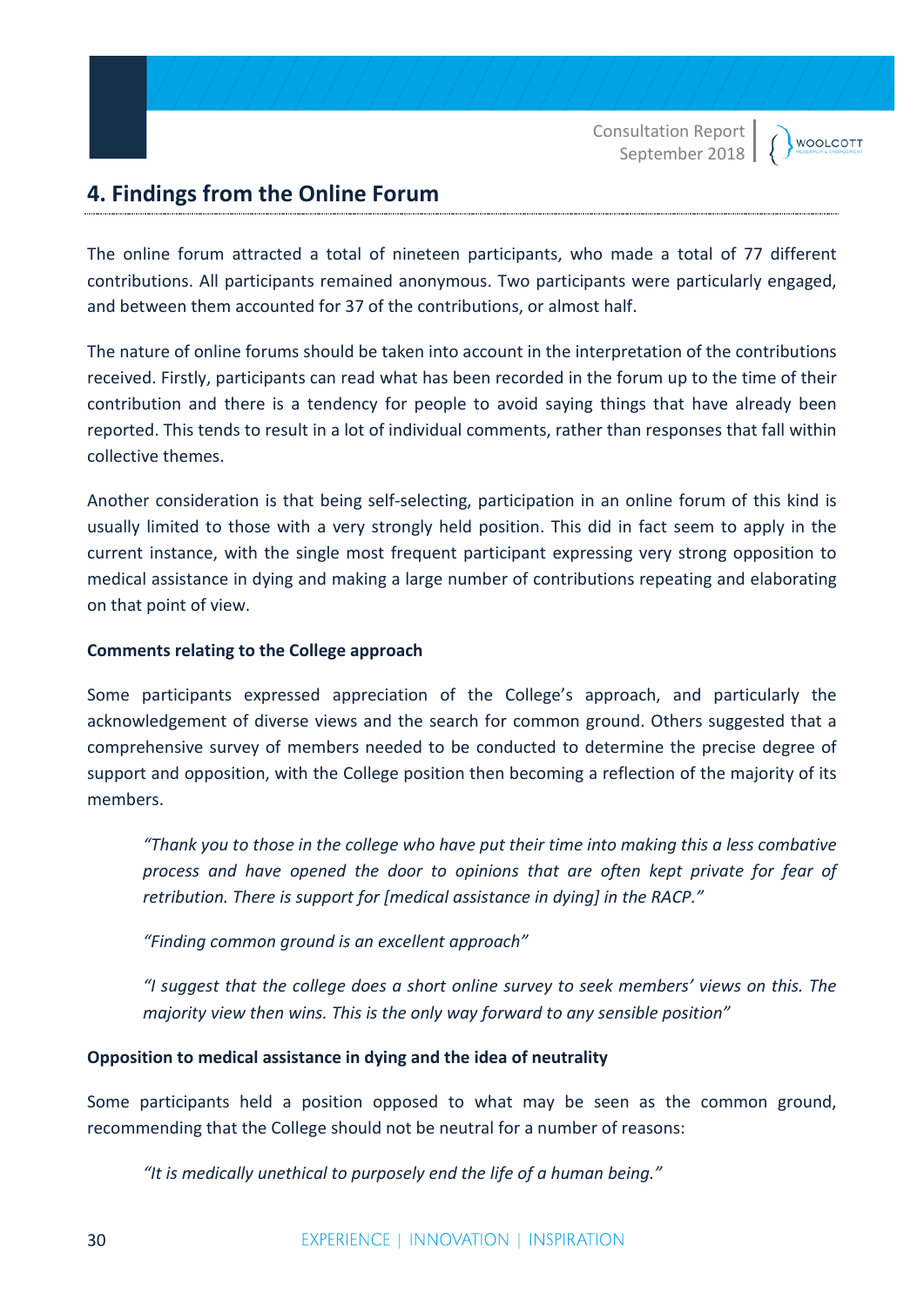**WOOLCOTT** 

*"A college that represents a profession that takes an oath not to harm patients cannot be seen to participate in helping people to commit suicide'*

*"The RACP would be out of step with most international medical associations if it had a position of anything other than opposition."*

*"Over 100 medical societies worldwide do not support VAD - only 2 or 3 do. The RACP would be about the third medical society in the world to support it if they chose to"*

*"I highly recommend that the RACP adopts the American College of Physicians (ACP) published position statement which concludes that the ACP does not support the legalisation of physician assisted suicide."*

*"Neutrality in this context is the same as support."*

*"The relationship between a doctor and her patient should be one of trust. I do not believe that trust can exist when a doctor has permission to kill as well as heal."*

*"As soon as we set a standard that it is possible to take a life under certain conditions, it then opens a trend to allow people to take their lives under other conditions."*

#### **Terminology**

One participant stated the following in regards to terminology:

*"The terminology is an issue - euphemisms make everyone feel better but this is assisted suicide using medical practitioners."*

#### **Palliative Care**

A number of participants recorded comments stating that medical assistance in dying would exacerbate challenges within the palliative care specialty:

*"Many patients are already nervous of engaging with palliative medicine with a completely misplaced fear that engaging with us will shorten their lives in some way. Vulnerable patients will be even more fearful of engaging with us if assisted dying were legalised."* 

*"Those who work in palliative care will have a challenge philosophically to work in this area of medicine"*

*"Supporting people through a dying process is vital and great palliative care is essential."*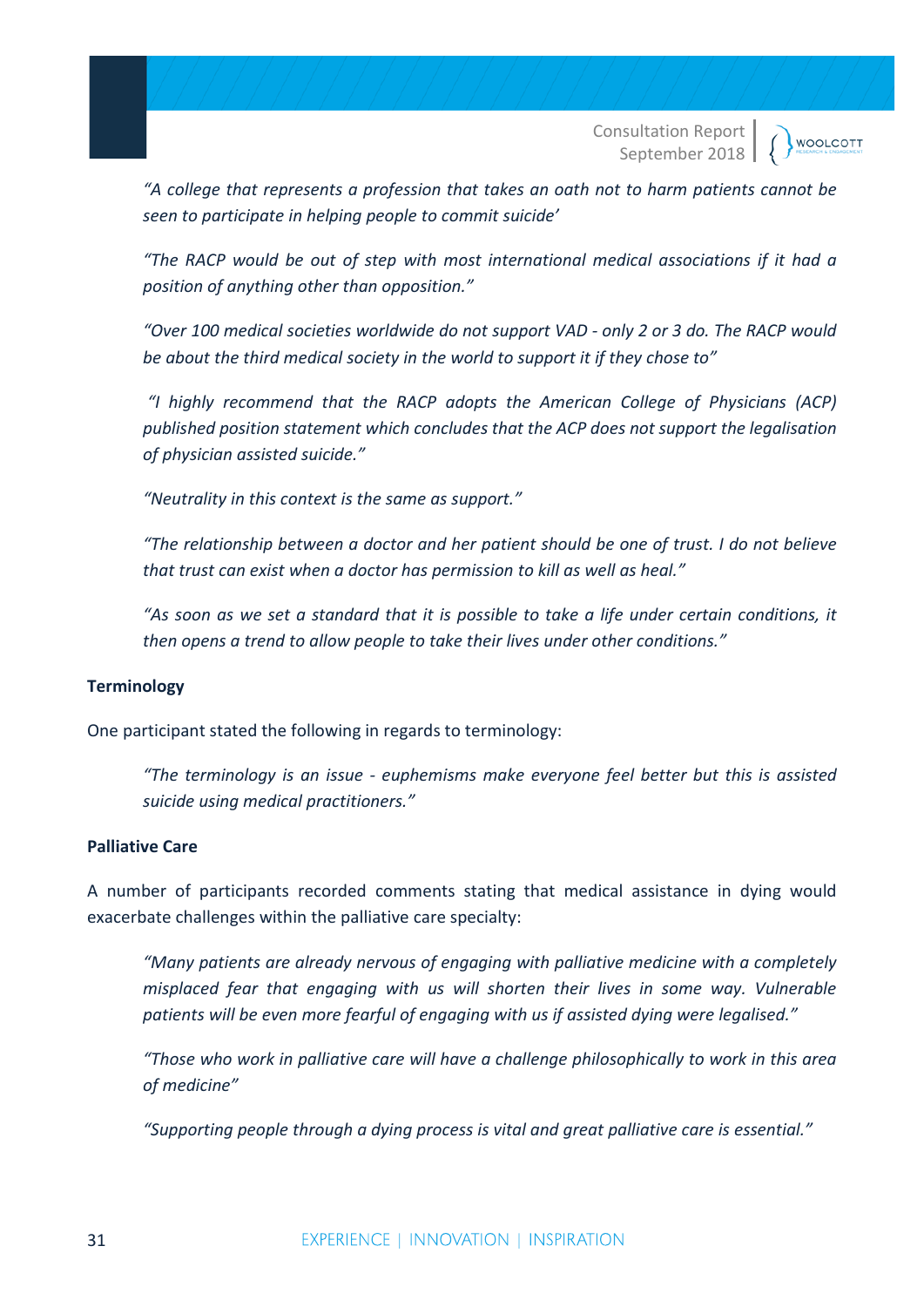**WOOLCOTT** 

*"Euthanasia and assisted suicide will cut through the heart of Palliative Medicine. Palliative Medicine doctors will consider resigning from practice"*

*"I know that many of my colleagues would retire or leave palliative medicine should it be legalised"*

*"The impact will be unmeasurable yet enormous. The bond between patient and doctor will change, as has happened in other jurisdictions, palliative care will be eyed with mistrust"*

*"As a medical oncologist my patients will be more fearful of being referred to and accepting palliative care in case their deaths are deliberately hastened against their wishes"*

#### **Autonomy**

Participants raised the potential implications of patient autonomy in this context:

*"Autonomy is all well and good until it impinges on another person's autonomy."*

*"Euthanasia is essentially a selfish concept that puts the value of individual autonomy above the needs of family, community and society."*

#### **The need for support**

Many participants agreed, that if legalised, patients and physicians would need a great deal of support and training around the ethical responsibilities, processes and practicalities:

*"Support for patients should be provided."*

*"Support for physicians who either wish to assist patients, or who do not wish to do so should be provided."*

*"Training should be provided."*

*"Clear and explicit guidance around their ethical responsibilities is very important, the College should set the standard"*

*"How can we be certain that the request is not made under some form of duress, explicit or implicit, given that such patients may never acknowledge such a motive."* 

*"For those who choose to provide VAD, specific training around the process assessment and practicalities would be very valuable"*

*"Counselling in the mismatch in their profession in both the saving and taking of life"*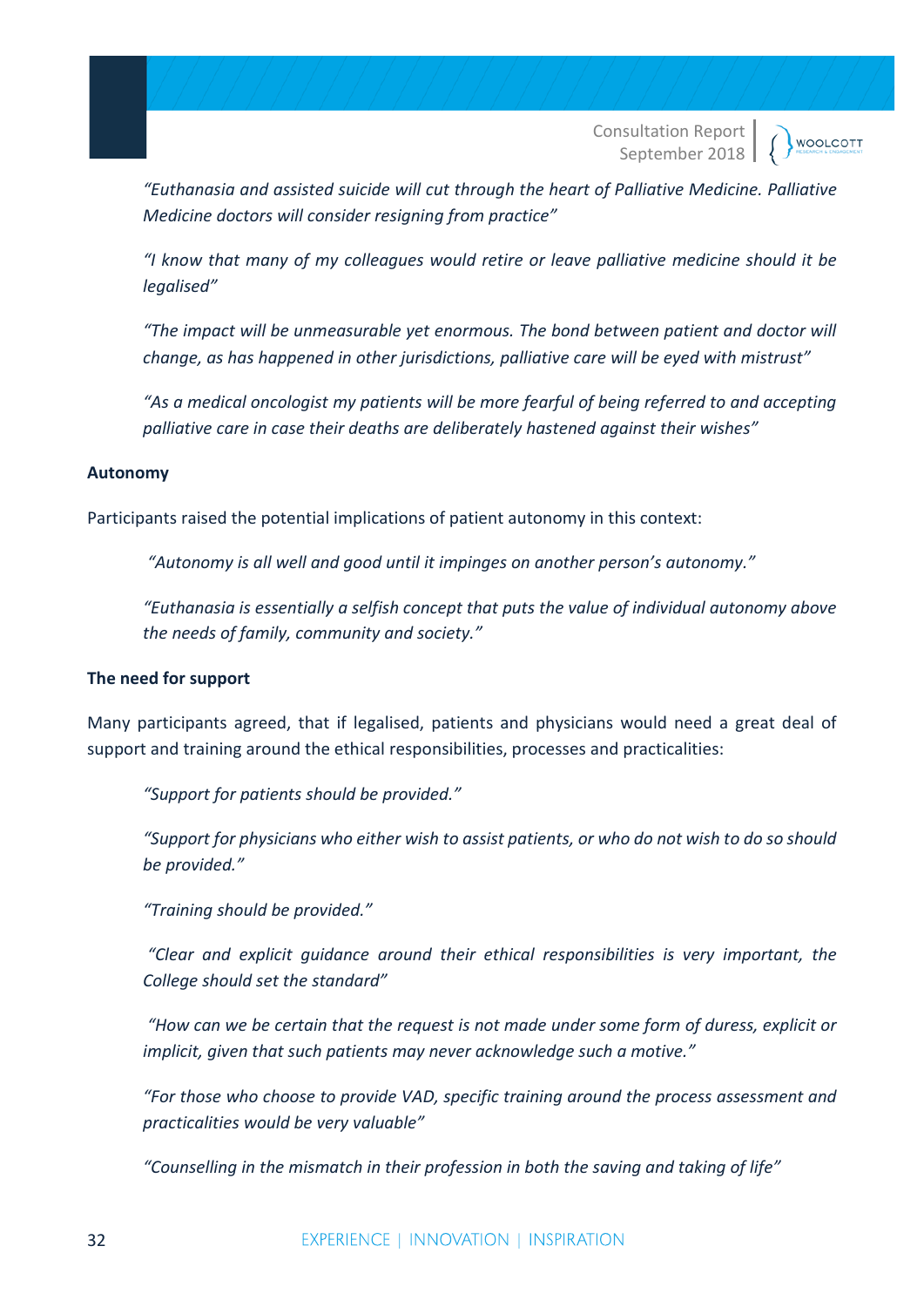**WOOLCOTT** 

*"Clear guidelines are required not just to spell out the process of VAD to avoid becoming mired in legal battles"*

*"If the College decides to oppose VAD but it is still legalised, then the physicians who decide to participate in VAD are likely to need more support with guidance, education, medico-legal and pastoral care support"*

Some participants stated that the provision of medical assistance in dying, if legalised, should be implemented by a different profession:

*"If society insists on euthanasia and assisted suicide, create a group of trained technicians to act as agents."*

*"If legalised, I believe it should be managed by a different profession"*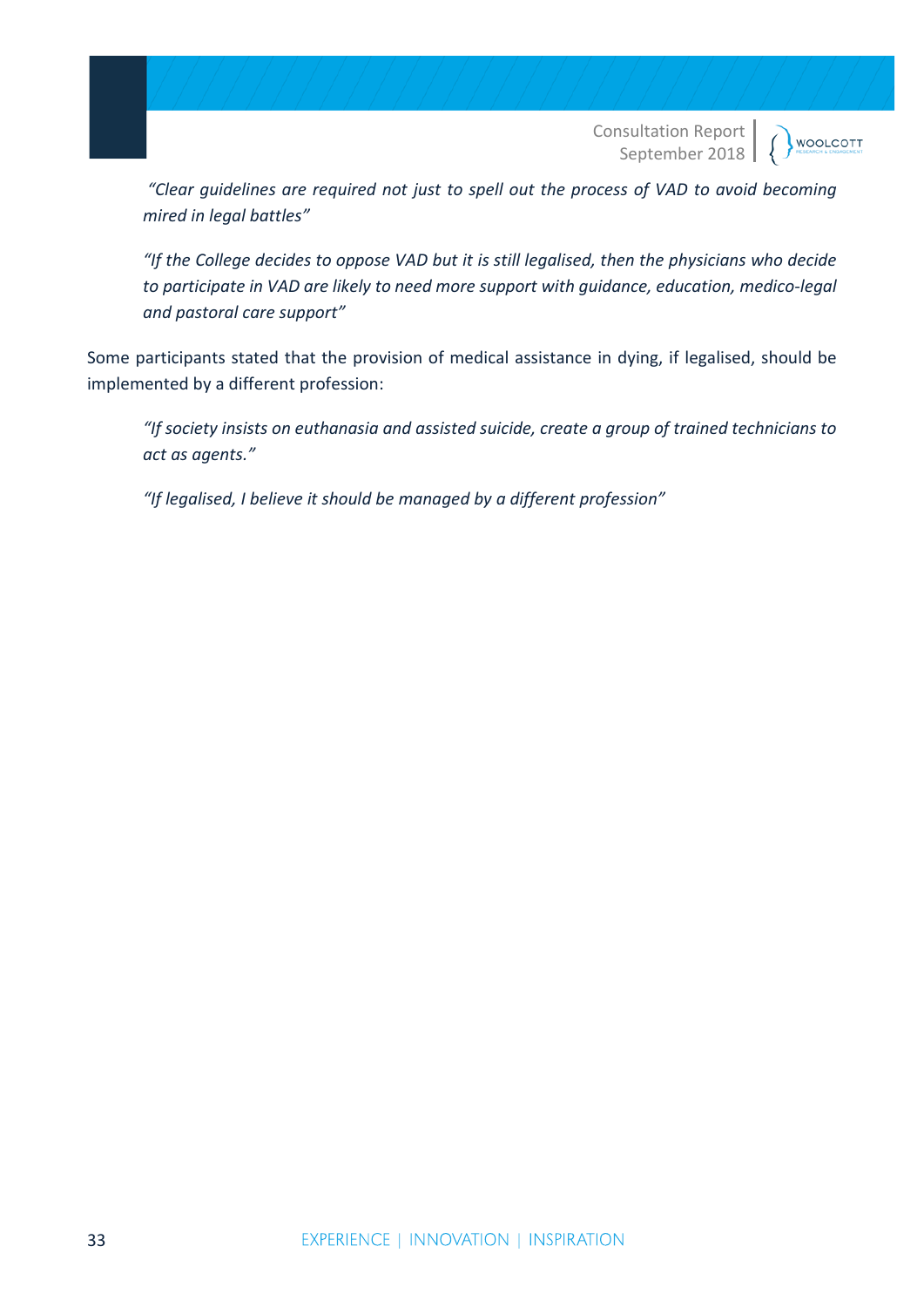**WOOLCOTT** 

# **5. Analysis of Written Submissions**

A call for written submissions in response to the discussion paper was advertised to all members and open for 2 months from 9 May to 7 July 2017. Several late submissions were also accepted.

The College received 94 written submissions from Fellows, Trainees, College bodies and Specialty Societies.

It is important to note that the process of voluntary submission of opinions is 'self-selecting' in that often only those with a strong point of view may respond. In that sense, the views expressed are a sample of the feelings of College members.

#### **5.1 Overview of Themes**

The major themes to emerge from written submissions are set out below, including a summary of the various views expressed under each theme.

#### **'Position I want the College to take'**

- Opposed to legalisation
- Opposed to legalisation for now
- Engage and direct the policy
- Studied neutrality acknowledging the membership holds diverse views
- No position acknowledging the membership holds diverse views
- RACP should not presume medical assistance in dying will become legal
- Supportive of legalisation
- Supportive of the Victorian Bill's eligibility criteria
- Supportive of both sides by acting as a resource
- 77% of 21,435 responses sought in NZ oppose medical assistance in dying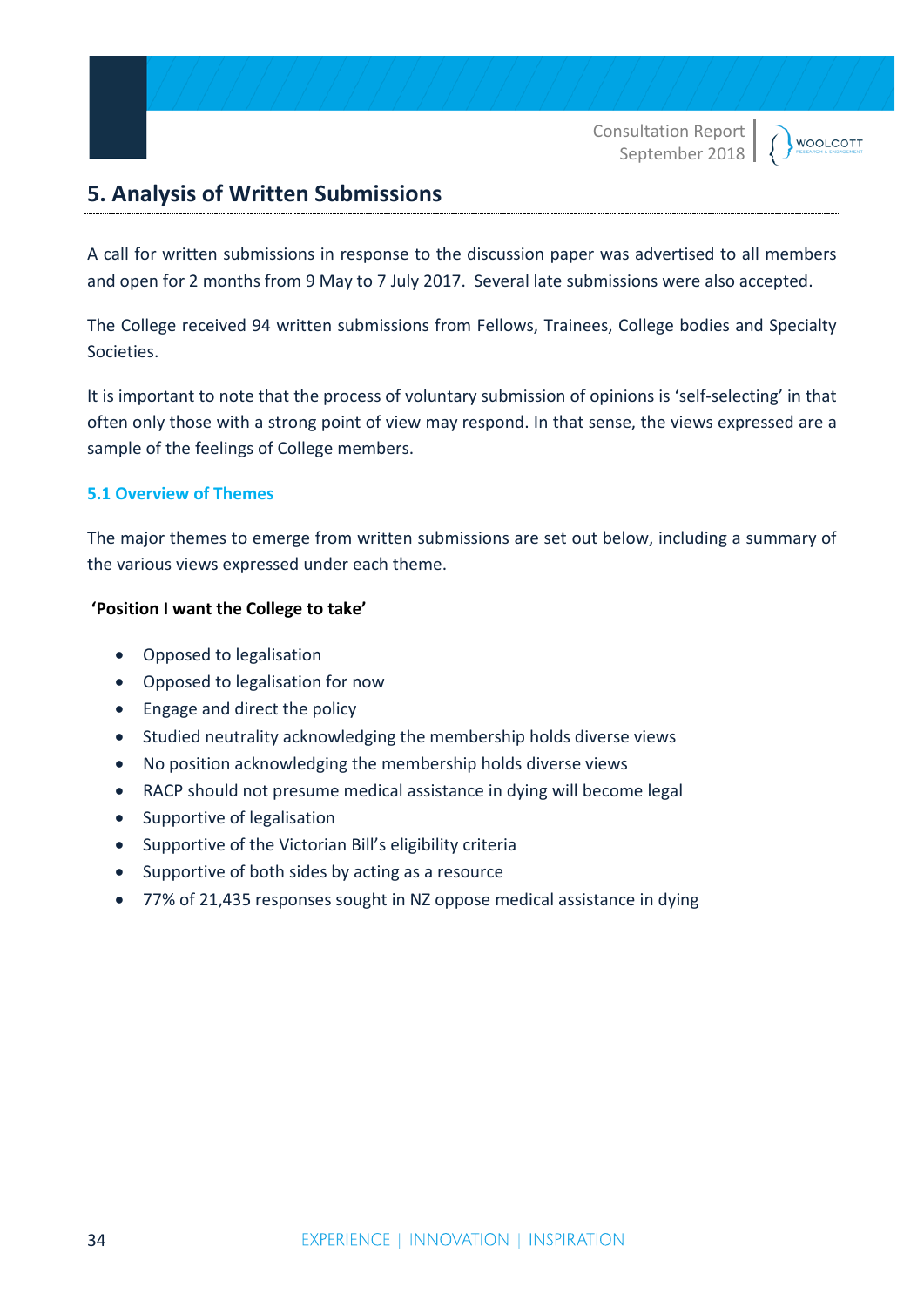#### WOOLCOTT

#### **Risks and dangers of legalisation**

- Pressure and coercion on patients that can be difficult to detect
- Medical assistance in dying expanding beyond original boundaries
- Undiagnosed depression
- Ensuring laws are equitable/feasible/appropriate
- Evidence from overseas is worrying "Slippery slope" is valid and the European data supports this
- Assessment of capacity which is already difficult in palliative and geriatric medicine
- Medicine would be undermined and it would undo medical tradition
- Support for medical assistance in dying will become a cost saving measure
- Support for medical assistance in dying will become a requirement for employment in hospitals
- Polls and surveys are flawed and statistics are manipulated/missing
- Mixed message about suicide causing an increase in suicide rates
- Oversight bodies not having medical expertise
- Lethal dose doesn't work
- Diversion of lethal drugs

#### **Resources Needed**

- Opposition or support of medical assistance in dying should not be predicated on the availability of good palliative care
- Research and public education on end of life care and how it can be improved
- Support for everyone families, nurses, doctors, admin staff, even cleaners
- A clear guidelines statement/especially around 'double effect'
- Time for record keeping and to obtain reliable data
- Time to discuss situations with patients, families and to peer review with colleagues

#### **Concerns about particular groups**

- Those with cognitive impairment especially dementia
- Indigenous communities
- Children and minors
- Culturally and linguistically diverse groups different cultural approaches to death
- People experiencing mental illness
- People in rural/remote areas
- The aged
- People in institutions or areas where medical assistance in dying is not offered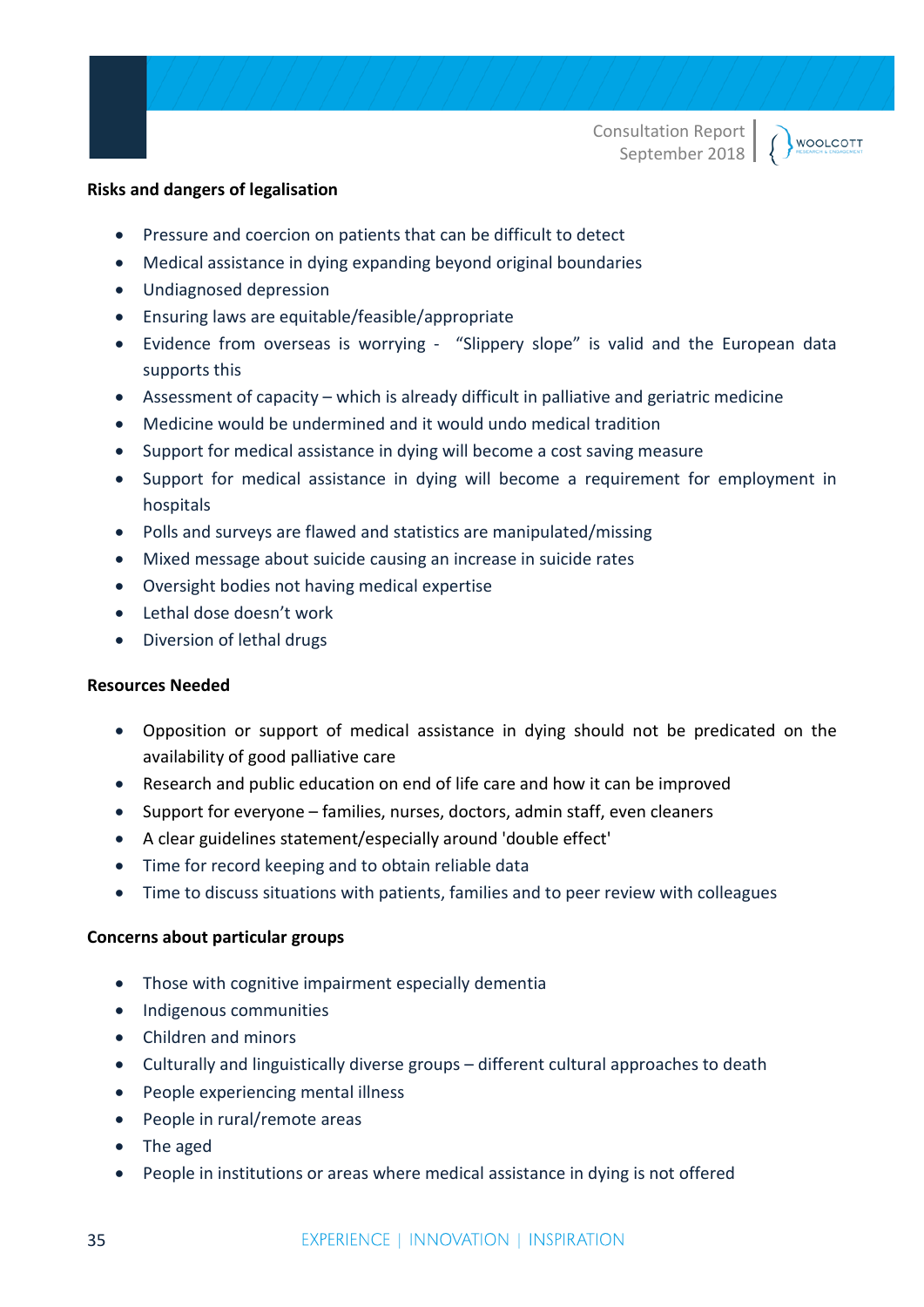WOOLCOTT

• The competent, but unable to communicate e.g. stroke victims

- The young impoverished
- The homeless
- Patients tired of chronic disability
- Patients tired of trying to stay alive

#### **Clinical concerns**

- Aspects of suffering we can't relieve e.g. psychological/existential/fear
- The impact on doctors' mental/spiritual health
- Doubtful we can define unbearable suffering
- Ambivalent requests/ people often changing their minds /compounded by medical advances
- Prognostication is very difficult
- We are good at treating pain, but that isn't necessarily the reason for wanting death
- A large percentage of Australians believe in life after death/religious edict not to kill and these can't be dismissed

#### **Education**

- For the community education about palliative care
- For health personnel training in communication
- For the community currently understanding of death and dying is poor
- For health personnel medical education e.g. about palliative care and making it more effective
- For health personnel ongoing training in support to patients and families
- For health personnel -education about the relevant law/record keeping
- For the community / and medical personnel education about advance care planning
- For health personnel specialised medical education for practitioners willing to take part in Medical assistance in dying

#### **Doctor- Patient Relationships**

- Trust/especially in palliative care
- Resolving different opinions
- If we support Medical assistance in dying, the relationship will be forever changed/are we ready for this?
- The medical assistance in dying doctor is not the one with the long term relationship with the patient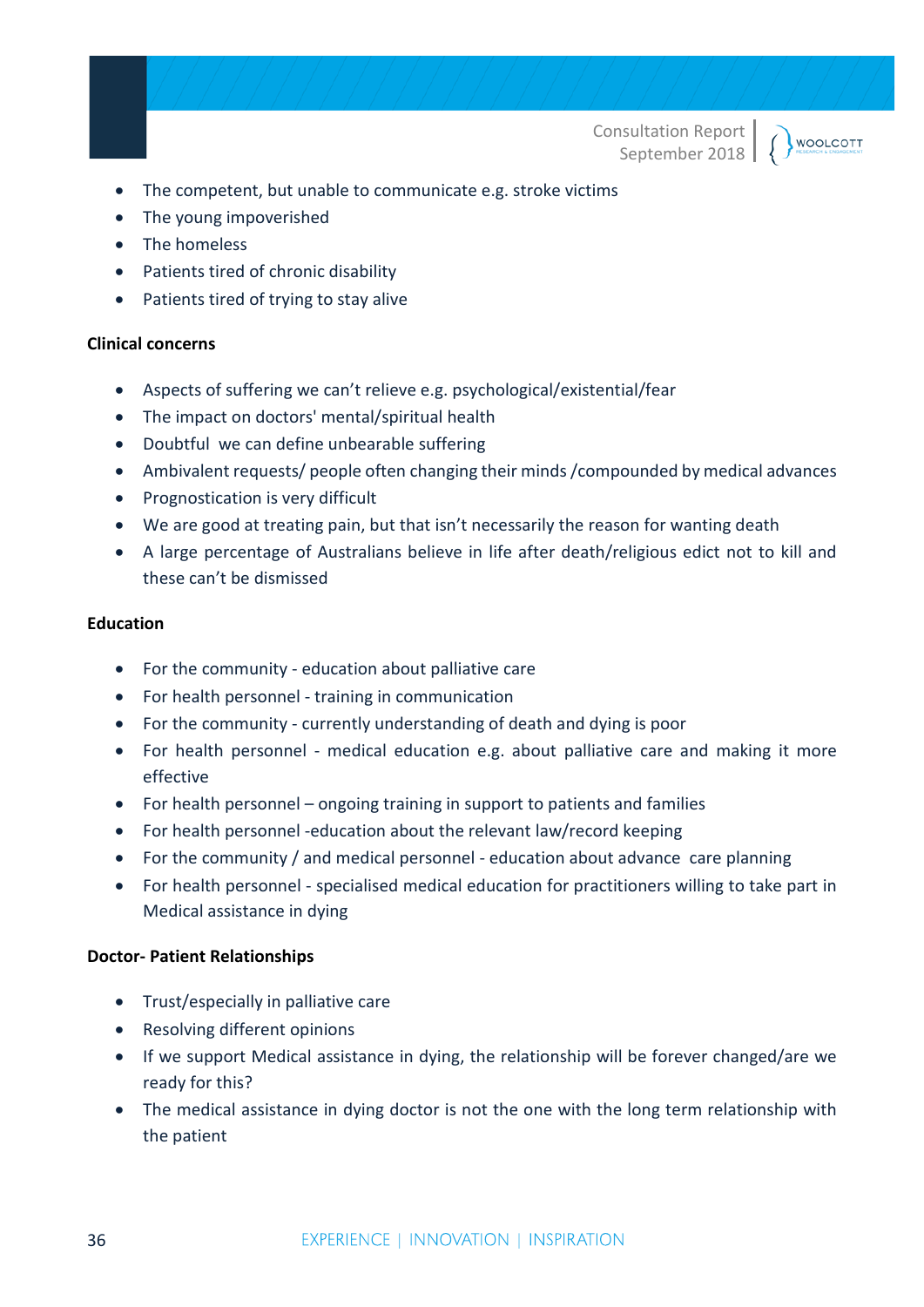**WOOLCOTT** 

• Understanding the complexity of the factors that constitute the 'person' e.g. their relationships, how they live

#### **Legal**

- Legal support/protection will be needed for conscientious objection
- This is the prerogative of society, the community changes the law
- There are so many legal hoops/and complexities to jump through, autonomy is not improved for patient
- If assisted suicide becomes legal, anyone should/will have access/without doctors

#### **Terminology**

- I don't like the term Medical assistance in dying/it is a confusing term/not in line with global discussion
- I don't like the term Medical assistance in dying/it is euphemistic
- Just continue with the terms euthanasia or assisted suicide/ they are widely understood
- Palliative sedation/difference between appropriate palliative care and terminal sedation
- I am/we are pleased the term euthanasia is not being used/it is too polarising
- "Final months of life" e.g. 6 months or 60 months?
- Terms used need to be consistent/e.g. drug/medication/medicine
- Don't characterise "slippery slope" with the dismissive "so called slippery slope"

#### **Doctor-Doctor Relationships**

- Palliative care must be kept separate from medical assistance in dying / medical assistance in dying is not part of palliative care
- Working with doctors / at hospitals with different attitudes
- It's not just a matter of conscience, but of professional boundaries
- How would my boundaries work?/we would need to co-exist
- VCAT and some other authorities consider medical assistance in dying to be part of palliative care
- How do I interface with the medical assistance in dying doctor?

#### **Comments on the discussion paper**

- Thanks/discussion paper is important
- Section on historic framing helps to put the issues in context
- Section on historic framing has some incorrect statements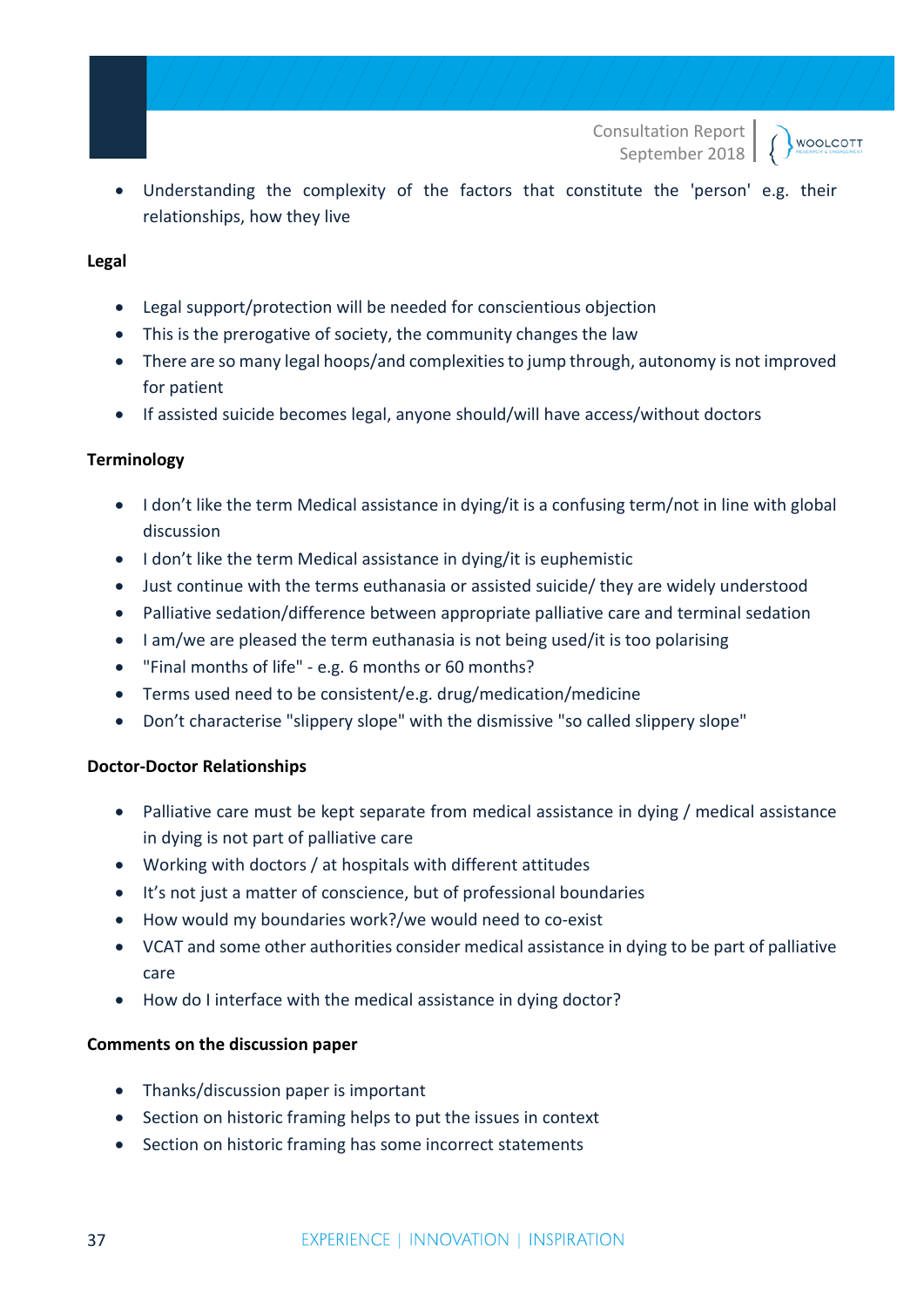**WOOLCOTT** 

- Discussion paper does not give adequate coverage of the human misery under the current regime
- Discussion paper is subliminally anti legalisation of medical assistance in dying
- There should be a clearer sentence regarding the lack of data
- It's too hard and we need guidance from ethicists on this
- The Discussion Paper should state voluntary refusal of food and fluids has many advantages and should be offered as an alternative
- The Discussion Paper should state that terminal sedation as accepted in palliative care is a slow and distressing form of euthanasia

#### **Reassurance I want**

- Stringent clinical supervision and process/data collection/better than elsewhere
- All aspects be tightened/tight
- That medical assistance in dying is evaluated after 12 months
- Governments must remain vigilant

#### **Doctor-Family Relationships**

- We may be damned (or even sued) if we do and damned if we don't
- Grief and anger towards doctor

#### **5.2 Extracts from Submissions**

A range of verbatim quotes are presented below to provide additional insight into some of the more detailed comments received.

# **5.2.1 'What would you like the College to say about legalisation of medical assistance in dying?' College Position**

*"As physicians within the hospital system, most of us see patients with terrible suffering, particularly at the end of their lives. For patients who retain their cognition till the very end, the last few days of their lives can be devastating - both for themselves and their families. I have often stood helpless at their bedsides, wrestling with the knowledge that death is inevitable and that the suffering will continue. I, for one, can clearly see how a policy around assisted dying will be useful. The issues around assisted dying, however, are so vast that I do not think it is the mandate for doctors or the health profession to make a call on legalising this process. Society and its elected representatives have always come first in deciding what conventions become law - it is my opinion that the same should apply in this case too. I*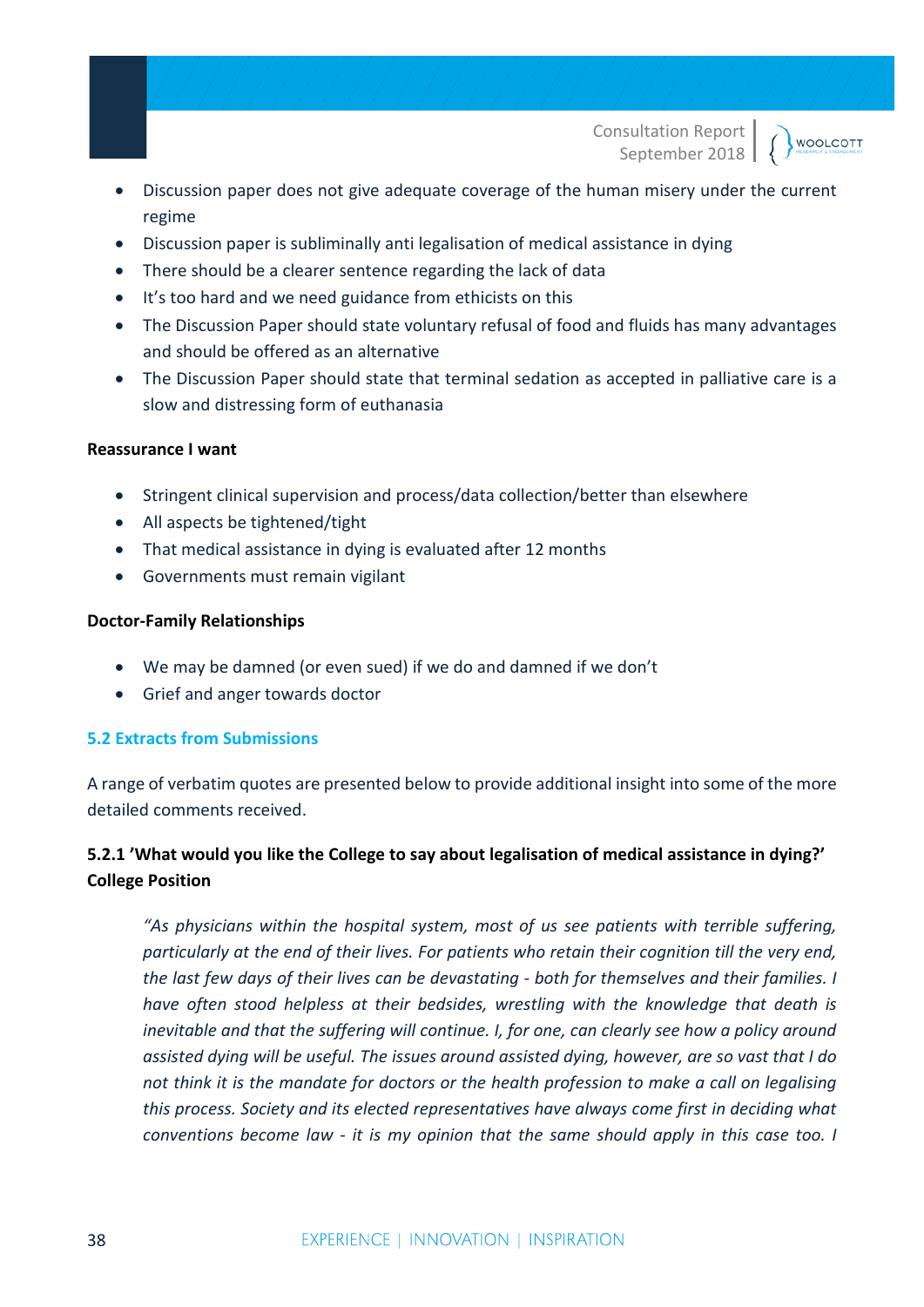**WOOLCOTT** 

*support the college adopting an attitude of "studied neutrality" as outlined towards the middle of this paper."*

*"The fundamental issue here is continued debate about an issue which is of great importance to many people. A wide range of views exists both for and against medically assisted dying. People will have reached their views on this issue after much personal reflection. This range of views would no doubt be reflected in the membership of the RACP. However, for the College to express a view either strongly in favour or against medically assisted dying is unlikely to be supported by individuals holding a contrarian view. The information in this excellent review reflects this neutrality and encourages reflection on the part of the individual who is reading it. It is also important for the debate to continue in a fashion that respects differing views. One is mindful of a tendency for opposing views to degenerate into mindless, low level and often vituperative comments. We do not want to contribute to anything that might conceivably contribute to plumbing these depths!!"*

*"II think that the College needs to acknowledge that its membership holds diverse views such that it cannot give a definitive statement on 'where it stands' but can only state some of the concerns and complexities. We are obliged to remain members of the College for professional reasons; we cannot 'resign' to demonstrate objection to the stated position (as one could if, for example, you disagreed as a member of ANZSPM), so the College needs to adopt a 'considered opinion stance'."*

*"Say NO to doctors being part of the euthanasia and assisted suicide regime. Society if it wishes can do it without doctors. Say No as euthanasia and assisted suicide is unnecessary and unsafe. Say NO on behalf of the vulnerable people whom we serve night and day as doctors. Follow the great lead provided by the WHO in upholding the principle that Palliative care neither hastens nor prolongs dying. Follow the lead provided by the WMA in pronouncing that euthanasia is unethical for the medical profession and even when legal in a country remains unethical for medical practice. Once the state says that euthanasia or assisted suicide is legal, you cannot logically deny others outside the legislative limits from access. If euthanasia is to be available because you have unbearable suffering then it cannot be limited to adults and it cannot be limited to physical pain. It must be made available to young and old. It must be available to anyone at any time who deems that their suffering is unbearable. The idea of legislative safeguards is ridiculous."*

*"RACP support of euthanasia will mean the RACP turns its back on the highest principles of medicine. The RACP will lose all credibility as a professional body. It will in my view be a technical body of workers who follow the rules, having failed to lead the way for the profession. Leadership does not require that all members of the organization agree.*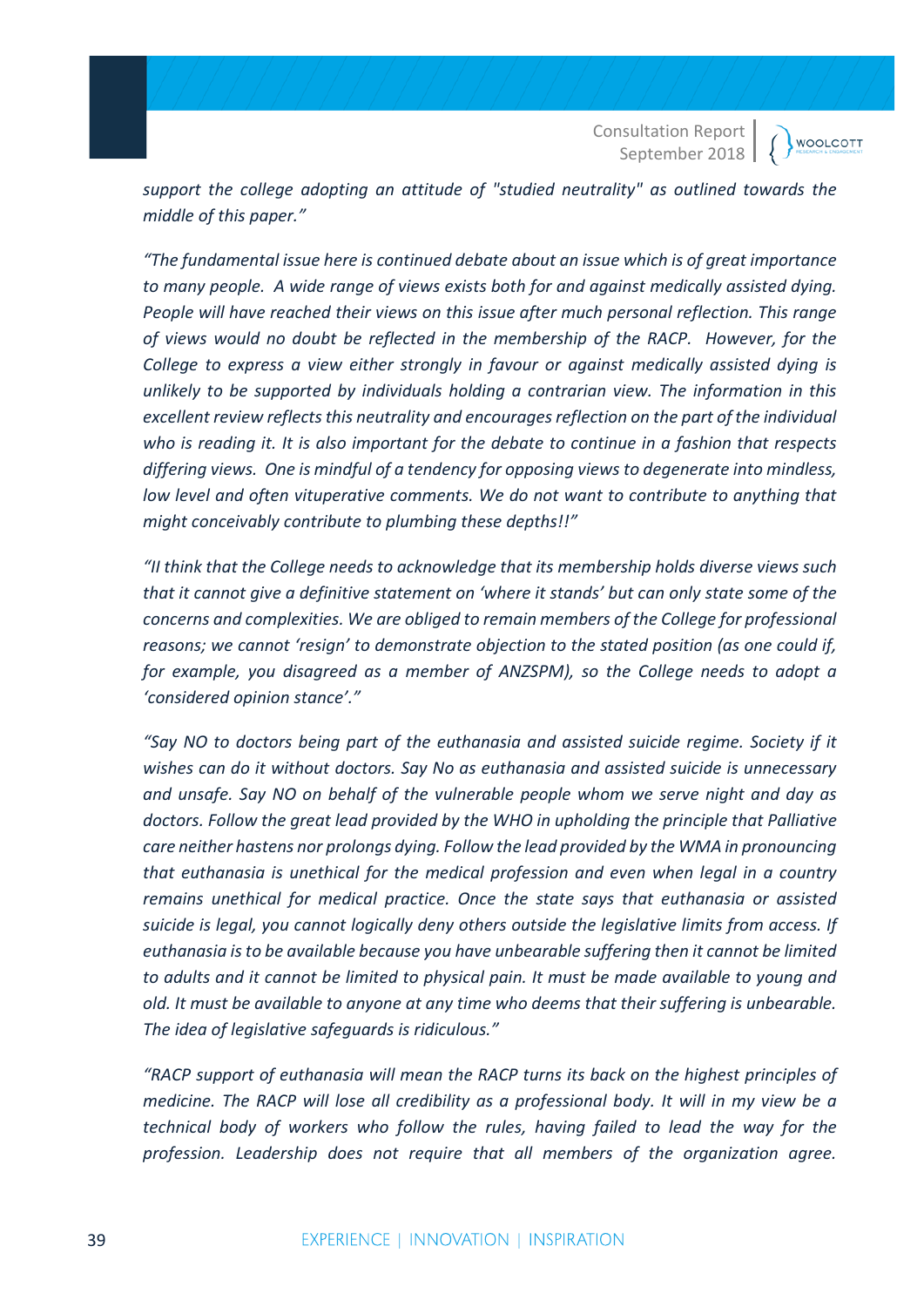**WOOLCOTT** 

*Leadership is about having the wisdom and vision to perceive what is best overall for the profession and the vulnerable people its members serve."*

*"I will have lost respect for the profession of medicine. I may resign from my role as a practicing doctor. If I continue to practice, I will struggle to provide the holistic palliative medicine for which I have trained in four countries over 10 years with 17 years further of experience. It is not easy to provide the intensive holistic care to people who are facing their death. I have dedicated my life to being an excellent physician-believing and knowing from experience that I with the multidisciplinary team can care for people in their suffering. I have given my professional life to not abandoning people as they face death. I know that excellent palliative care works. For the RACP to support euthanasia is a slap in the face to me and to the profession of palliative medicine. It is as if the RACP announced publically "Hey you there, don't bother trying so hard to be good doctors, willing to stay with people in their suffering, take it easy, euthanasia is available, hey presto, and your professional burden is lightened."*

#### **Terminology**

*"I do not want the College to use the confusing term of "medical assistance in dying". As a palliative medicine physician of 26 years standing, I object to the use of euphemistic language in the term "medical assistance in dying". I provide medical assistance to the patient and their family while the patient is dying. That is a description of the medical role in providing palliative medicine. What the proponents of euthanasia/assisted suicide wish is for the medical profession to change the language because of the gradual social unacceptability of the phrases euthanasia and assisted suicide. I practice palliative medicine. I provide medical assistance to the patient in their dying. I do not intentionally end the life of a patient. Be aware and mindful of the seduction of language. "Medical assistance in dying" will confuse the public and do palliative medicine harm as a result."*

*"I definitely agree with the terminology used and the definitions. I am pleased that the term "euthanasia" is not used as it is too polarising."*

*"It is both disturbing and confusing that the working party has chosen to muddy the waters about definitions. The previously well accepted and understood terms of Euthanasia and Physician Assisted Suicide (PAS) were replaced by the working party with the term "Medical Assistance in Dying". The terms Euthanasia and Assisted Suicide (or Physician Assisted Suicide) are the terms almost universally referred to in the published literature, whereas the novel term Medical Assistance in Dying is rarely known in the scientific community, poorly understood and ambiguous. Many physicians currently believe they provide their patients with "medical assistance" in their "dying" phase. In fact, not to assist the person in some way while they are dying is a dereliction of duty of care. We physicians assist (or should assist)*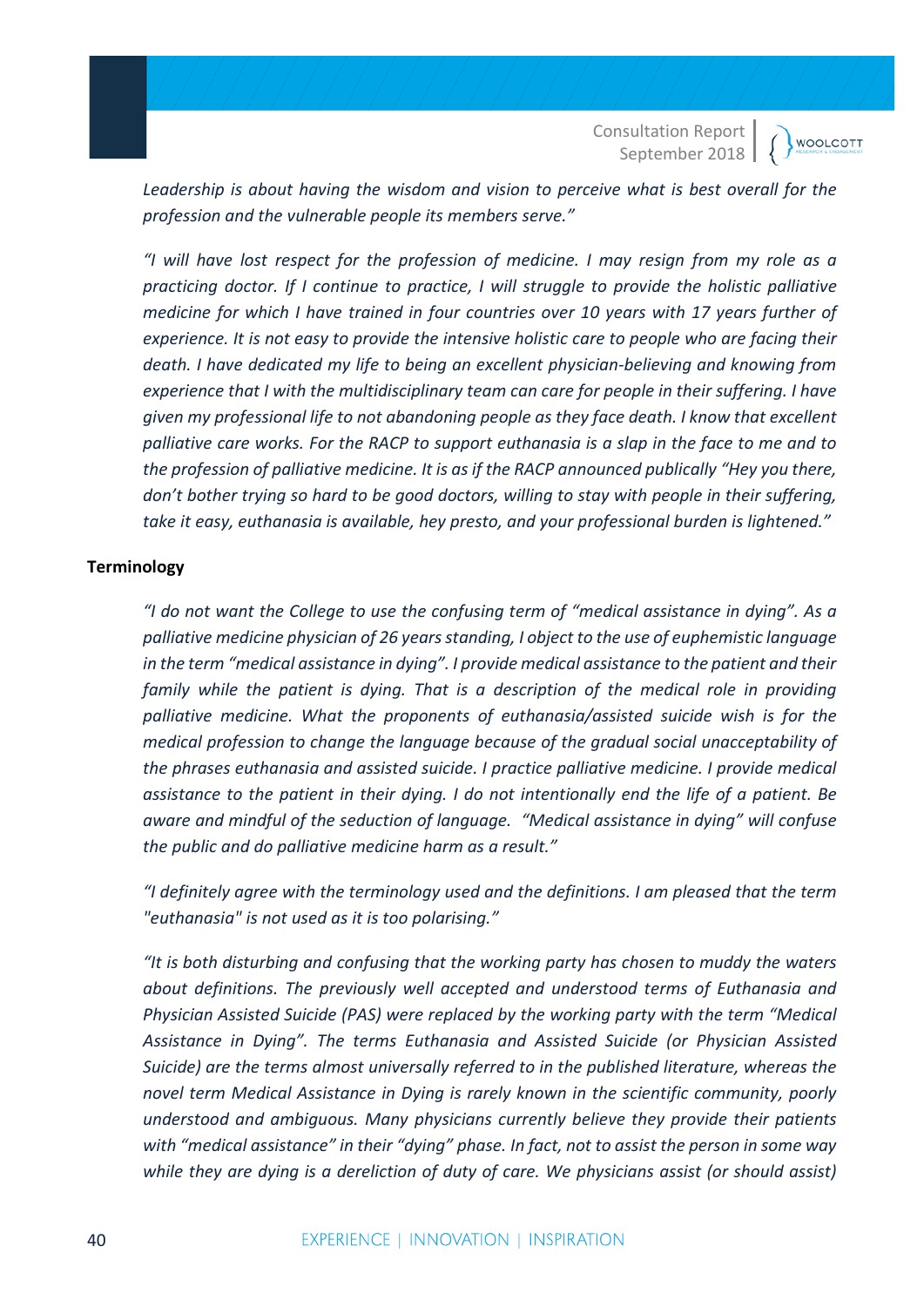*patients to die well all the time – by providing analgesia, sedation, anti-emetics, laxatives, pressure area care as well as comprehensive team-based palliative care. The term that describes what many of us already do (i.e. provide medical assistance to patients in the dying phase) has been taken and redefined by the Working Group to be the new (euphemistic) name for Euthanasia and/or PAS. The Working Group should look at the problem with their use of terminology, specifically whether they are confusing the issue by moving away from readily-understood and historically-used terms in the scientific literature."*

# **5.2.2 'If you believe there are cases and circumstances in which the College should support medical assistance in dying, what should they be?'**

*"If the principles inherent in the comments referable to Question 1 are accepted, access to high quality palliative care should be sufficient to manage the great majority of cases. There may be a few circumstances in which quite high doses of drugs are necessary to control pain and suffering and to ensure comfort and peace for the patient. Doses may be such as to cause significant sedation and even hasten death (Principle of Double Effect) but this is not the same as using very high doses of drugs with the primary purpose of deliberately ending patients' lives."*

*"There are undoubtedly some cases where it is justified eg. Inevitable progression of a truly horrible situation eg. Eroding local cancer with nasty symptoms eg. Hole in face or valval wound or similar, where there is no systemic disease (eg. liver mets) that will kill the person very soon. I also believe that patients with certain progressive neurological disorders should be able to have the opportunity to ask for assisted death at some time in the future whilst they are competent- most notably here: Huntingdon's & probably MND. Patients with the former diagnosis will generally know only too well from having seen a family member go through years of dementia/psychosis what is ahead and I do believe that they should have the opportunity to access VAD"*

*"I think the main issue is about suffering even if this is hard to define and individual. I think suffering is more of an issue than the cause of the suffering and suffering does not necessarily relate to the diagnosis, underlying pathophysiology, stage of the disease or prognosis. A lot of attention has been paid to metastatic cancer and some of the chronic neurological conditions but I have seen persistent and uncontrolled suffering in a range of other conditions such as "stable" function post stroke, end stage organ failure and dementia. I feel the emphasis should be on the beliefs and impact on the patient not the disease diagnosis."*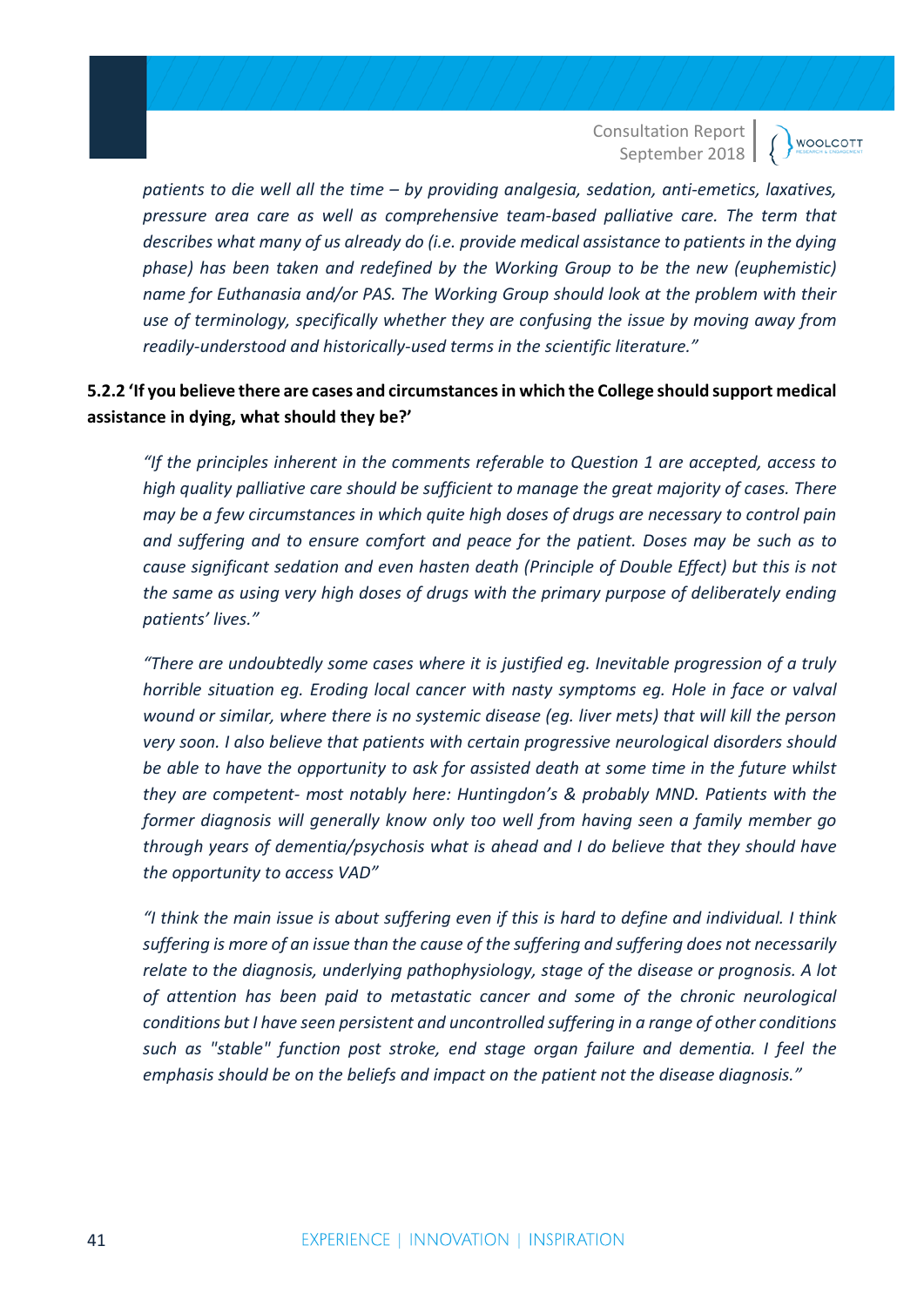#### **5.2.3 'Are there points in this discussion paper that you strongly agree or disagree with and why?'**

*"I definitely agree with the terminology used and the definitions. I am pleased that the term "euthanasia" is not used as it is too polarising. I like the acknowledgement that some things are hard to define/measure (such as suffering) but that does not negate their validity and therefore they have to be considered. I like the presentation of the arguments for and against medical assistance in dying and more importantly the inclusion of the associated literature review."*

*"There should also be some clarification of the use of the doctrine of double effect. Would a practice be deemed consistent with best practice, as assessed by a body of peers? IF NOT, then such practice should be deemed illegal. The considered dosing of drugs in palliative care should be used as a standard for best practice in straightforward end-of-life scenarios. In more complex cases, the question would be why specialist palliative care advice was not sought?"*

*"It appears a well-considered and nuanced paper. Thank you."*

*"I think that this paper has done a good and respectful job of presenting a range of positions. While I personally agree and disagree with various positions contained in the document, I don't wish to strongly support or disagree with what has been presented. There are several comments I would make in specific response to points in this paper.* 

- *Section 7, dealing with common ground for physicians, suggests that introduction of medically-assisted death is essentially inevitable, and so guidance for physicians is required. While it may be correct to believe that such legislation will be introduced in future, it is also a concern that preparing detailed guidelines for physician practice in relation to medically-assisted death communicates to the public and political actors that the RACP endorses the practice, at least under certain conditions. This is problematic for the many RACP members who feel that the practice of medicallyassisted dying is in itself unethical, and harmful to our professional practice. If the College were to prepare such guidelines, it would be important that they clearly detail an ethical position, and unequivocal support for conscientious objection in the event that legislation was introduced.*
- *Section 8 highlights an important point of tension in relation to proposed legislation for medically-assisted dying, which is how to reconcile the desire for practitioners with long-term professional relationships to participate versus the creation of a voluntary, centralised register. It would be very likely that only a small number of physicians would opt in to such a register, and there would be limited instances for practitioners*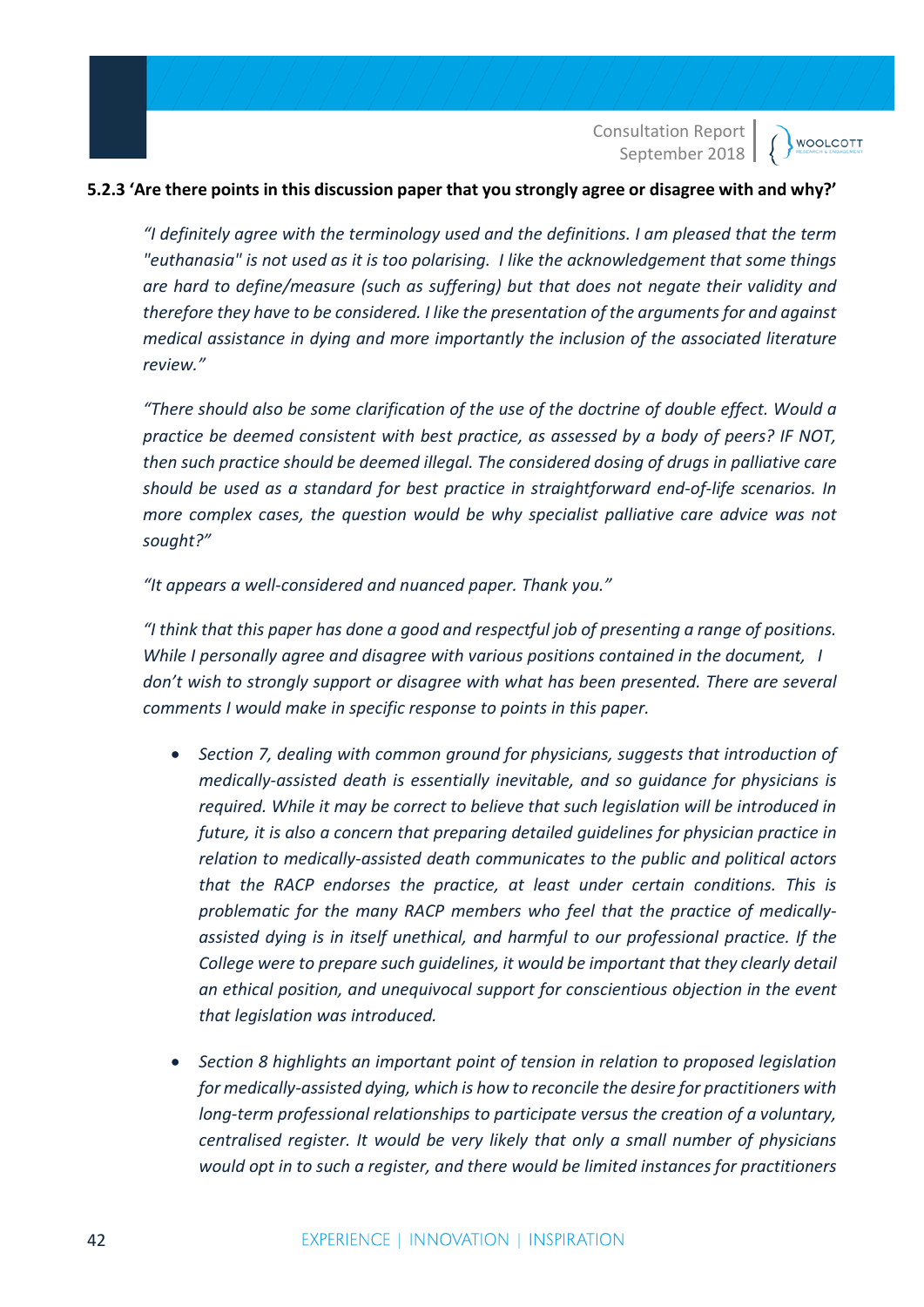**WOOLCOTT** 

*with long-term therapeutic relationships to be engaged. Referrals to a separate medically-assisted dying practitioner would be problematic with regards to the appropriate provision of holistic end-of-life care, and in my view should be discouraged. "*

#### **5.2.4 'Are there issues we have not covered that the RACP should consider?'**

*"I think more attention needs to be given to the issue of prognosis given the proposed Victorian legislation which tries to frame this unframable concept. I think there are circumstances where chronic non-life threatening suffering would qualify for medical assisted dying. I think that any protocoled requirement for "experts" to make judgements likely will interfere with the trusted relationship with the main physician (including GP) and the patient in what is often a private matter. Further if such requirements were introduced, there would be substantial inequality of access especially in rural areas."*

*"Overall, I agree with the contents of the paper. One area that is not covered well is the impact of medical assistance in dying on the family of affected patients. My view is that the ability of patients to talk openly about their desire for medical assistance in dying could have a positive impact on understanding by the family and on their grieving. At present, such discussions are not possible. Similarly, the ability of family to be present towards the end, if they and the patient wish, would be enhanced. The paper tends to cover the negative aspects of medical assistance in dying on the family, but not the positive ones. I also believe that there needs to be a requirement that practitioners refer to another doctor if they have an objection to providing this care – this could be via a statutory body, rather than direct. As physicians we have a duty to respond to the patient's wishes, and to ensure that there is equitable access to all appropriate and legal forms of care, if desired by the patient."*

*"I think there needs to be a strong emphasis on the availability of palliative care services as noted in the paper. I am concerned by the lack of societal discussion of the provision of palliative care in this debate. I believe education regarding the practice and provision of palliative sedation could address many of the current community concerns."*

# **5.2.5 'Do you perceive particular issues about the applicability of medical assistance in dying to particular people or groups? Can you outline those issues?'**

*"Cultural aspects of care are a very complex area for patients … and are very sensitive. My feedback personally would be that euthanasia is really not in the cultural vernacular of patients…. There is a lot of stigma and cultural misunderstanding, misconception and need for expectation management for both Indigenous patients and the clinicians providing endof-life care. Something that is becoming apparent to me is that for many remote Aboriginal*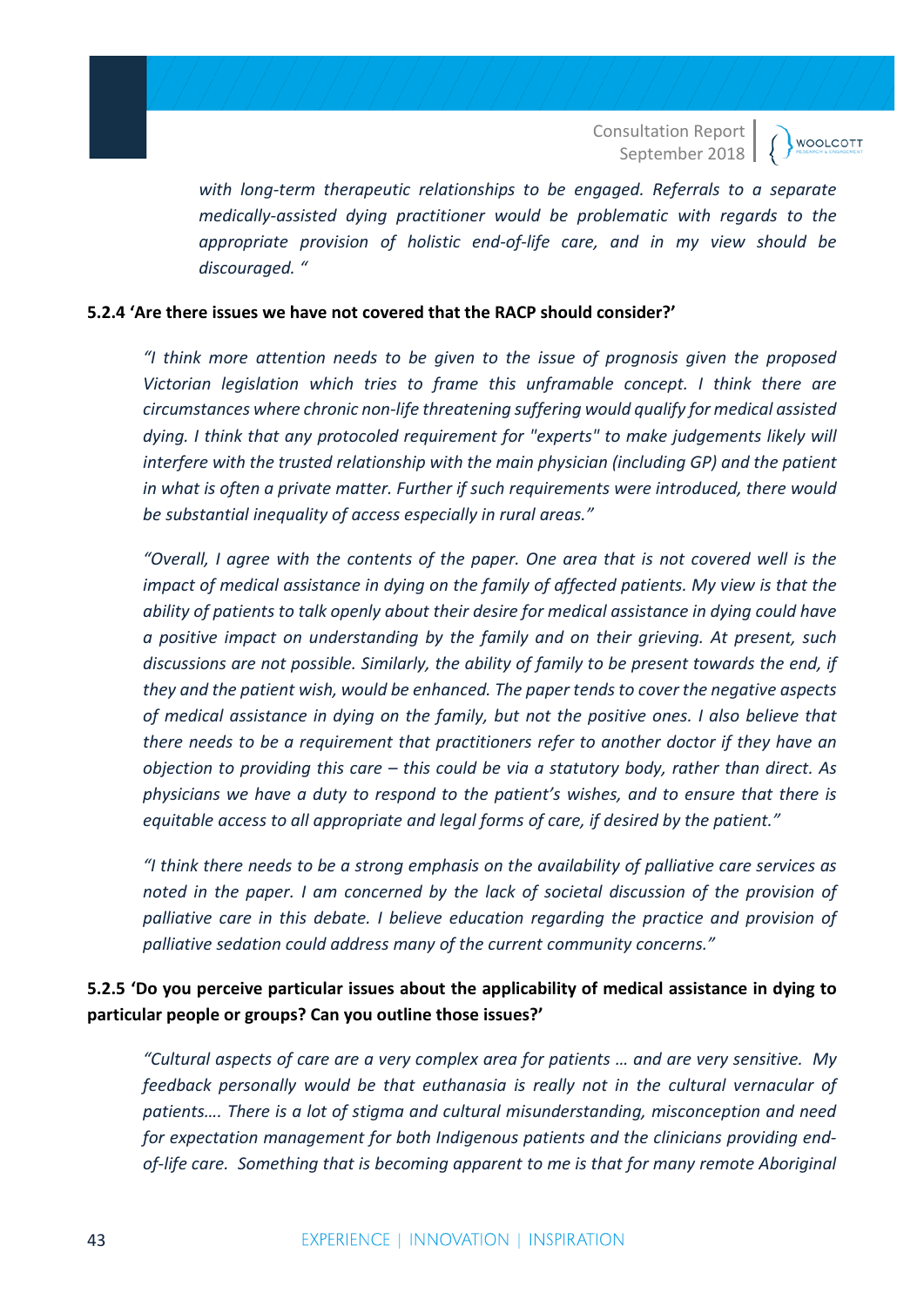*patients, often regardless of age or reversibility of disease, the value is often on remaining in community over travelling to a centre capable of providing life-saving health interventions or palliation, but it is not one size fits all."*

*"I believe all people who are sick are vulnerable. On top of that, I see how on a daily basis we strongly encourage older people to eventually agree to rest home care even though they wish to go home. We work with the multidisciplinary team to explain all the risks of being at home, how our support of them is limited and we eventually convince them to say yes. Is this not coercion? How more vulnerable are these same elderly people going to be to muster the emotional, cognitive and physical strength to justify their continued existence in the face of freely available euthanasia and assisted suicide. A common reason for requesting euthanasia/assisted suicide in the Netherlands and Belgium is fear of disability and being a burden. Legislating for euthanasia in this context suggests that such are legitimate reasons for euthanasia. So how do those with disability feel about this? They already struggle on a daily basis to proclaim their human dignity, their worthiness of life and a dignified life with their disability and they are already made to feel a burden on society."*

*"My concern is for the 'young' impoverished patient. The over 65s can access residential care subsidies if unable to live alone unsupported. Younger patients are often a genuine burden on family and friends as the services aren't set up to care for them when home-care is no longer possible. These patients risk choosing an earlier death to remove this burden from their families."*

#### **5.2.6 'What do you envisage being the impact on your practice?'**

*"As a medical oncologist, I already have conversations with patients who wish to explore the concept of medical assisted dying. Many are confused, terrified and depressed. Often an understanding of what dying is likely to be like including support/services available makes this a temporary concern. As non-funded treatments become more expensive, I think many patients will be conflicted as to whether to spend money for themselves or leave it behind. These conversations will take time and are becoming increasingly complex without space in our caseloads to have them. Any patient contemplating medically assisted dying in the context of a cancer diagnosis, MUST meet an oncologist to discuss options, prognosis etc. as cancer and therapies are moving so quickly that it is not possible for non-oncologists to keep up with which diseases genuinely are 'no-hopers' and for which simple therapies are now available that make them into 'chronic illnesses.'*

*"I think at the very least more time will be needed in all of our consultations with patients. All of the general practice, medical and psychiatric professionals could expect to have consultations about this, The complexity of these consultations and that they may have to*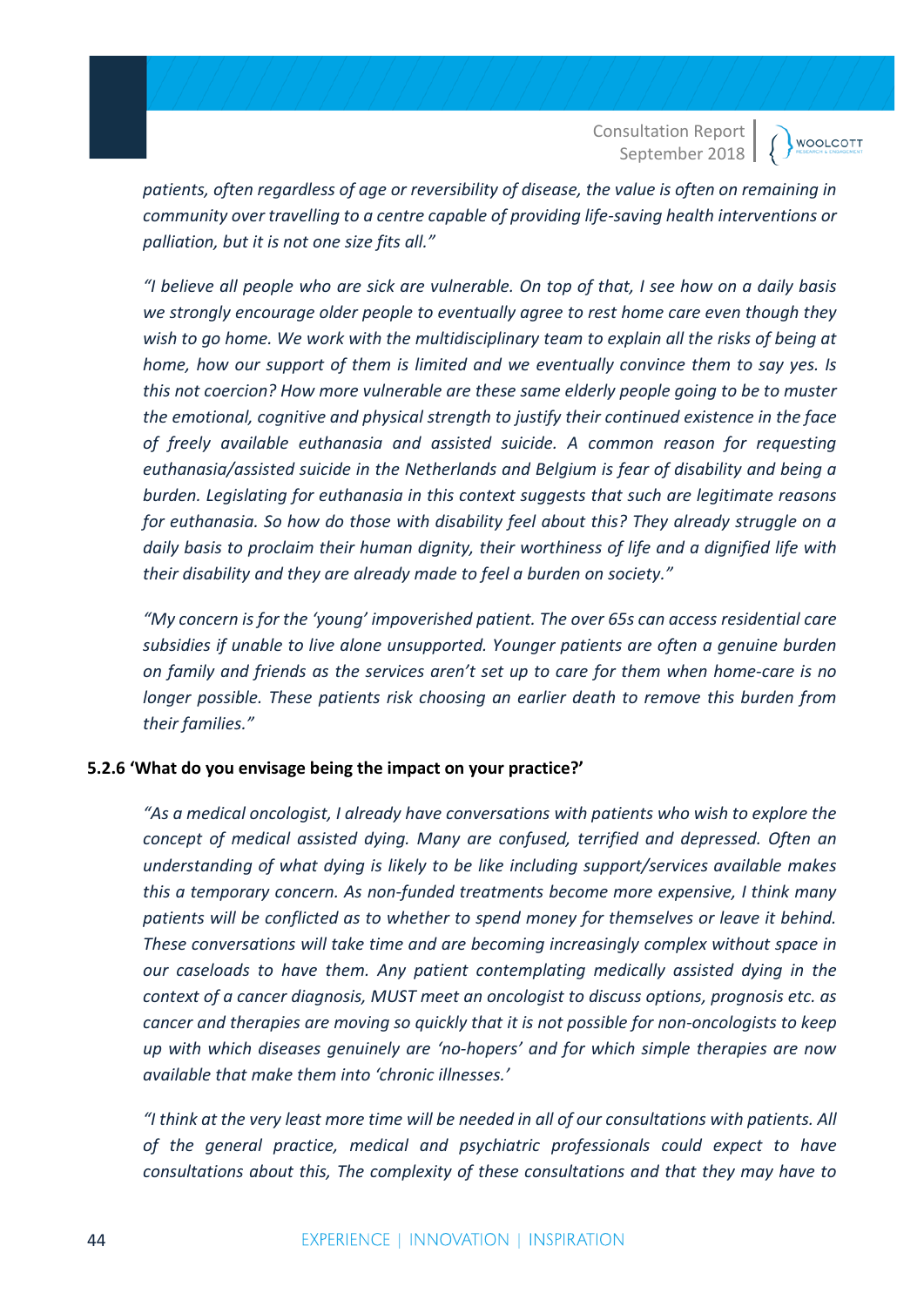*happen many times, has the potential to make us demoralised and less effective in our usual work. The moral distress, complexity, ambiguity, pressure from either patients or family and lack of referral pathways will lead to more burnout amongst medical professionals."*

*"The practical implications of legislation allowing medical assistance in dying are considerable for Palliative Care. A high percentage of specialist Palliative Care is practiced in institutions with a religious foundation, particularly those associated with the Catholic Church. Both patients and health workers must expect that a request for medical assistance in dying will not be allowed to proceed within those institutions. When a patient seeking medical assistance in dying is based in such a setting, how that person's expressed needs will be met, cannot be anticipated. At this time the constraint exercised by the Catholic religion and its place in medical services, together with the difficulties that may result for requesting persons and for Catholic staff, can only be openly acknowledged."*

# **5.2.7 'What supports and guidance do you think you, and other health practitioners you work with, will need?'**

**"***Protection for patients and doctors when there are issues of conscientious objection. Doctors should maintain the right to be 'anti-assisted dying' and should remain able to practice in their chosen field without restriction. However, if this is a legal avenue, patients shouldn't have access restricted. This is where I see a non-medical model as being useful. A 'someone/something' else that assists with the actual dying to keep doctors doing the caring."*

*"As identified in the discussion paper, I believe that there will be a need for readily accessible mechanisms of support for families, friends and all health professionals who have involvement in the process of medical assistance in dying. The availability of such mechanisms should be significant in decreasing the prevalence of mental health and other problems consequent on the implementation of such legislation."*

*"I think we will need better access to mental health review/support to assess for undiagnosed depression. We will need training in how [enduring power of attorney] etc. work legally and morally. We will need TIME to discuss situations with patients, families and to peer review with colleagues. Those practitioners who choose to be prescribers/providers will need professional supervision and support. Those practitioners who refer or who choose not to refer will similarly need support. This has the potential to be very divisive within the profession and very stressful for the entire medical team assisting patients with their decision making."*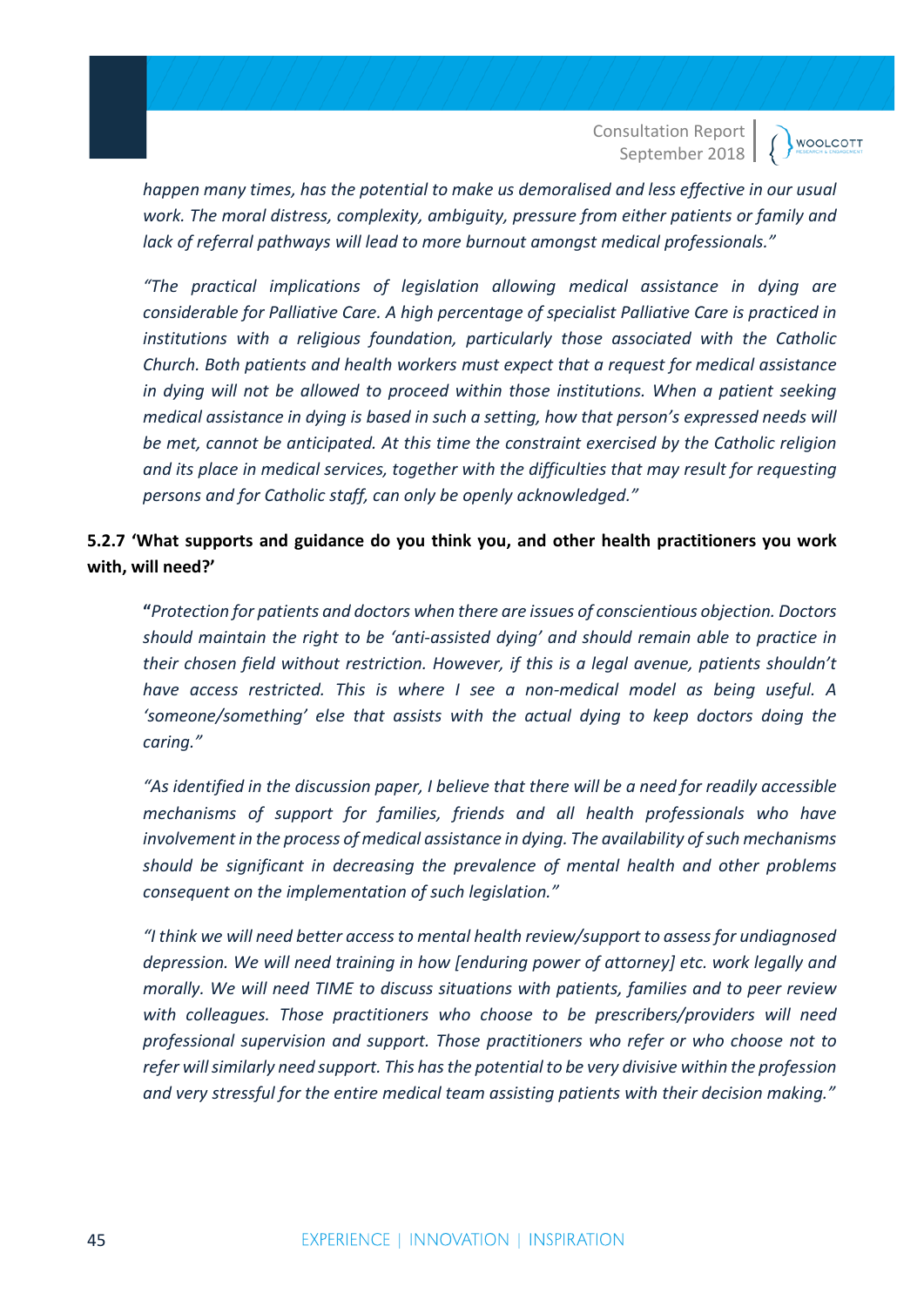**WOOLCOTT** 

**5.2.8 'Recognising that there are major implications for palliative medicine and a number of other medical specialties, would legalisation of medical assistance in dying likely have special implications for your medical specialty?'**

*"Unless there is a clear distinction between the new specialty of medical assistance in dying providers and palliative care medicine, this has the potential to irreparably damage palliative medicine as a specialty. Palliative medicine seeks to provide patients a good death and has been built on the foundation of neither hastening nor slowing death, rather dealing with providing good medical care and a team approach to relief of suffering. Most patients when unwell or in the terminal phase of life want to live well and have as much quality time as possible, without the spectre of medical assistance in dying hanging over them, and that is where our duty of care is. Having medical assistance in dying as a legal option increases the complexity for patients at a time when they are vulnerable."*

*"I am a Geriatrician and patients and families not infrequently raise the issue of medical assistance in dying. If it is legal then I expect these discussions are likely to be more frequent but also more open. There hopefully, will be a more honest discussion about illness trajectories, treatment options and symptom control. Hopefully, there will be more discussion about goals of care, advance care directives and understanding of what does or does not constitute suffering and burden for the individual."*

*"Renal Medicine - there are 20,000 people on renal dialysis in Australia. All are technically "terminally ill". Renal Physicians will be under pressure from patients who want to end their lives with a lethal injection rather than ceasing dialysis and waiting 3-14 days to die. If the patient is awaiting transplantation and requests euthanasia, the Renal Physician will be under increased pressure."*

*"There is a need for the development of psycho-oncology or liaison psychiatry in oncology and palliative care, however one may style it."*

*"If palliative medicine is perceived to be the specialty with carriage of medical assistance in dying then it will not survive as a specialty as it has evolved. Patients will either not want to be referred due to fear (patients currently have to consent to a palliative care referral and cannot be forced) or the specialty will be seeing the referred patients/family wishing to discuss this thus taking palliative care physicians away from the core business of palliative medicine, which is not to be involved in medical assistance in dying as described in this bill."*

*"Neurology - patients with early dementia will be demanding to be euthanased even though they may have many years to live. Furthermore, there may be treatments for this condition in years to come."*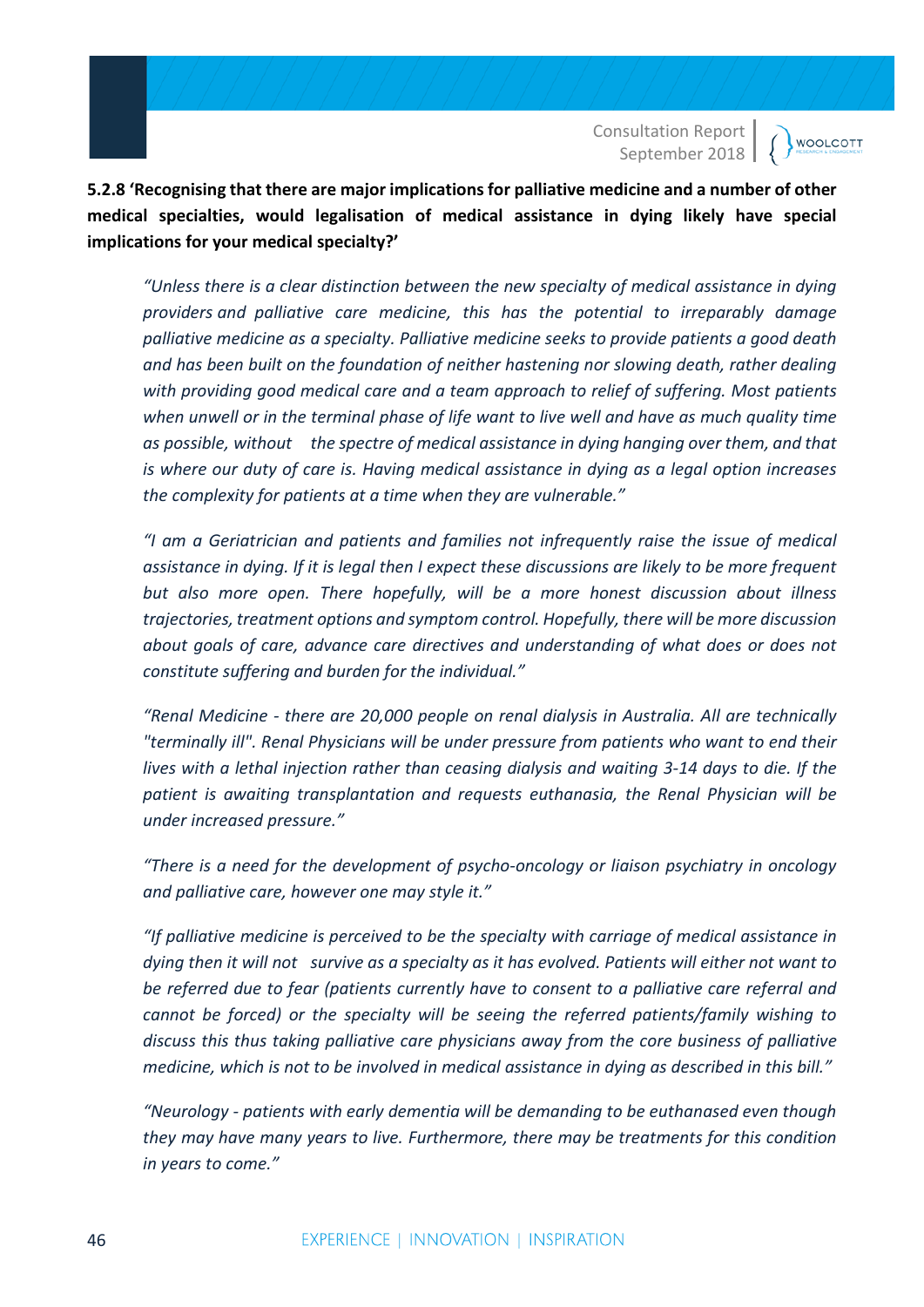### **WOOLCOTT**

# **Appendix 1: Forum Agendas**

#### **A. Forum Agenda – Auckland**





### **RACP Deliberative Forum on Medical Assistance in Dying**

### **6:15-8:45pm The Cordis Auckland Crystal Ballroom**

# **Agenda**

| <b>Time</b>   | <b>Session details</b>                                                                                                              |
|---------------|-------------------------------------------------------------------------------------------------------------------------------------|
| $6.15 - 6.25$ | <b>Dinner</b>                                                                                                                       |
| (10 min)      | Participants arrive and take dinner from buffet to tables<br>$\bullet$                                                              |
|               | Introductions around tables - name, specialty, type of practice<br>$\bullet$                                                        |
| $6.25 - 6.30$ | <b>Welcome from the College</b>                                                                                                     |
| (5 min)       | A/Prof Mark Lane, RACP President-elect, to welcome and thank participants for<br>coming and introduce Woolcott Research             |
| 6.30-6.35     | <b>Housekeeping</b>                                                                                                                 |
| (5 min)       | Woolcott Research Lead Facilitator to give overview of Forum agenda and<br>approach, the key sessions, guidelines and housekeeping. |
|               | Explain that there will be time after each presentation to ask questions.                                                           |
| 6:35-6:45     | <b>Introduction - Dr George Laking (Working Party Chair)</b>                                                                        |
| (10 min)      | Overview of RACP activity to date                                                                                                   |
|               | Open up discussion on what should be the elements of a College position                                                             |
| 6:45-7:00     | <b>Table discussion: Elements of a College position?</b>                                                                            |
| (15 min)      | Initial thoughts on the issues and developing a College position on this?                                                           |
|               | What needs to be considered when developing a position?<br>$\bullet$                                                                |
|               | Thoughts on the discussion paper in general (explain that we will be going into<br>more detail in subsequent sessions)?             |
| $7:00 - 7:15$ | <b>Table feedback: Elements of a College position</b>                                                                               |
| (15 min)      | Feedback invited from all tables on their key points                                                                                |
| $7:15 - 7:20$ | <b>Perspective - Dr Simon Allan, AChPM President</b>                                                                                |
| (5 min)       | Perspective from palliative medicine                                                                                                |
|               | Case study: 64 yo male with motor neurone disease                                                                                   |
| $7:20 - 7:25$ | <b>Practical Implications - Dr George Laking, Working Party Chair</b>                                                               |
| (5 min)       |                                                                                                                                     |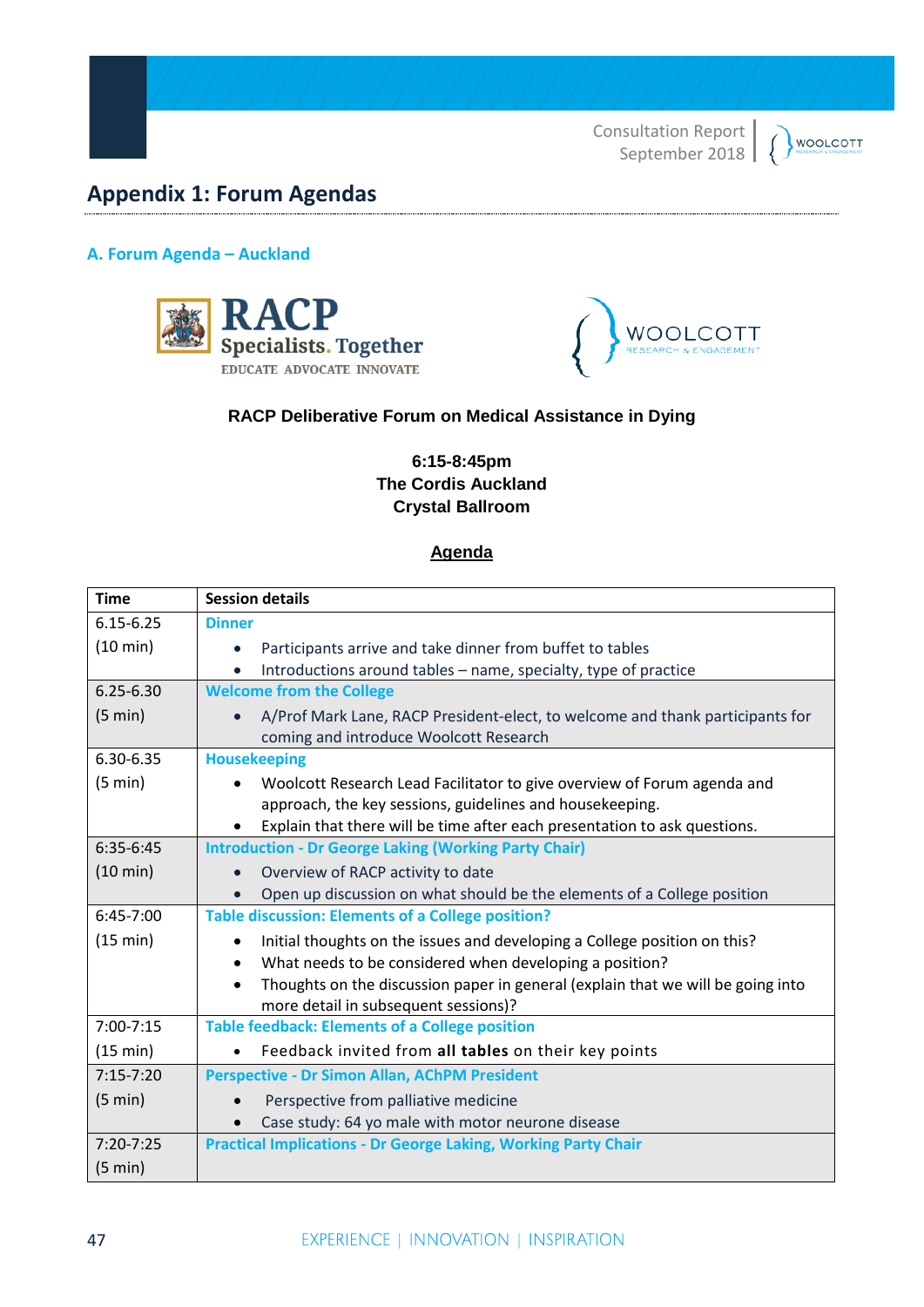WOOLCOTT

|               | High-level overview of some areas likely to be impacted e.g. vulnerable<br>$\bullet$<br>populations, if legalised, impact on families, specialty specific implications<br>Case study: 94 yo female with multiple chronic diseases |
|---------------|-----------------------------------------------------------------------------------------------------------------------------------------------------------------------------------------------------------------------------------|
| $7:25 - 7:40$ | <b>Table Discussion: Practical Implications</b>                                                                                                                                                                                   |
| (15 min)      | What do you envisage being the impact on your patients and practice?                                                                                                                                                              |
|               | Are there common themes across these issues?                                                                                                                                                                                      |
| 7:40-7:55     | <b>Table Feedback</b>                                                                                                                                                                                                             |
| (15 min)      | Feedback invited from all tables on their key points                                                                                                                                                                              |
| 7:55-8:10     | Refreshment break - participants to bring dessert, tea or coffee back to tables                                                                                                                                                   |
| (15 min)      |                                                                                                                                                                                                                                   |
| $8:10 - 8:15$ | Support and guidance - Dr Chris McKinlay, Working Party Member                                                                                                                                                                    |
| (5 min)       | High level overview of the challenges for physicians and types of supports and<br>guidance that could be required, if legalised<br>Case study: oncology patient<br>$\bullet$                                                      |
| $8:15 - 8:30$ | <b>Table Discussion: Support and guidance</b>                                                                                                                                                                                     |
| (15 min)      | What support and guidance do you think you, and other health practitioners you work<br>with, will need should legislation regarding medical assistance in dying to be brought in?                                                 |
| 8:30-8:40     | <b>Table Feedback</b>                                                                                                                                                                                                             |
| (15 min)      | Feedback invited from all tables on their key points<br>$\bullet$                                                                                                                                                                 |
| 8.40-8.45pm   | Closing remarks and next steps - Dr George Laking, Working Party Chair                                                                                                                                                            |
| (5 min)       | Summing up and thank you<br>$\bullet$<br>RACP closing remarks - what RACP will take from today and confirmation of next<br>steps.                                                                                                 |
| 8.45pm        | Woolcott Research Lead Facilitator - thank and close, and reminder to fill in end<br>of session questionnaire on tables                                                                                                           |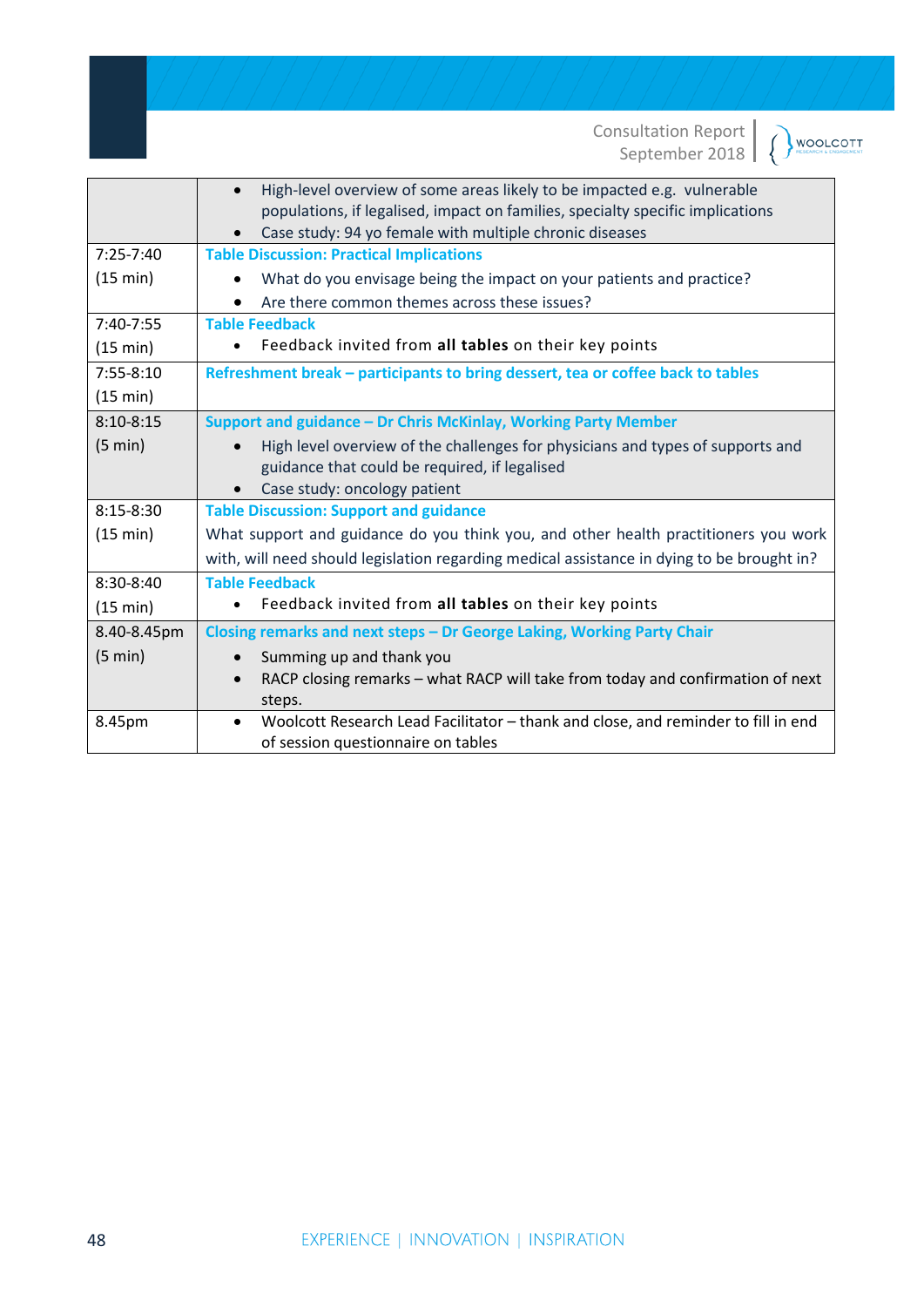

**B. Forum Agenda – Sydney** 





# **RACP Deliberative Forum on Medical Assistance in Dying**

**6:00-8.30pm Hotel Intercontinental, Sydney The Fort Macquarie Room**

### **Agenda**

| <b>Time</b>        | <b>Session details</b>                                                                                                                                                 |
|--------------------|------------------------------------------------------------------------------------------------------------------------------------------------------------------------|
| $6.00 - 6.10$      | <b>Dinner</b>                                                                                                                                                          |
| (10 min)           | Participants arrive and take dinner from buffet to tables<br>$\bullet$                                                                                                 |
|                    | Introductions around tables - name, specialty, type of practice                                                                                                        |
| $6.10 - 6.15$      | <b>Welcome from the College</b>                                                                                                                                        |
| (5 min)            | Dr Catherine Yelland PSM, RACP President, to welcome and thank participants for<br>coming and introduce Woolcott Research                                              |
| $6.15 - 6.20$      | <b>Housekeeping</b>                                                                                                                                                    |
| (5 min)            | Woolcott Research Lead Facilitator to give overview of Forum agenda and approach,<br>the key sessions, guidelines and housekeeping.                                    |
|                    | Explain that there will be time after each presentation to ask questions.                                                                                              |
| 6:20-6:30          | Introduction - A/Prof Andrew Cole (Working Party Deputy Chair)                                                                                                         |
| $(10 \text{ min})$ | Overview of RACP activity to date                                                                                                                                      |
|                    | Open up discussion on what should be the elements of a College position                                                                                                |
| 6:30-6:45          | <b>Table discussion: Elements of a College position?</b>                                                                                                               |
| (15 min)           | Initial thoughts on the issues and developing a College position on this?<br>$\bullet$                                                                                 |
|                    | What needs to be considered when developing a position?<br>$\bullet$                                                                                                   |
|                    | Thoughts on the discussion paper in general (explain that we will be going into more<br>$\bullet$<br>detail in subsequent sessions)?                                   |
| 6:45-7:00          | <b>Table feedback: Elements of a College position</b>                                                                                                                  |
| (15 min)           | Feedback invited from all tables on their key points                                                                                                                   |
| 7:00-7:05          | <b>Perspective - Dr Linda Sheahan, Working Party Member</b>                                                                                                            |
| (5 min)            | At the interface: palliative care and VAD                                                                                                                              |
|                    | Case study: 64 yo male with motor neurone disease                                                                                                                      |
| $7:05 - 7:10$      | Practical Implications - A/Prof Andrew Cole, Working Party Deputy Chair                                                                                                |
| (5 min)            | High-level overview of some areas likely to be impacted e.g. vulnerable populations,<br>$\bullet$<br>if legalised, impact on families, specialty specific implications |
|                    | Case study: 94 yo female with multiple chronic diseases                                                                                                                |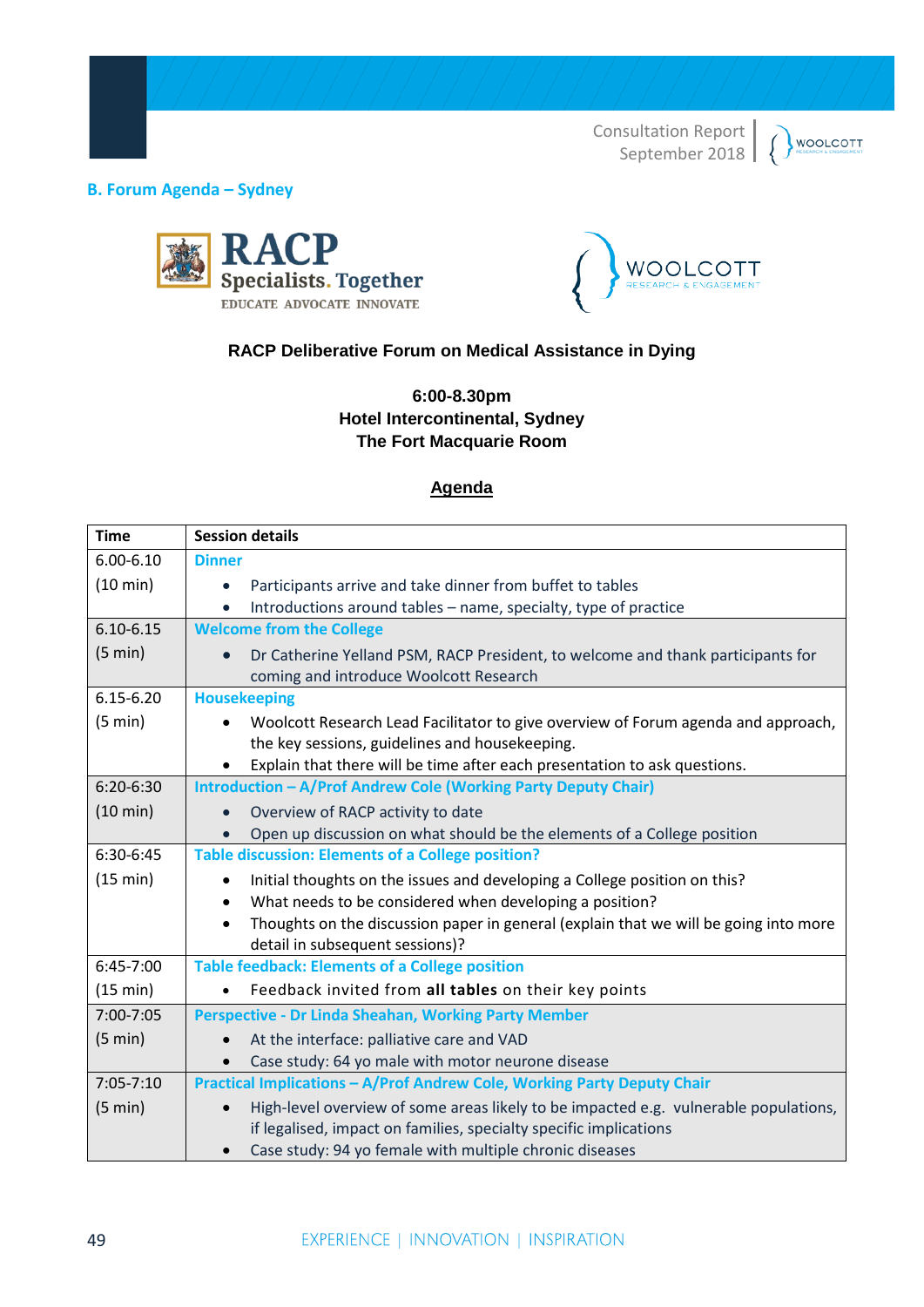| <b>WOOLCOTT</b> |
|-----------------|
|                 |

| $7:10 - 7:25$      | <b>Table Discussion: Practical Implications</b>                                                                                 |
|--------------------|---------------------------------------------------------------------------------------------------------------------------------|
| (15 min)           | What do you envisage being the impact on your patients and practice? Are there<br>common themes across these issues?            |
| $7:25 - 7:40$      | <b>Table Feedback</b>                                                                                                           |
| (15 min)           | Feedback invited from all tables on their key points                                                                            |
| $7:40-7:55$        | Refreshment break - participants to bring dessert, tea or coffee back to tables                                                 |
| (15 min)           |                                                                                                                                 |
| $7:55 - 8.00$      | Support and guidance - Dr Anthoulla Mohamudally, Working Party Member                                                           |
| (5 min)            | High level overview of the challenges for physicians and types of supports and<br>guidance that could be required, if legalised |
|                    | Case study: oncology patient                                                                                                    |
| $8:00 - 8:15$      | <b>Table Discussion: Support and guidance</b>                                                                                   |
| (15 min)           | What support and guidance do you think you, and other health practitioners you work with,                                       |
|                    | will need should legislation regarding medical assistance in dying to be brought in?                                            |
| $8:15 - 8:25$      | <b>Table Feedback</b>                                                                                                           |
| $(10 \text{ min})$ | Feedback invited from all tables on their key points                                                                            |
| $8.25 -$           | Closing remarks and next steps - A/Prof Andrew Cole, Working Party Deputy Chair                                                 |
| 8.30pm             | Summing up and thank you                                                                                                        |
| (5 min)            | RACP closing remarks – what RACP will take from today and confirmation of next                                                  |
|                    | steps.                                                                                                                          |
| 8.30pm             | Woolcott Research Lead Facilitator - thank and close, and reminder to fill in end of<br>session questionnaire on tables         |

 $\mathsf{r}$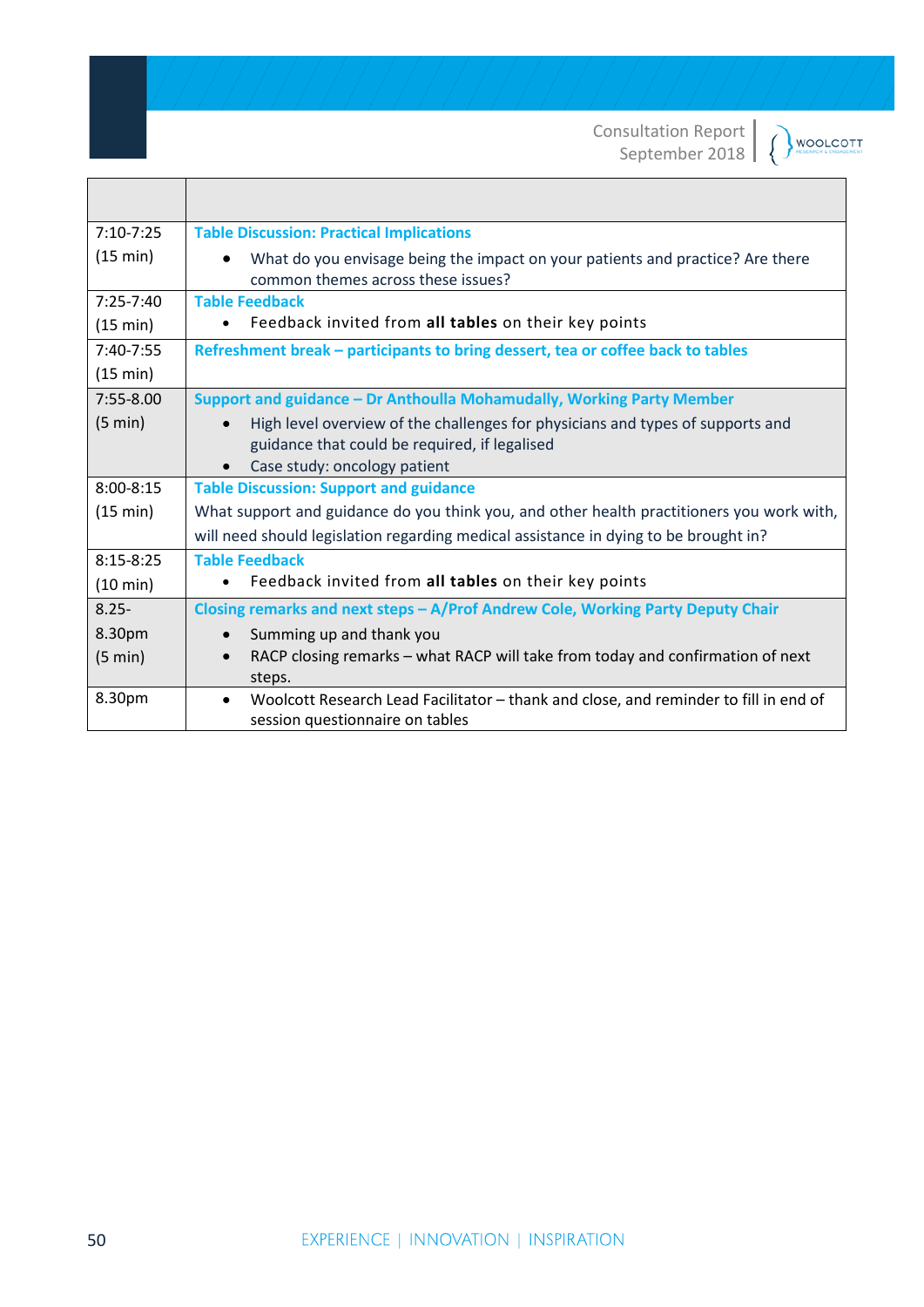# **WOOLCOTT**

#### **C. Forum Agenda – Melbourne**





# **RACP Deliberative Forum on Medical Assistance in Dying**

## **6:00-8.30pm Melbourne Convention & Exhibition Centre Meeting Room 212**

#### **Agenda**

| <b>Time</b>   | <b>Session details</b>                                                                                                                                    |
|---------------|-----------------------------------------------------------------------------------------------------------------------------------------------------------|
| $6.00 - 6.10$ | <b>Dinner</b>                                                                                                                                             |
| (10 min)      | Participants arrive and take dinner from buffet to tables                                                                                                 |
|               | Introductions around tables - name, specialty, type of practice                                                                                           |
| $6.10 - 6.15$ | <b>Welcome from the College</b>                                                                                                                           |
| (5 min)       | Prof Paul Komesaroff, to welcome and thank participants for coming and introduce<br><b>Woolcott Research</b>                                              |
| $6.15 - 6.20$ | <b>Housekeeping</b>                                                                                                                                       |
| (5 min)       | Woolcott Research Lead Facilitator to give overview of Forum agenda and approach,<br>the key sessions, guidelines and housekeeping.                       |
|               | Explain that there will be time after each presentation to ask questions.                                                                                 |
| $6:20-6:30$   | <b>Introduction - Prof Paul Komesaroff (Working Party Member)</b>                                                                                         |
| (10 min)      | Overview of RACP activity to date                                                                                                                         |
|               | Open up discussion on what should be the elements of a College position                                                                                   |
| 6:30-6:45     | <b>Table discussion: Elements of a College position?</b>                                                                                                  |
| (15 min)      | Initial thoughts on the issues and developing a College position on this?                                                                                 |
|               | What needs to be considered when developing a position?<br>$\bullet$                                                                                      |
|               | Thoughts on the discussion paper in general (explain that we will be going into more<br>detail in subsequent sessions)?                                   |
| 6:45-7:00     | <b>Table feedback: Elements of a College position</b>                                                                                                     |
| (15 min)      | Feedback invited from all tables on their key points                                                                                                      |
| 7:00-7:05     | <b>Perspective - Dr Danielle Ko, Working Party Member</b>                                                                                                 |
| (5 min)       | At the interface: palliative care and VAD                                                                                                                 |
|               | Case study: 64 yo male with motor neurone disease                                                                                                         |
| $7:05 - 7:10$ | <b>Practical Implications - Dr Clare White, Working Party Member</b>                                                                                      |
| (5 min)       | High-level overview of some areas likely to be impacted e.g. vulnerable populations,<br>if legalised, impact on families, specialty specific implications |
|               | Case study: 94 yo female with multiple chronic diseases                                                                                                   |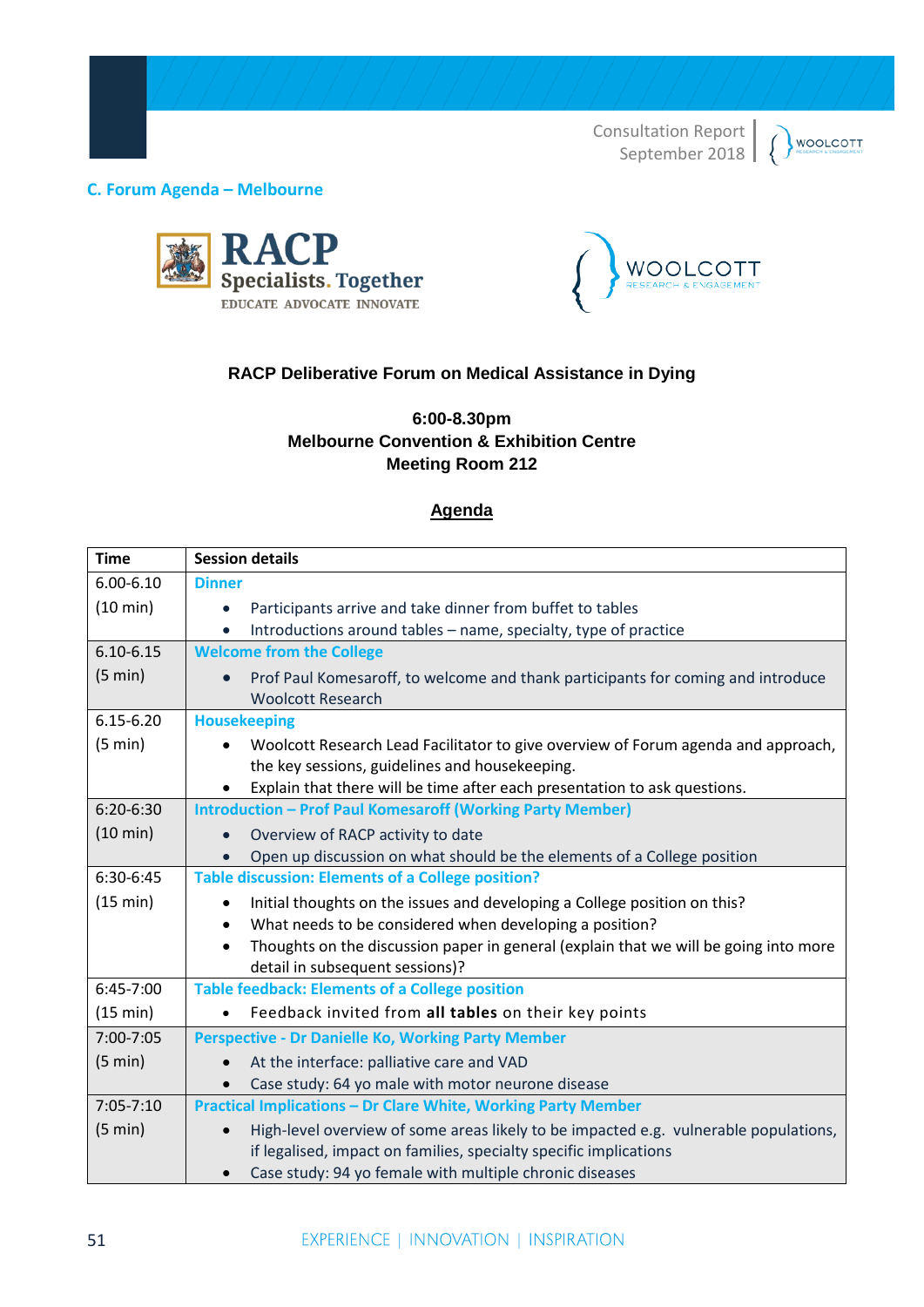**WOOLCOTT** 

| $7:10 - 7:25$      | <b>Table Discussion: Practical Implications</b>                                           |
|--------------------|-------------------------------------------------------------------------------------------|
| (15 min)           | What do you envisage being the impact on your patients and practice?                      |
|                    | Are there common themes across these issues?                                              |
| $7:25 - 7:40$      | <b>Table Feedback</b>                                                                     |
| (15 min)           | Feedback invited from all tables on their key points                                      |
|                    |                                                                                           |
| 7:40-7:55          | Refreshment break – participants to bring dessert, tea or coffee back to tables           |
| (15 min)           |                                                                                           |
| $7:55 - 8.00$      | Support and guidance - Dr Jim Howe, Working Party Member                                  |
| $(5 \text{ min})$  | High level overview of the challenges for physicians and types of supports and            |
|                    | guidance that could be required, if legalised                                             |
|                    | Case study: oncology patient                                                              |
| $8:00 - 8:15$      | <b>Table Discussion: Support and guidance</b>                                             |
| (15 min)           | What support and guidance do you think you, and other health practitioners you work with, |
|                    | will need should legislation regarding medical assistance in dying to be brought in? (    |
| $8:15 - 8:25$      | <b>Table Feedback</b>                                                                     |
| $(10 \text{ min})$ | Feedback invited from all tables on their key points                                      |
| $8.25 -$           | Closing remarks and next steps - Prof Paul Komesaroff, Working Party Member               |

• RACP closing remarks – what RACP will take from today and confirmation of next

8.30pm • Woolcott Research Lead Facilitator – thank and close, and reminder to fill in end of

8.30pm (5 min)

• Summing up and thank you

session questionnaire on tables

steps.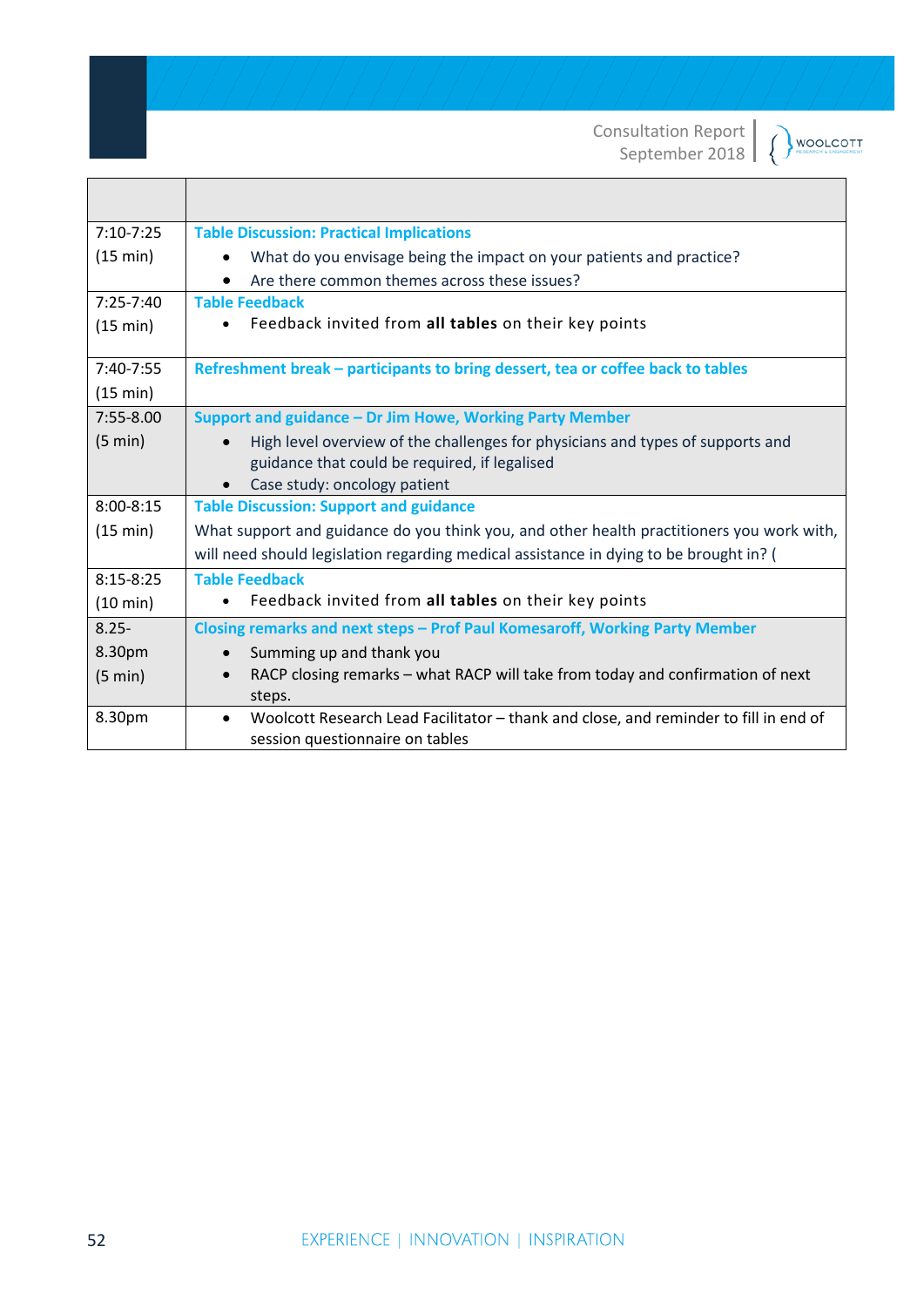# **Appendix 2: End of Session Questionnaire**

# **End of Session Survey**

**We would like your help to evaluate today's session so would be grateful if you could complete this questionnaire.**

1. Based on your experience today, please indicate whether your level of agreement with each of the following statements *PLEASE TICK ONE BOX ONLY ON EACH LINE*

|                                                                                          | <b>Strongly</b><br><b>Agree</b> | <b>Agree</b> | <b>Neither</b><br>agree or<br><b>Disagree</b> | <b>Disagree</b> | <b>Strongly</b><br><b>Disagree</b> | Don't<br>know |
|------------------------------------------------------------------------------------------|---------------------------------|--------------|-----------------------------------------------|-----------------|------------------------------------|---------------|
| I enjoyed taking part in the<br>a.<br>session                                            | П                               | $\Box$       | $\Box$                                        | $\Box$          | $\Box$                             | $\Box$        |
| It was informative and I feel I<br>b.<br>have learned a lot                              | $\Box$                          | $\Box$       | $\Box$                                        | $\Box$          | $\Box$                             | $\Box$        |
| The session was well organised<br>C.<br>and structured                                   | $\Box$                          | $\Box$       | $\Box$                                        | $\Box$          | $\Box$                             | $\Box$        |
| d. I was able to provide my views and<br>contribute during the session                   | $\Box$                          | $\Box$       | $\Box$                                        | $\Box$          | $\Box$                             | $\Box$        |
| e. I think the RACP will act on the<br>information from this session                     | $\Box$                          | $\Box$       | $\Box$                                        | $\Box$          | $\Box$                             | $\Box$        |
| f. I think events like this are a good<br>way of consulting with members<br>about issues | $\Box$                          | $\Box$       | $\Box$                                        | $\Box$          | $\Box$                             | $\Box$        |
| What were the strengths of the session today?<br>2.                                      |                                 |              |                                               |                 |                                    |               |
| 3.<br>What do you think could have improved the session today?                           |                                 |              |                                               |                 |                                    |               |

**Thank you for your time and participation.**

\_\_\_\_\_\_\_\_\_\_\_\_\_\_\_\_\_\_\_\_\_\_\_\_\_\_\_\_\_\_\_\_\_\_\_\_\_\_\_\_\_\_\_\_\_\_\_\_\_\_\_\_\_\_\_\_\_\_\_\_\_\_\_\_\_\_\_\_\_\_\_\_\_\_\_\_\_\_\_\_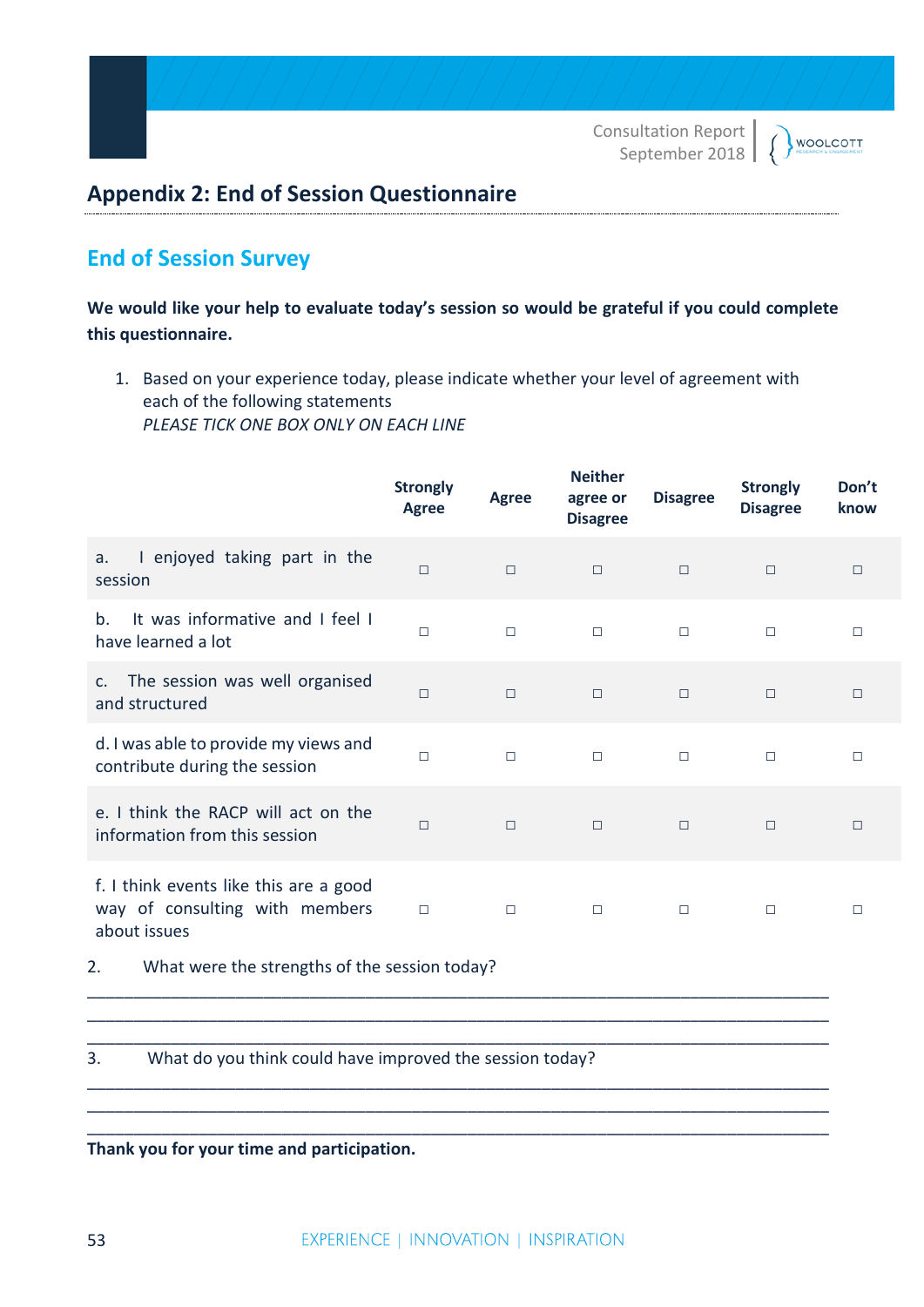**WOOLCOTT** 

# **Appendix 3. Evaluation of Face to Face forums**

At the end of the deliberative forums, participants were asked to fill out a short survey (questionnaire appended) about their overall enjoyment of the forums and the degree to which they found it useful.

#### **5.1 Extent to which participants 'enjoyed taking part'**

The vast majority of participants (95%) claimed to enjoy taking part in the forum.



<span id="page-53-0"></span>*Figure 1: Extent to which participants 'enjoyed taking part'*

Q1. Based on your experience today, please indicate whether your level of agreement with each of the following statements Base: All participants (n=102)

Total n=102; Auckland n=36; Sydney n=26; Melbourne n=40

Enjoyment levels were similar across the three forums.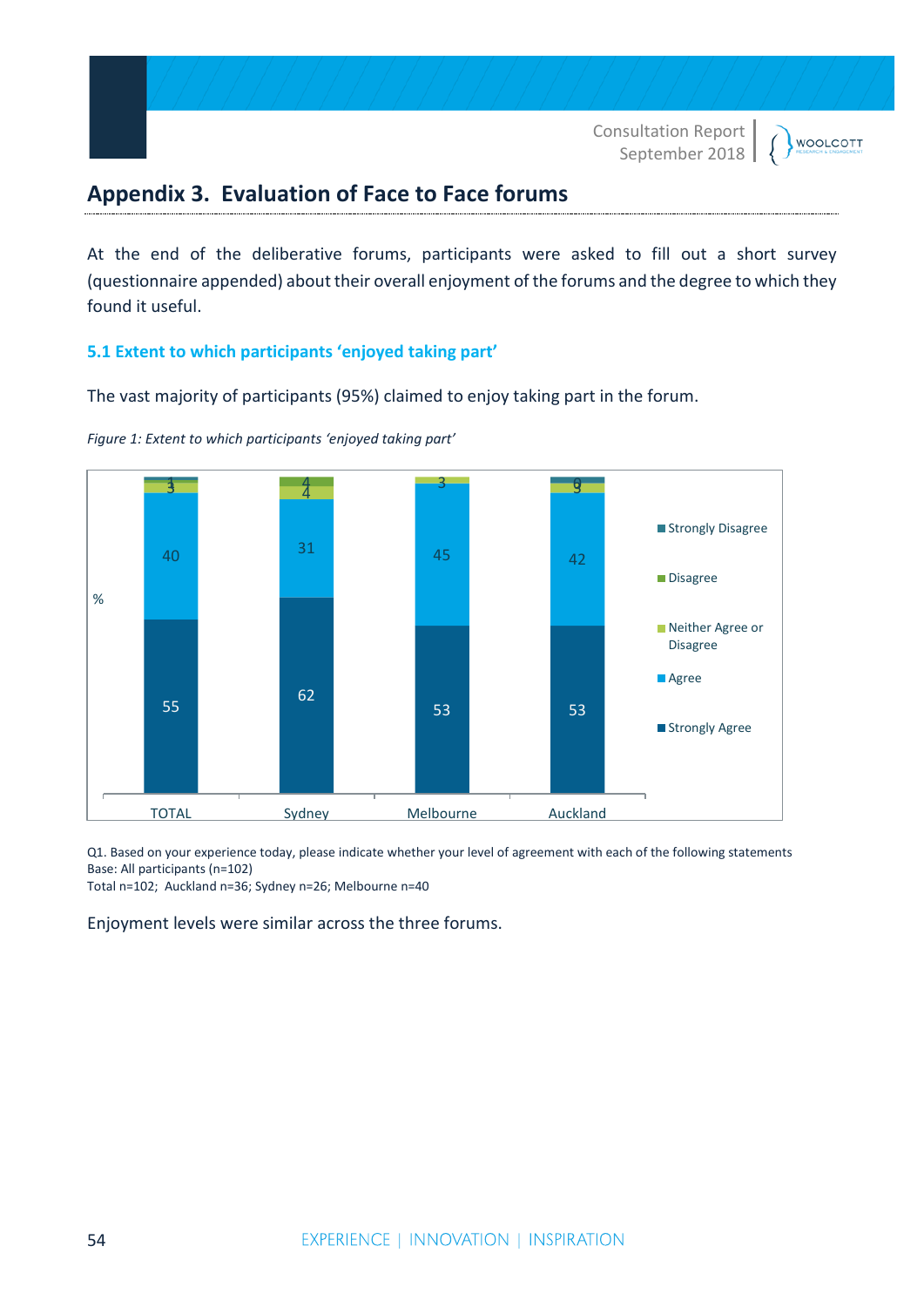

### **5.2 Extent to which participants felt it was 'informative and that they learnt a lot'**

Nine out of ten participants (90%) felt that the forums were informative, with the Sydney specialists being more likely to agree with this statement than those from the other forums.



<span id="page-54-0"></span>*Figure 2: Extent to which participants felt it was 'informative and that they learnt a lot'*

Q1. Based on your experience today, please indicate whether your level of agreement with each of the following statements Base: All participants (n=102)

Total n=102; Auckland n=36; Sydney n=26; Melbourne n=40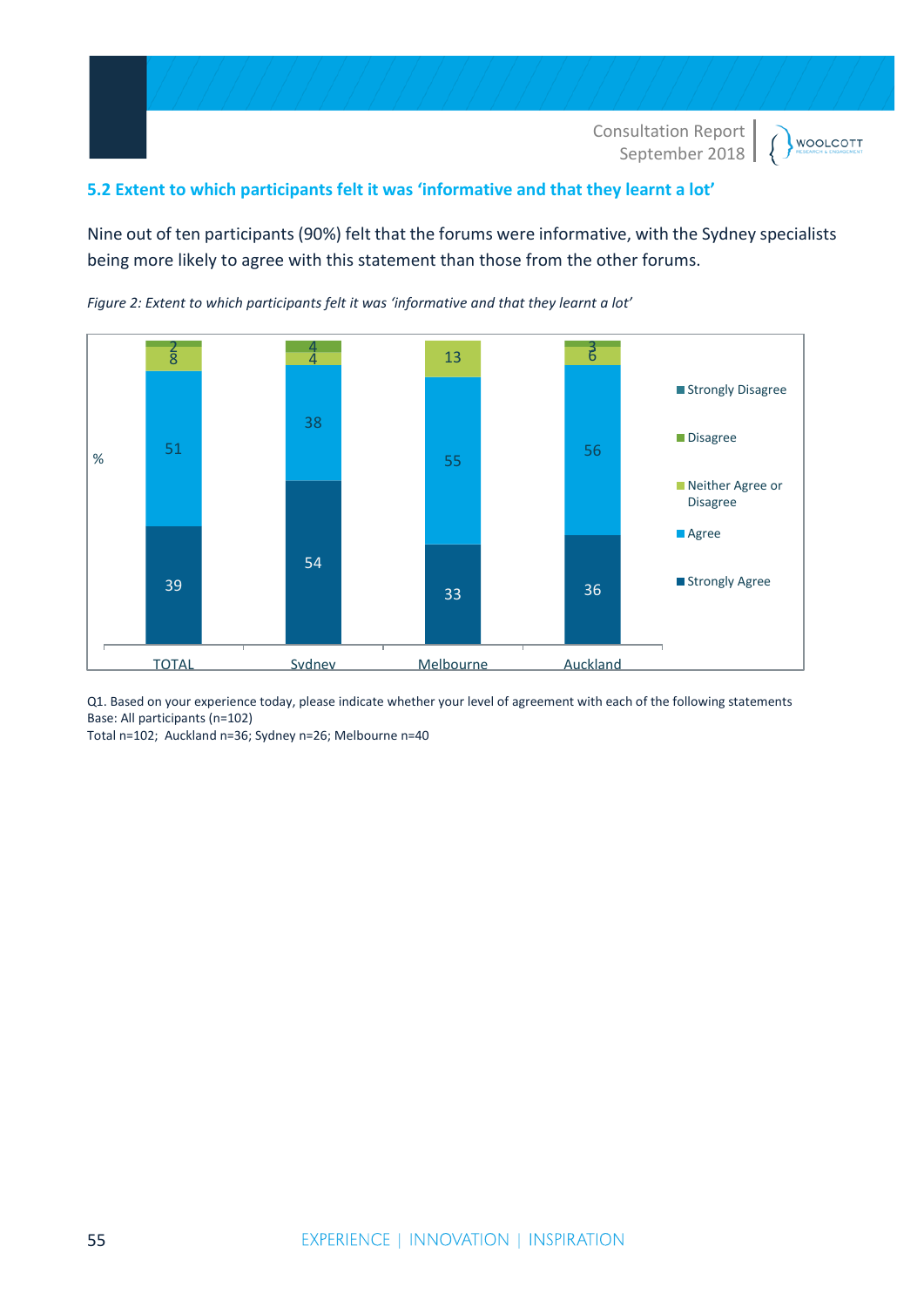**WOOLCOTT** 

#### **5.3 Extent to which participants felt 'the session was well organised and structured'**

Attendees of the events, were also very positive about the organisation and structure of the forums, with 95% in total agreeing with the statement. Again this was consistent across the locations.



<span id="page-55-0"></span>*Figure 3: Extent to which participants felt 'the session was well organised and structured'*

Q1. Based on your experience today, please indicate whether your level of agreement with each of the following statements Base: All participants (n=102)

Total n=102; Auckland n=36; Sydney n=26; Melbourne n=40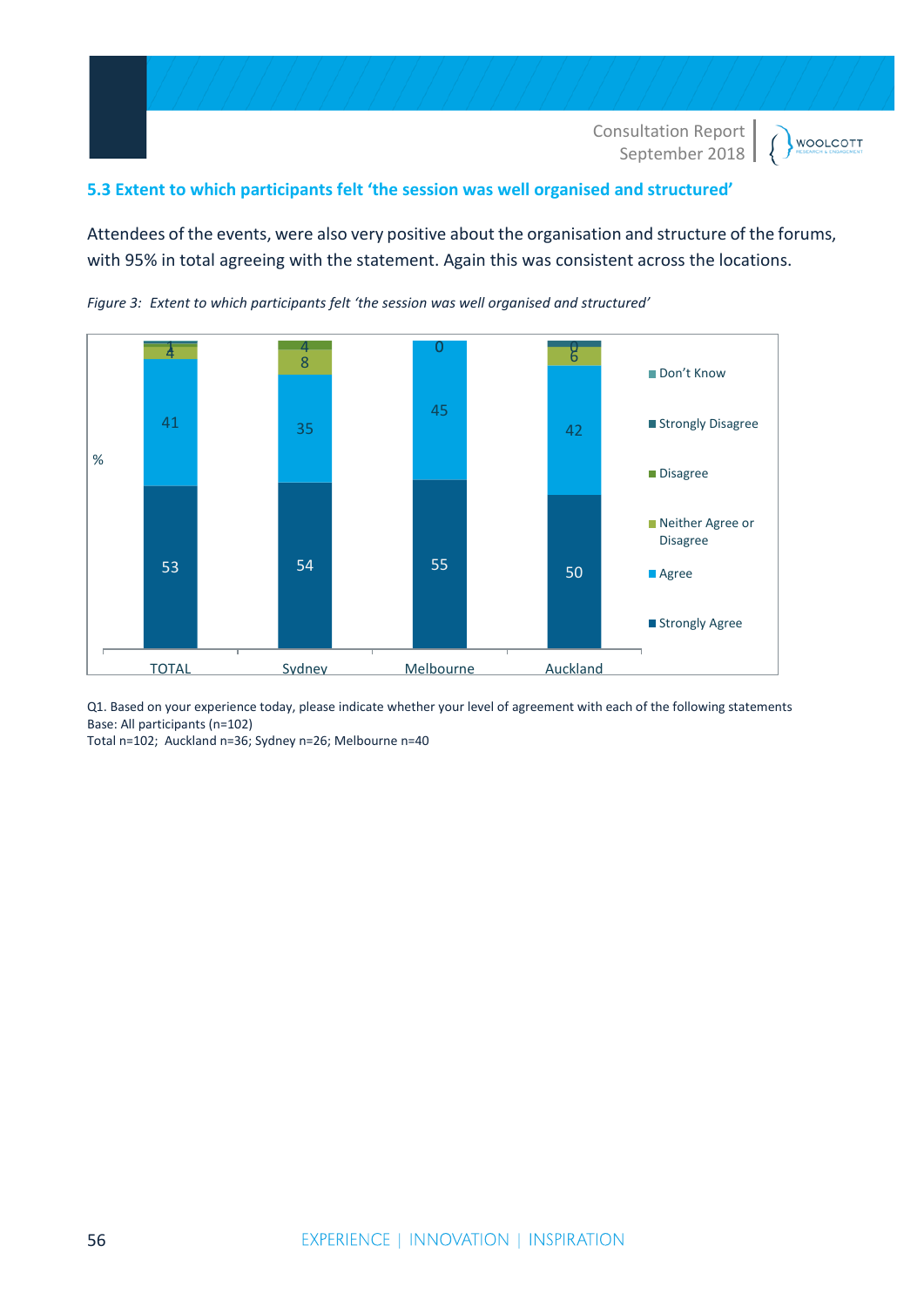# **5.4 Extent to which participants they were 'able to provide their views and contribute during the session'**

Participants (95%) felt they were about to contribute to the conversation and express their views during the sessions. In fact, there were only one or two within each location who didn't feel that they were able to contribute.



<span id="page-56-0"></span>*Figure 4: Extent to which participants they were 'able to provide their views and contribute during the session'*

Q1. Based on your experience today, please indicate whether your level of agreement with each of the following statements Base: All participants (n=102)

Total n=102; Auckland n=36; Sydney n=26; Melbourne n=40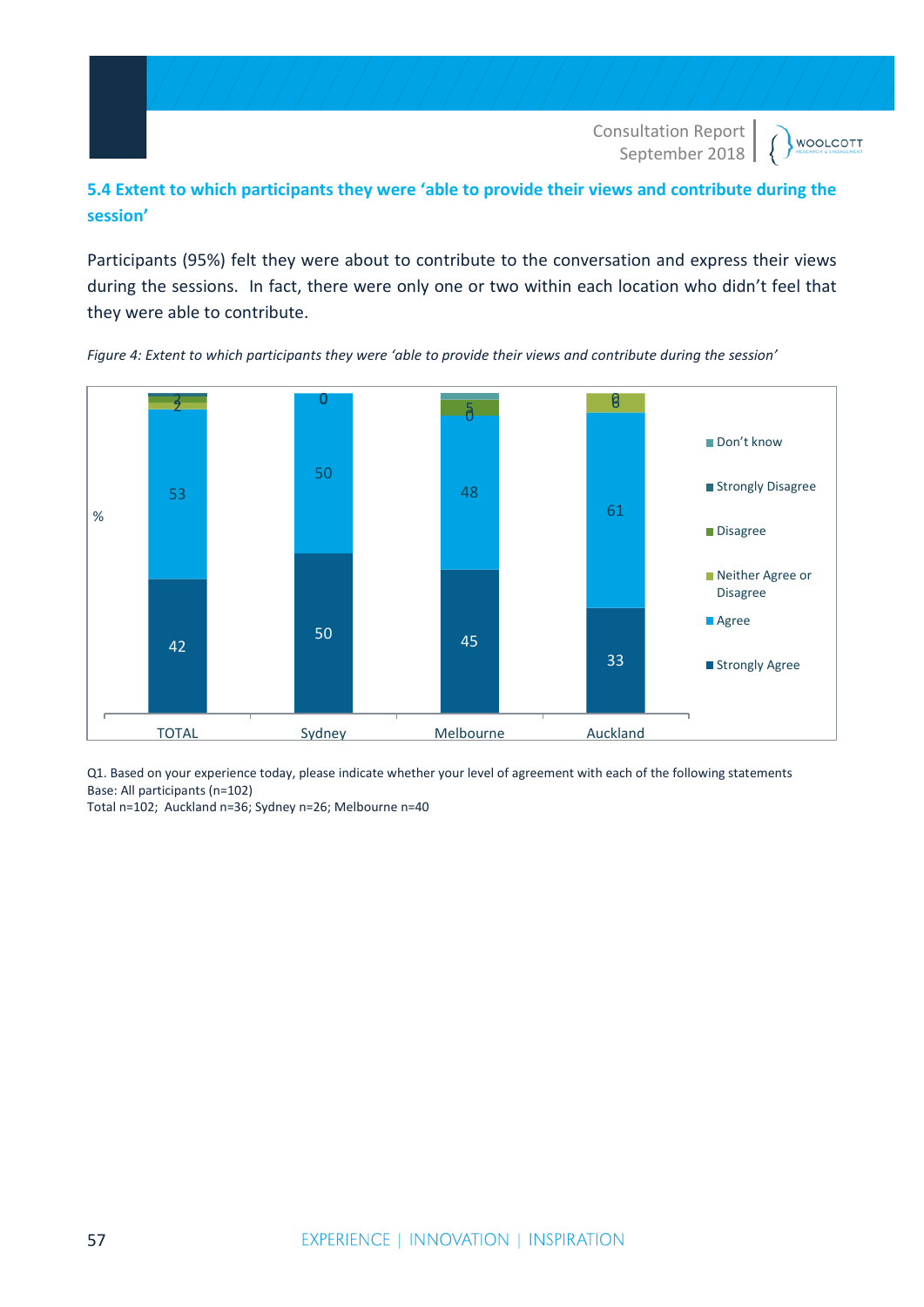

### **5.5 Extent to which participants believe 'RACP will act on the information in this session'**

When asked, 85% of specialists agreed that RACP would act on the information provided. Conversely, over 10% of participants were uncertain (or did not agree) as to whether RACP would act on the information in the sessions.



<span id="page-57-0"></span>*Figure 5: Extent to which participants believe 'RACP will act on the information in this session'*

Q1. Based on your experience today, please indicate whether your level of agreement with each of the following statements Base: All participants (n=102)

Total n=102; Auckland n=36; Sydney n=26; Melbourne n=40

Those in Sydney were slightly more sceptical than participants from the other locations. With almost a quarter indicating that they 'disagreed' or were unsure that RACP would act on the information.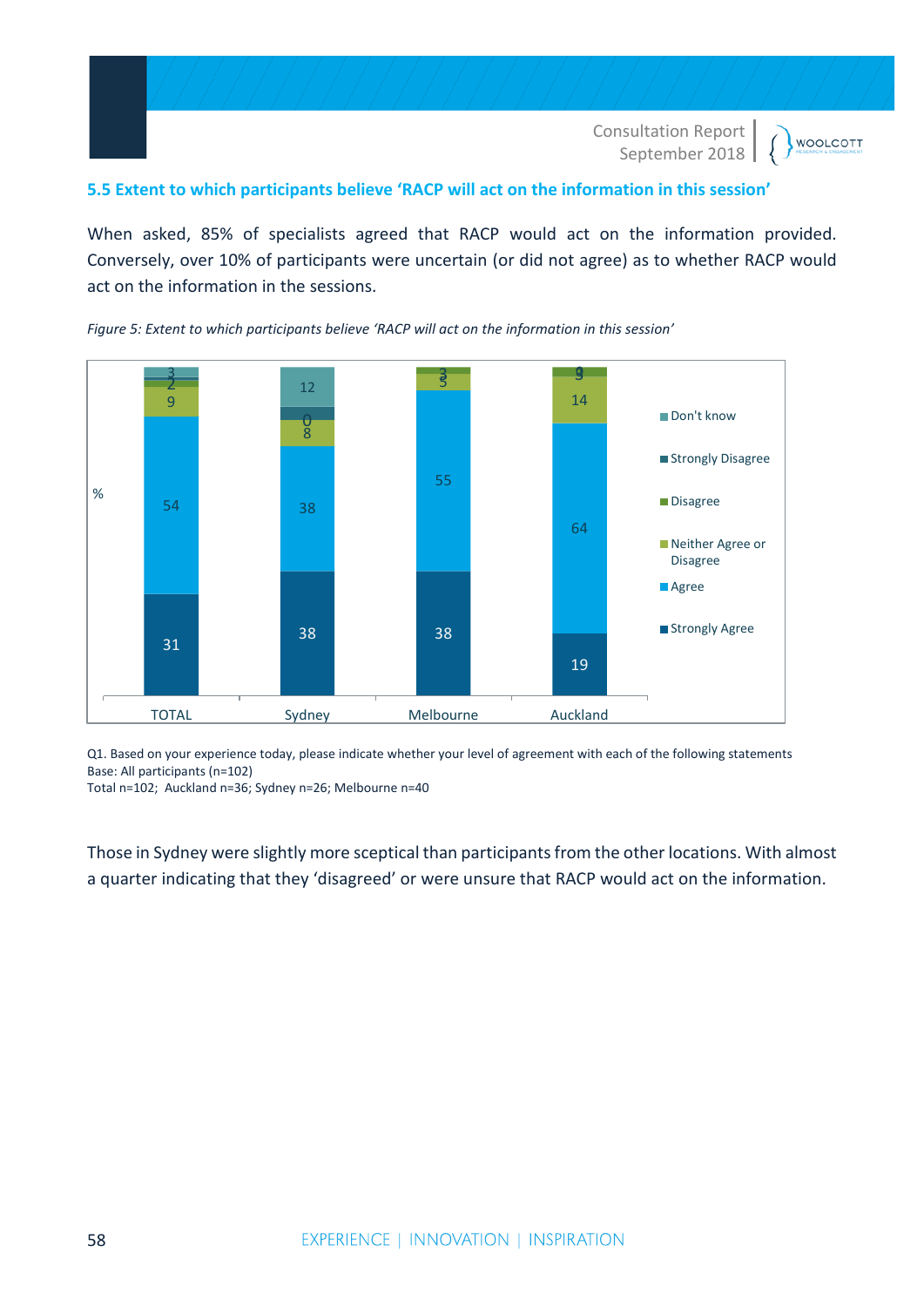

#### **5.6 Extent to which participants 'think events like this are a good way of consulting about issues'**

Overall attendees of the forums were very positive about the process as a way of consulting about issues. Over 90% of specialists agreed that events like these are a good way to consult, with almost no one disagreeing.



<span id="page-58-0"></span>*Figure 6: Extent to which participants 'think events like this are a good way of consulting about issues'*

Q1. Based on your experience today, please indicate whether your level of agreement with each of the following statements Base: All participants (n=102)

Total n=102; Auckland n=36; Sydney n=26; Melbourne n=40

#### **5.7 Perceived Strengths of the Session**

At the end of the session, participants were asked to comment as to what they regarded as the key strengths of the event. The table below lists all the comments provided.

| <b>Verbatim Comments</b>                                                                                                                |
|-----------------------------------------------------------------------------------------------------------------------------------------|
| Mix of different fellows/RMOs. Case based discussions                                                                                   |
| Clear presentations, good discussion, concise views                                                                                     |
| Good way to generate a 'seed' for opinions to be formed and matured both for the members present<br>and the RACP                        |
| Dinner, table format                                                                                                                    |
| Good time management - good length of each section, not too long or brief. Well-arranged between<br>talks and discussions. Flowed well. |
| Good discussion on topics. good idea with round table discussions                                                                       |
| Gave chance to provide input                                                                                                            |

Good discussion, variety of ideas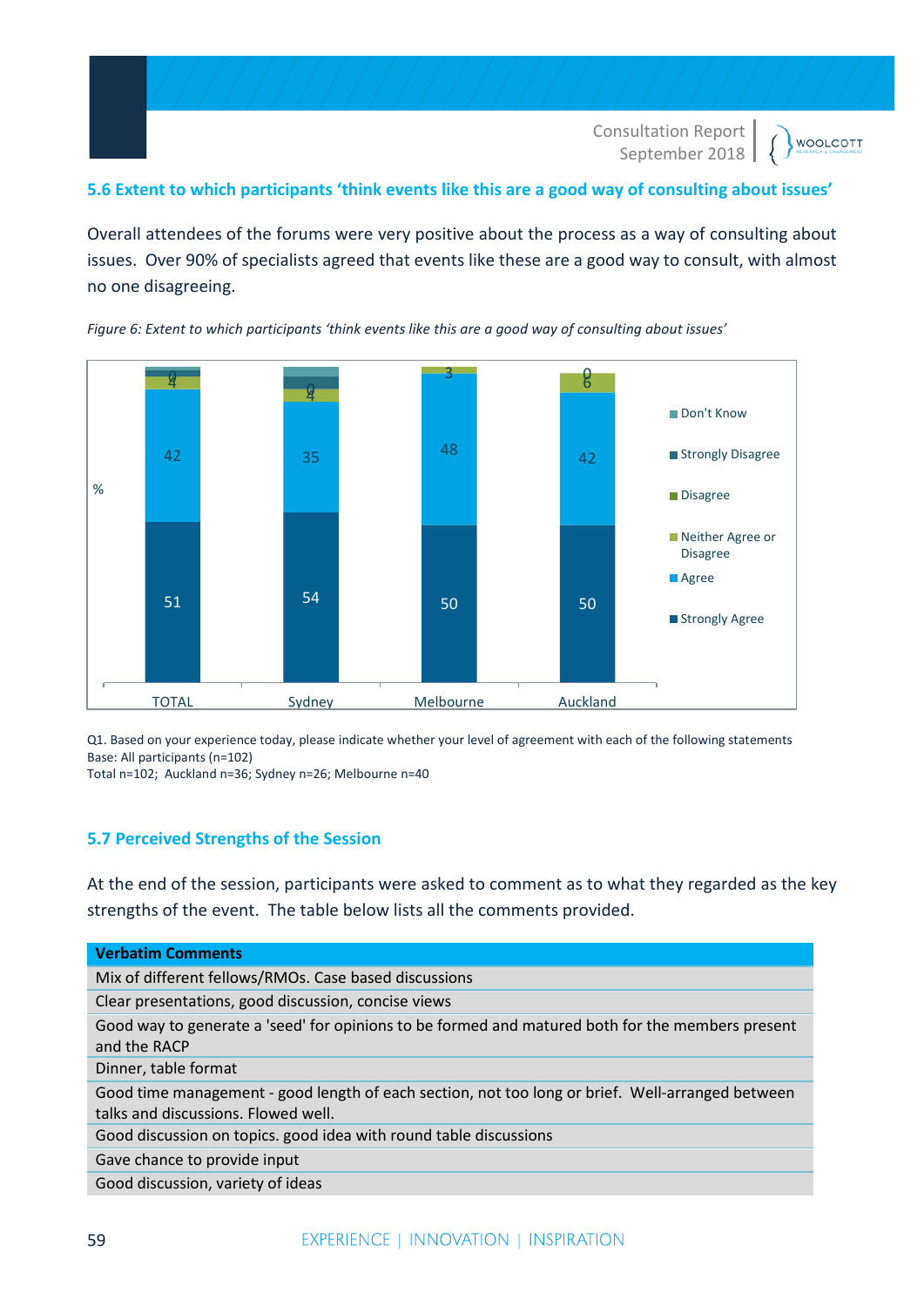Mixing up seating for a wide range of views

Excellent way of addressing a complex issue and attempting to capturing a position

Small group. Chairing of small groups so content couldn't deviate too much

Open and easy to share views

Discussion with colleagues

Short feedback sessions meant people didn't start fist fights. Bringing diverse people together. Good food. Having facilitators

Everyone had a chance to express their views

Enough time. Covering the main issues.

Good group table discussions on a difficult topic with a lot of discussion. Well moderated

Well planned and organised with pre-reading to stimulate thought and a structured process

Respectful dialogue. Diversity of opinions.

Well organised, plenty of time to discuss scenarios. excellent discussion paper

Great discussion about complex topic

Well moderated, small groups

Good co-ordination of timing, discussion points, group of varied members

Adequate time, good facilitation and discussion regarding a very complex subject

Small group sessions

Views from diverse medical specialists from both adult and paediatric medicine

Good format, well lead, very important issue

Open discussion of opinions/views

People from multiple specialists involved. Open discussion

The fact that RACP are actively involved in seeking member opinions. Variety of experiences on table. Relevant topics allowed different view points

Wide representation of views. Chance to hear others.

Good opportunity for discussion, wide range of members present

Not enough time to deal with any of the questions

Opportunity to contribute in a relaxed setting. balanced of presentations and discussions

Discussion of specific topics and a wide variety of situations of Medical assistance in dying

Kept well to time. Nice venue and good. Well organised

Table discussions

Exposure to broad range of views, evidence

Diversity of fellows and trainees and specialties

Group discussion

Good outline, like pre-reading

Appreciation of variety of opinions and kind and generous discussion. Excellent discussions. Good and felt heard.

Consultative process. Small groups facilitated respectful and frank discussion. Non-judgemental and informative

Involved more variety of doctors from different specialties and experience to give a good representation of the college as a whole

Frank discussions

Open discussion, good and interactive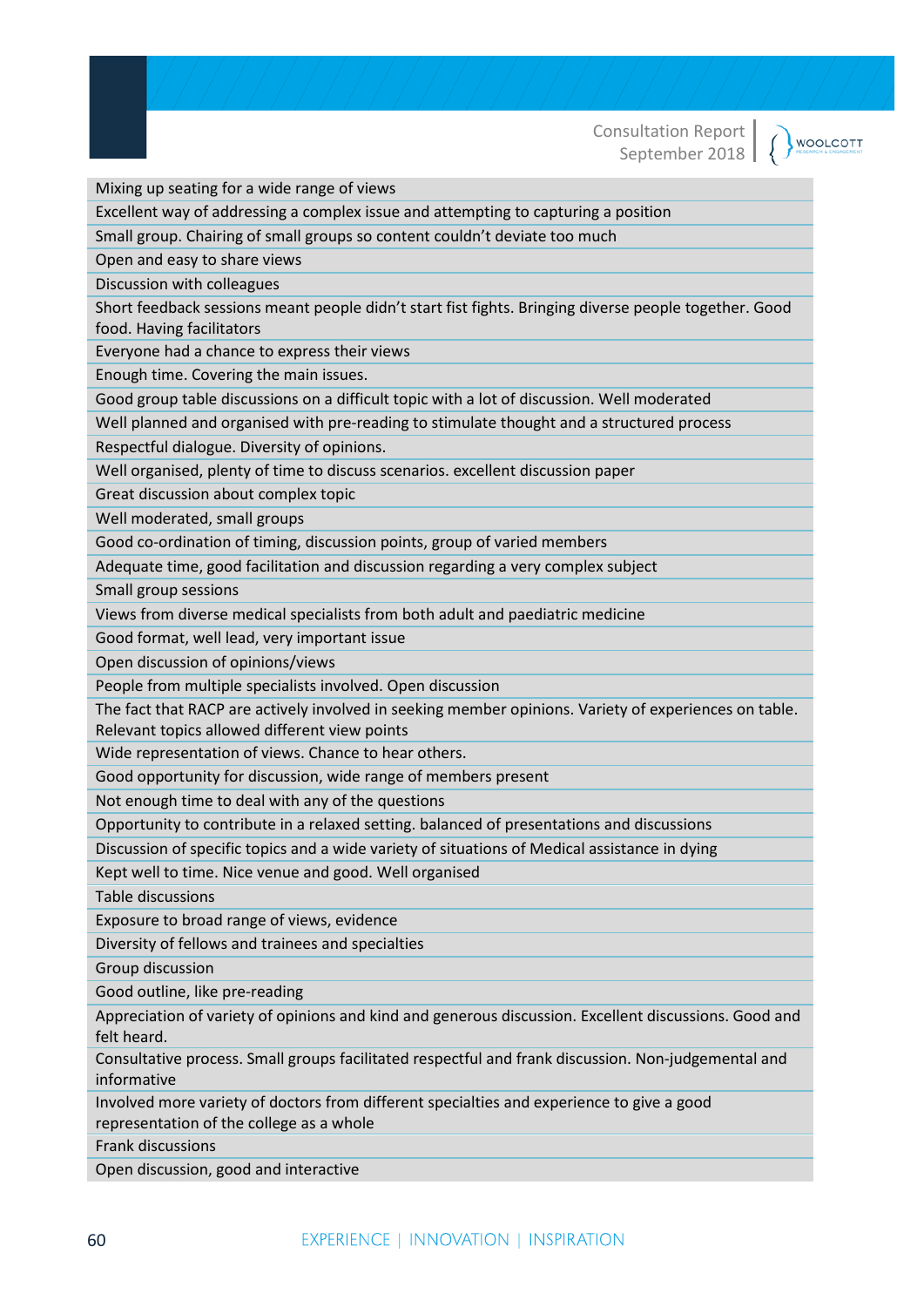WOOLCOTT

Interesting to learn how little so many people understand about the issue

Explaining and discussing viewpoints/issues related

Focus - group atmosphere with structured canvasing of all points of view

Informative

Well run succinct. great discussion paper which helped us prepare well

Pre reading was essential. good range of views and additional points raised by diverse audience

Range of views, the deliberation process

Good range of specialties, with diverse opinions

Respectful discussion

Small group discussions. Information. Food. CPD

Open discussion, education

Frank discussion

The session was well structured with good introductions to set the scene for discussion. it started very robust discussion

Well organised, areas for discussion were chosen. Good cross section of fellows and trainees.

Ability to discuss issues

Independent mediators

I think it was run really well

#### **5.8 Suggested Improvements**

Similarly, participants were asked to suggest ways in which the event could have been improved.

| <b>Verbatim Comments</b>                                                                          |
|---------------------------------------------------------------------------------------------------|
| More diverse representation from specialists. More presentations from specialists                 |
| An overview of thinking across the board. More information from centres in Europe and north       |
| America                                                                                           |
| Discussions needed to be longer and more focussed                                                 |
| Not a lot of chance to interact with others informally                                            |
| It was getting exhausting into the night so maybe a weekend session would be better. Discussion   |
| paper circulated earlier.                                                                         |
| Limited number of participants                                                                    |
| Longer discussion time                                                                            |
| Pre-circulation of discussion paper                                                               |
| Wider invitations as only a few people from my unit were invited                                  |
| Smaller groups, longer discussions                                                                |
| Depth of information, depth of discussion                                                         |
| Anonymous surveys might also help to encourage freedom of speech and thoughts in a topic which is |
| polarised and sensitive                                                                           |
| Use different ways of getting opinions. Instead of just round-the-table discussions               |
| More time                                                                                         |
| Need lots of time                                                                                 |
| More time for discussions                                                                         |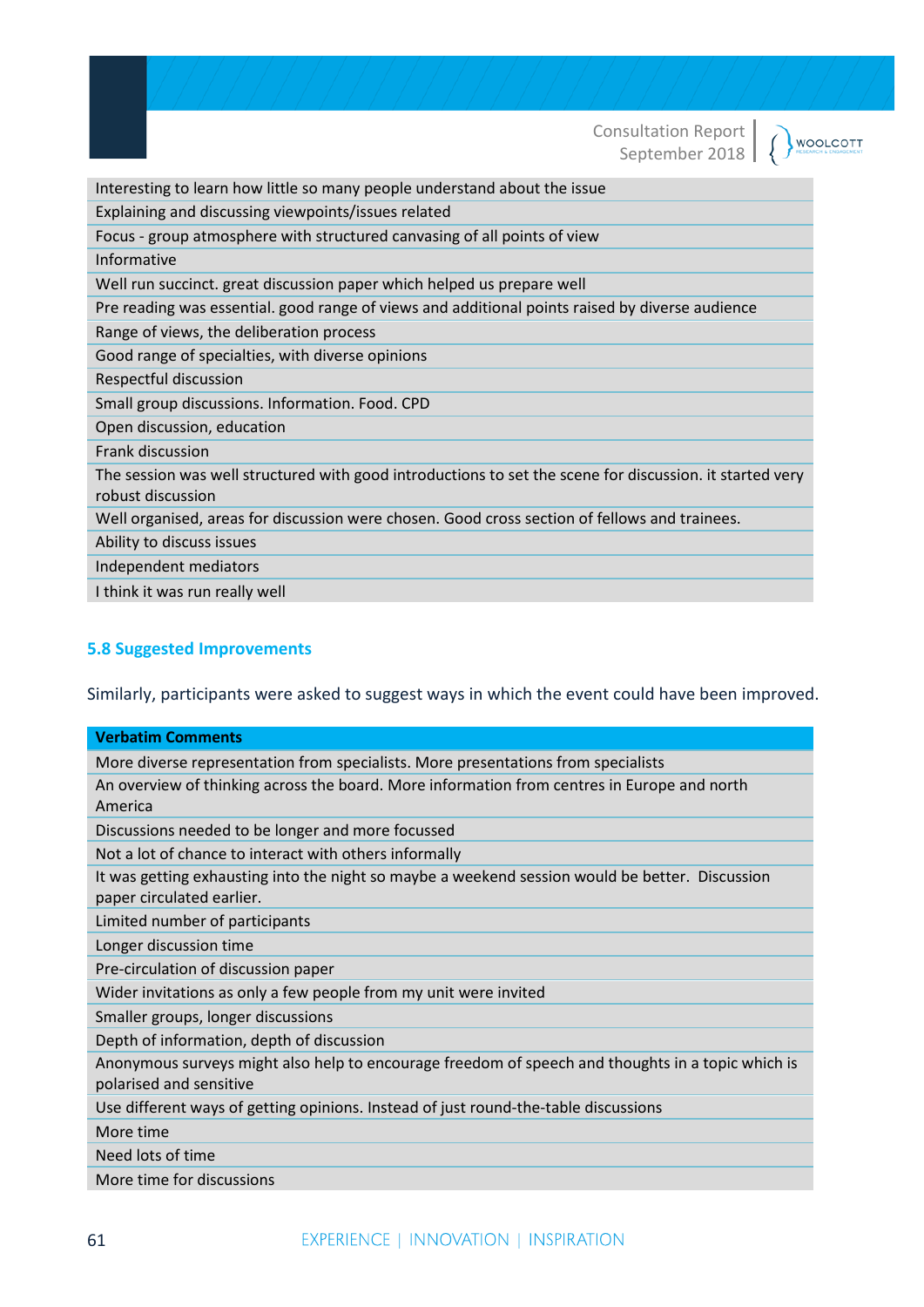( WOOLCOTT

Not enough time!

Nothing in particular.

More stats. An idea would be to vote to see what people actually think

Not enough time to explore details

Time. Such a complex issue, difficult to discuss in short time

Other issues could have been raised. Do physicians have to be the ones involved in assisted dying?

During daytime for next session please

Longer time discuss. ongoing follow up, pre-questionnaire

I only found out because a friend told me

More registrars

Surprisingly un-diverse views about medical assistance in dying at my table. Overwhelming against.

That we need a firm stance

More direction for facilitators

No, really good

Perhaps greater time for discussions. difficult topic to talk about in 15 mins

Could involve more people

Maybe not on working days

More discussion

Participants had not done their homework and read the relevant documents. RACP has a real problem if they only consult palliative care

Perhaps inviting other colleges

Longer time for discussions, maybe over 1 day

Don't know

More pre presentation from different specialties. I would have appreciated an email about such an important event - buy happy to have been involved at the last minute never the less

All good, great food

Longer session rather than a mere 2 hours on this key topic

More info, discussion on what is actually contained in Act

People having read the NSW Bill. Most of the points covered are in the bill

More information about the acts in more detail that are under discussion

Somewhere with less traffic

Having a member of the working party on each table

There was not enough time for feedback/discussion

Possibly opportunity to raise matters not addressed during the forum

Very little

More time

It was good and kept to time. No suggestions

I think some form of interaction with other disciplines would be good - e.g. APC, nurses

More time

Slightly longer discussion time per topic

Clear indication of what the expected outcome will be

Improved direction in topics and questions

Provide a longer/multiple sessions